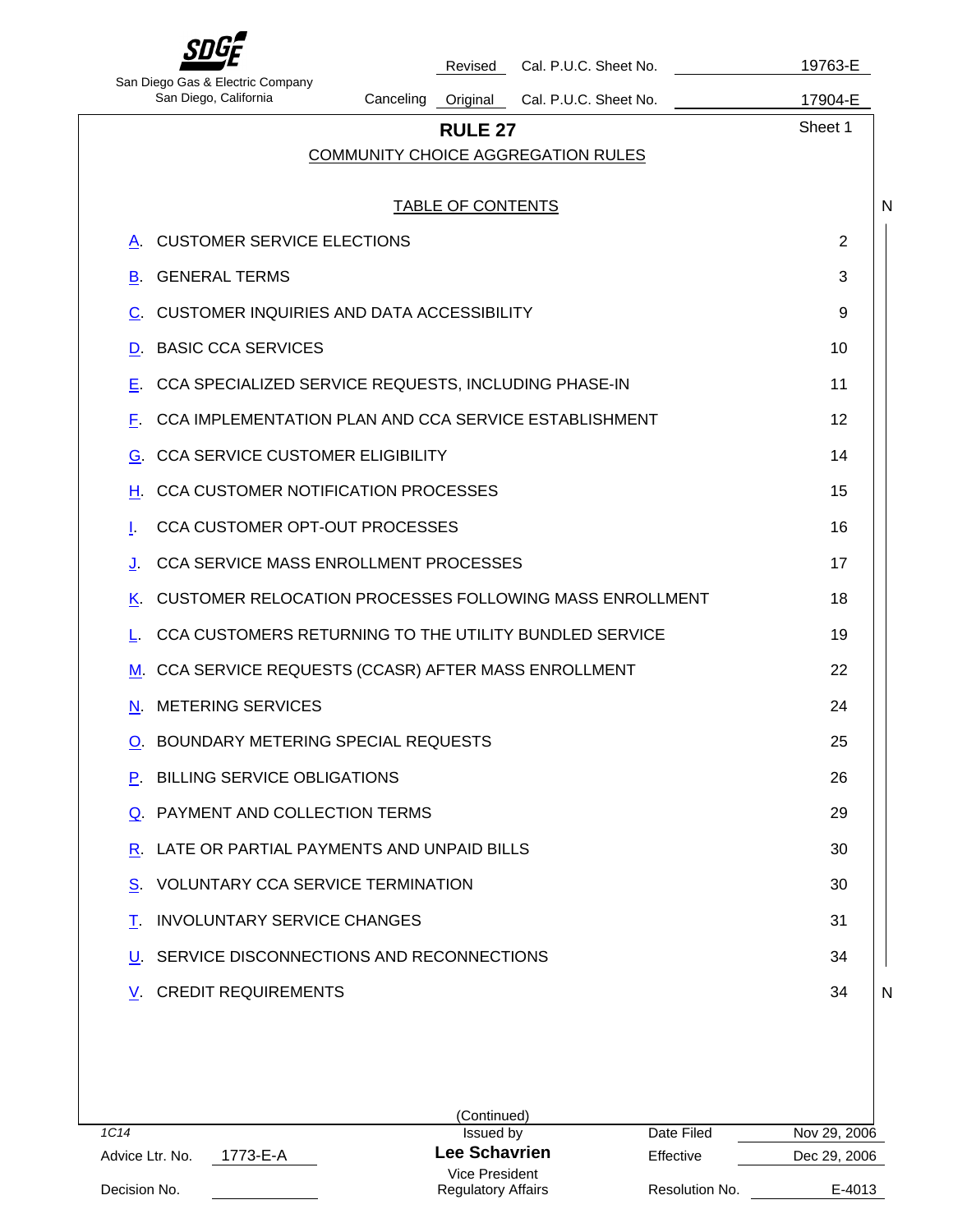

Revised Cal. P.U.C. Sheet No. 19764-E

San Diego Gas & Electric Company

San Diego, California **Canceling Original Cal. P.U.C. Sheet No.** 17905-E<sup>\*</sup>

# **RULE 27** Sheet 2

COMMUNITY CHOICE AGGREGATION RULES

Community Choice Aggregation Service (CCA Service) permits cities, counties, cities and counties, or a joint powers agency whose governing board(s) have elected to acquire their electric power needs, hereinafter referred to as Community Choice Aggregators (CCA), to provide electric services to utility end-use customers located within their service area(s) as set forth in California Public Utilities (PU) Code Section 366.2 and other Commission directives. N

The following terms and conditions apply to both Utility customers and CCAs who participate in CCA Service and are not meant to include all requirements that may otherwise be mandated to comply with state laws, the PU Code, Federal Energy Regulatory Commission (FERC) Rules, and California Independent System Operator (ISO) Rules applicable to CCAs and CCA Service. CCA Service shall refer to the electric service provided by a CCA to any group of end-use electric customers located within the service area of the CCA who have not elected to opt-out from such service and receive electricity procurement and other related services from the CCA.

This Rule immediately supersedes interim Rule 27 and interim Rule 27.1 in their entirety.

### A. CUSTOMER SERVICE ELECTIONS

1. Utility Bundled Services

This service preserves traditional utility electric services, under which the Utility performs all electric energy services for the end-use customer including metering, billing, collection, and customer services. Customers not receiving service under CCA Service or Direct Access Service shall receive service under the Utility Bundled Services.

- 2. Non-Utility Energy Services
	- a. Community Choice Aggregation Service (CCA Service)

This service permits cities, counties, a city and county, or any group of cities, counties, or cities and counties, as defined by PUC Section 331.1, whose governing boards have elected to do so, to aggregate the electric load of utility end-use customers within their service areas for the purposes of acquiring and providing their electric power needs. These entities are CCAs. Customers that have not elected to opt-out of CCA Service or at the customer's election shall have their electric power procured by the CCA.

b. Direct Access

This service election allows customers to purchase electric power and, at the customer's election, additional energy services from non-utility entities known as Energy Service Providers (ESPs). Direct Access service is governed by Rule 25. Direct Access customers are eligible for CCA Service participation pursuant to the provisions set forth in Section G of this Rule.

|                             | (Continued)               |                |              |
|-----------------------------|---------------------------|----------------|--------------|
| 2C <sub>15</sub>            | Issued by                 | Date Filed     | Nov 29, 2006 |
| 1773-E-A<br>Advice Ltr. No. | <b>Lee Schavrien</b>      | Effective      | Dec 29, 2006 |
|                             | Vice President            |                |              |
| Decision No.                | <b>Regulatory Affairs</b> | Resolution No. | E-4013       |
|                             |                           |                |              |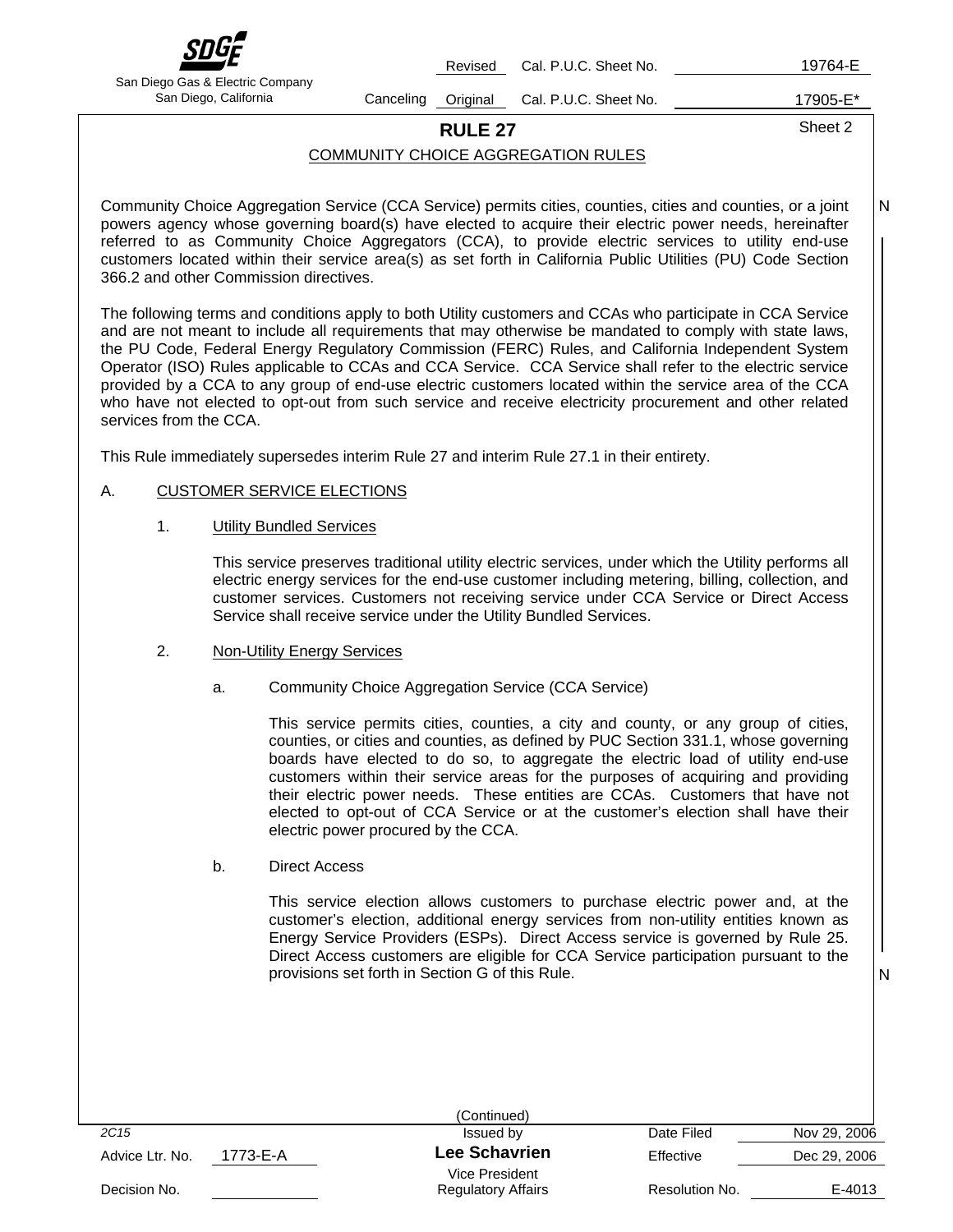

Revised Cal. P.U.C. Sheet No. 19765-E

San Diego Gas & Electric Company

San Diego, California Canceling Original Cal. P.U.C. Sheet No. 17906-E

**RULE 27** Sheet 3

N

N

### COMMUNITY CHOICE AGGREGATION RULES

### B. GENERAL TERMS

### 1. Definitions

The definitions of principal terms used in this Rule are found either herein or in Rule 1, Definitions. Unless otherwise stated, all references to "customer" in this Rule will refer to the Utility customers that have service accounts within a CCA's service area. Unless otherwise stated, all references to "service account" shall refer to individual customer meters. Unless otherwise stated, all references to "Utility" shall refer to SDG&E.

The descriptive section headings of this Rule have been inserted for convenience of reference only and shall in no way define, modify or restrict any of the terms and provisions thereof.

### 2. General Obligations of the Utility

a. Non-Discrimination

Utility shall discharge its responsibilities under this Rule in a fully cooperative, fair and non-discriminatory manner as to providers of all commodities and services, which are subject to CCA and Direct Access Service. Pursuant to D.05-12-041, fully cooperative is defined to mean the Utility shall facilitate the CCA program and a CCA's efforts to implement it to the extent reasonable and in ways that do not compromise other Utility services.

b. Requests for Utility Services

The Utility shall process requests for similar Utility services, such as Community Choice Aggregation Service Requests (CCASRs), in the same manner and within the same period of time for all CCAs and their respective customers.

c. Timeliness and Due Diligence

Consistent with State law and Commission decisions, the Utility shall exercise due diligence in meeting its obligations and deadlines under this Rule so as to implement CCA Service as quickly as possible.

d. Transmission and Distribution Service

Subject to the terms and conditions of the CCA Service Agreement (Form 124- 1000), applicable utility tariffs, applicable FERC rules and CCA's and customer's compliance with their terms and conditions, the Utility shall provide transmission and distribution services under applicable tariffs and contracts for delivery of electric power to CCA customers.

|                             | (Continued)               |                |              |
|-----------------------------|---------------------------|----------------|--------------|
| 3C <sub>15</sub>            | Issued by                 | Date Filed     | Nov 29, 2006 |
| 1773-E-A<br>Advice Ltr. No. | <b>Lee Schavrien</b>      | Effective      | Dec 29, 2006 |
|                             | Vice President            |                |              |
| Decision No.                | <b>Regulatory Affairs</b> | Resolution No. | E-4013       |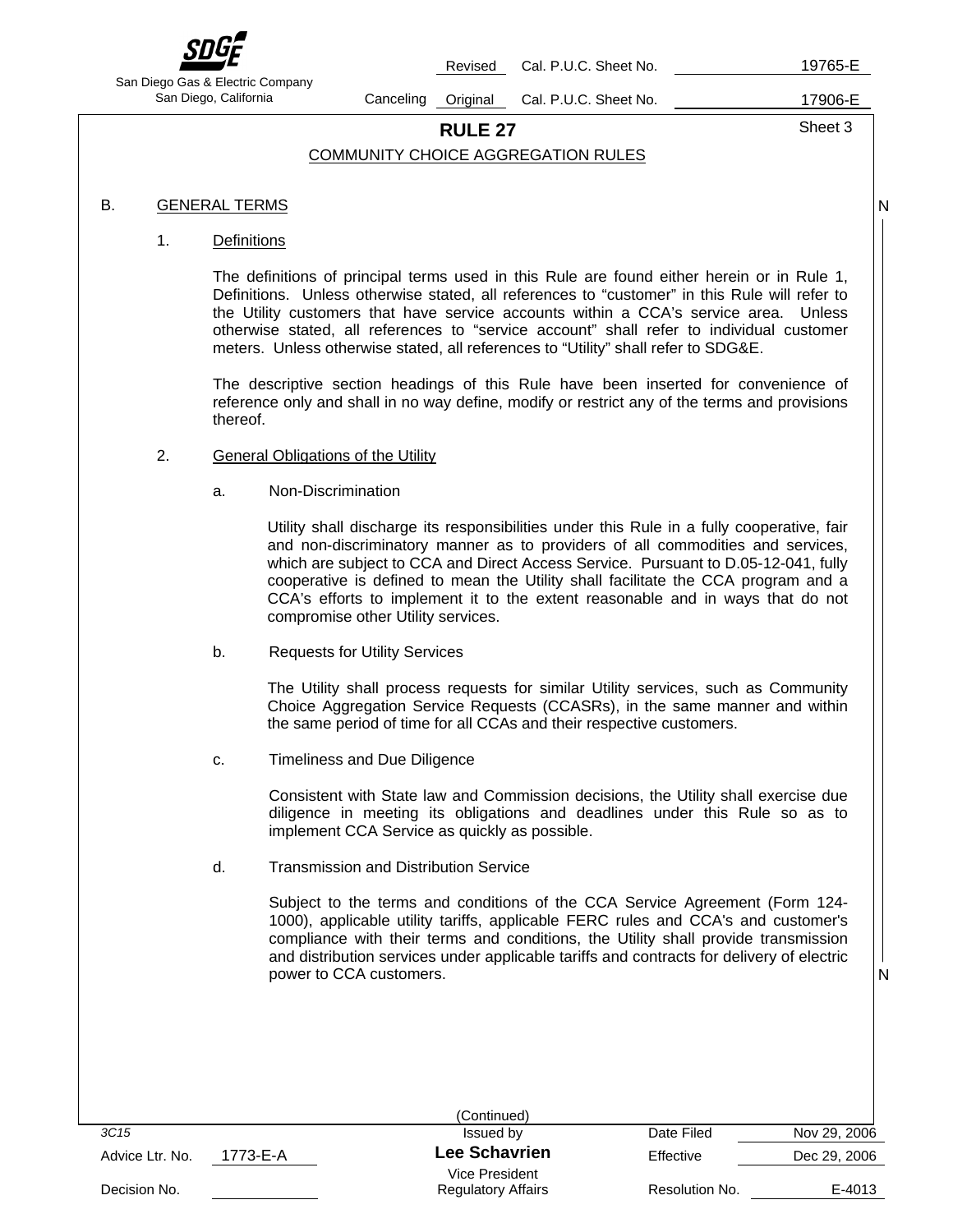

Revised Cal. P.U.C. Sheet No. 19766-E

San Diego Gas & Electric Company

San Diego, California **Canceling Original Cal. P.U.C. Sheet No.** 17907-E

**RULE 27** Sheet 4

N

N

### COMMUNITY CHOICE AGGREGATION RULES

### B. GENERAL TERMS (Continued)

### 3. General Obligations of CCAs

a. Timeliness and Due Diligence

CCAs shall exercise due diligence in meeting their obligations and deadlines under this Rule, applicable laws and Commission decisions. CCAs shall make all payments owed to the Utility under this Rule in a timely manner subject to applicable payment dispute provisions.

b. Arrangements with CCA Customers

CCAs shall be solely responsible for having contractual or other arrangements with their customers necessary to implement CCA consistent with all applicable laws, Commission requirements and this Rule. The Utility shall not be responsible for monitoring, reviewing or enforcing such contracts or arrangements.

c. Scheduling Coordinator

As a requirement of this Rule, CCAs providing electric power shall have one or more Scheduling Coordinators. The Utility shall not be responsible for enforcing requirements applicable to the performance of Scheduling Coordinators.

4. Transfer of Cost Obligations Between CCAs and Customers

Nothing in this Rule is intended to prevent CCAs and customers from agreeing to reallocate between them any costs for CCA Services which are designated in this Rule to be paid by either of them.

5. Responsibility for Electric Purchases

CCAs have exclusive responsibility for obtaining and providing the electric power needs (including ancillary services) of their CCA customers and to deliver such power to the necessary grid location required to serve electric power needs to those customers.

6. The Utility Not Liable for CCA Services

If a customer receives service from a CCA, the Utility has no obligations to the customer with respect to the services provided by the CCA. The customer must look to the CCA to carry out the responsibilities associated with that service.

7. CCA Not Liable for Utility Services

 To the extent the customer receives service from the Utility, a CCA has no obligations to the customer with respect to the services provided by the Utility. The customer must look to the Utility to carry out the responsibilities associated with that service.

|          | (Continued)               |                |              |
|----------|---------------------------|----------------|--------------|
|          | Issued by                 | Date Filed     | Nov 29, 2006 |
| 1773-E-A | Lee Schavrien             | Effective      | Dec 29, 2006 |
|          | Vice President            |                |              |
|          | <b>Regulatory Affairs</b> | Resolution No. | E-4013       |
|          |                           |                |              |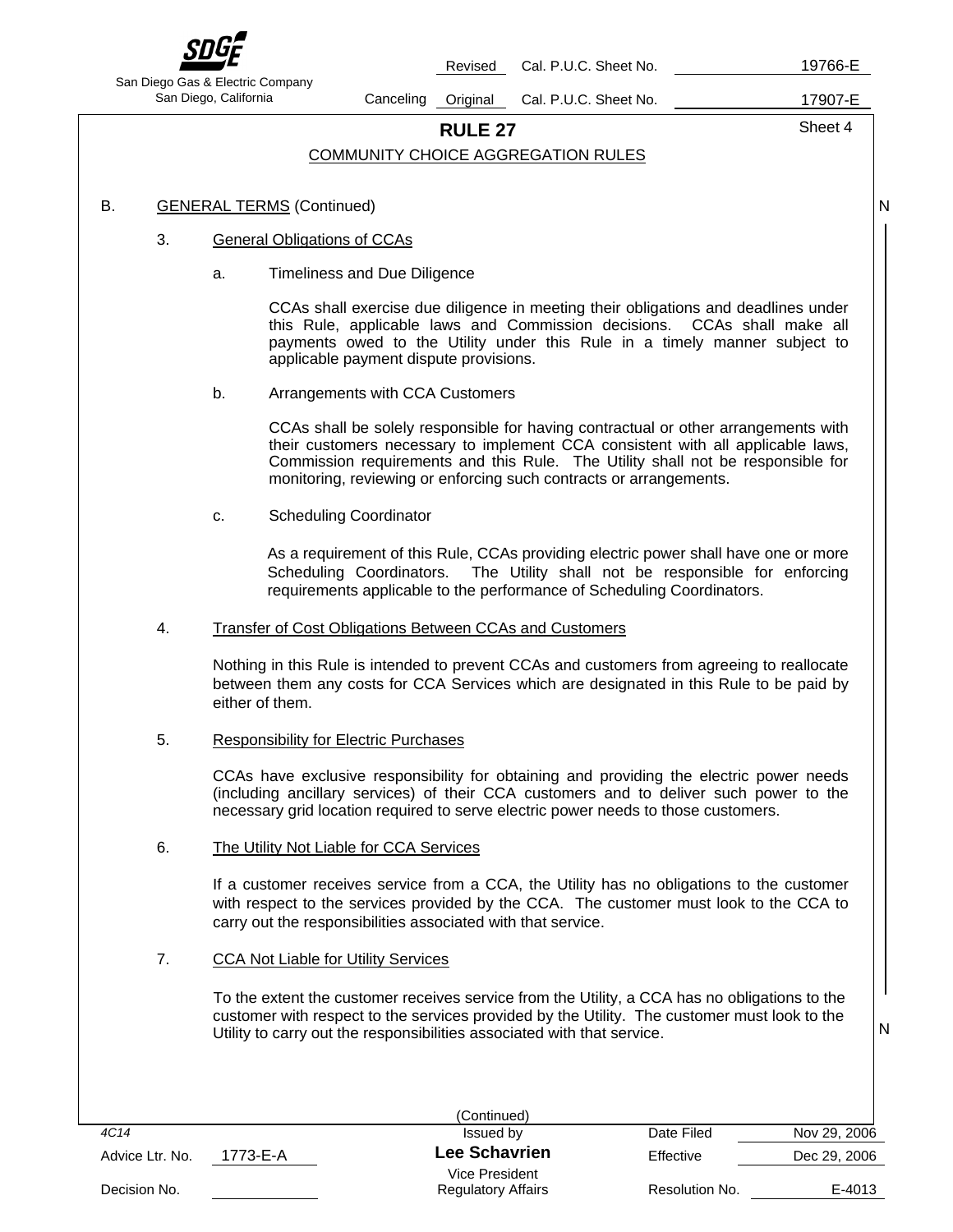

Revised Cal. P.U.C. Sheet No. 19767-E

San Diego Gas & Electric Company

San Diego, California **Canceling Original Cal. P.U.C. Sheet No.** 17908-E

**RULE 27** Sheet 5

N

N

### COMMUNITY CHOICE AGGREGATION RULES

### B. GENERAL TERMS (Continued)

### 8. Load Aggregation for Procuring Electric Power

CCAs may aggregate individually metered electric loads located within the service area of the CCA only for the purpose of procuring electric power and ancillary services. Load aggregation shall not be used to determine the Utility charges or tariff applicability. The right of customers to physically aggregate by combining multiple accounts into a single metered account as permitted under Commission-approved tariffs is not restricted by this section.

### 9. Split Loads Not Allowed

Customers participating in CCA may not partition the electric loads of an individual service account among electric service options or providers. The entire load of an individual service account must receive service under only one electric service option or provider.

### 10. Residential Customers

All residential customers, as defined in Rule 1, located within a CCA's service area shall be offered CCA Service.

### 11. Interval Metering

Interval metering shall refer to a meter device capable of recording the minimum data required for (a) hourly data required for the CCA Service settlement process; and (b) data required to bill utility distribution tariffs.

### 12. Statistical Load Profiles

The Utility shall provide statistical load profiles, in place of Interval Metering, to permit the Utility or CCA to compute the bills for all CCA customers who have service accounts where interval metering data is not provided to the CCA. Statistical load profiles shall be applied as authorized by the Commission.

### 13 Master Metered Customers

Individual master metered customers who provide sub-metered tenant billings, may participate in CCA Service as a single account. A master metered customer may not partition the electric loads of a single master meter among several electric service options or providers. The entire load of a single master meter must receive service under one electric service option and provider.

### 14 Service Fees and Other Charges

a. The Utility costs for services provided to a CCA or CCA customer shall be charged to the CCA or customer as set forth in the appropriate Utility rate schedule. The Utility may charge service fees for CCA related services described in this Rule only for the incremental costs associated with providing these services and provided that service fees do not assess charges on CCAs for billing processes or customer services that are unrelated to services and customer billings associated with the CCA's CCA Service or are collected in other utility rates, charges or fees.

|                             | (Continued)               |                |              |
|-----------------------------|---------------------------|----------------|--------------|
| 5C14                        | Issued by                 | Date Filed     | Nov 29, 2006 |
| 1773-E-A<br>Advice Ltr. No. | Lee Schavrien             | Effective      | Dec 29, 2006 |
|                             | Vice President            |                |              |
| Decision No.                | <b>Regulatory Affairs</b> | Resolution No. | E-4013       |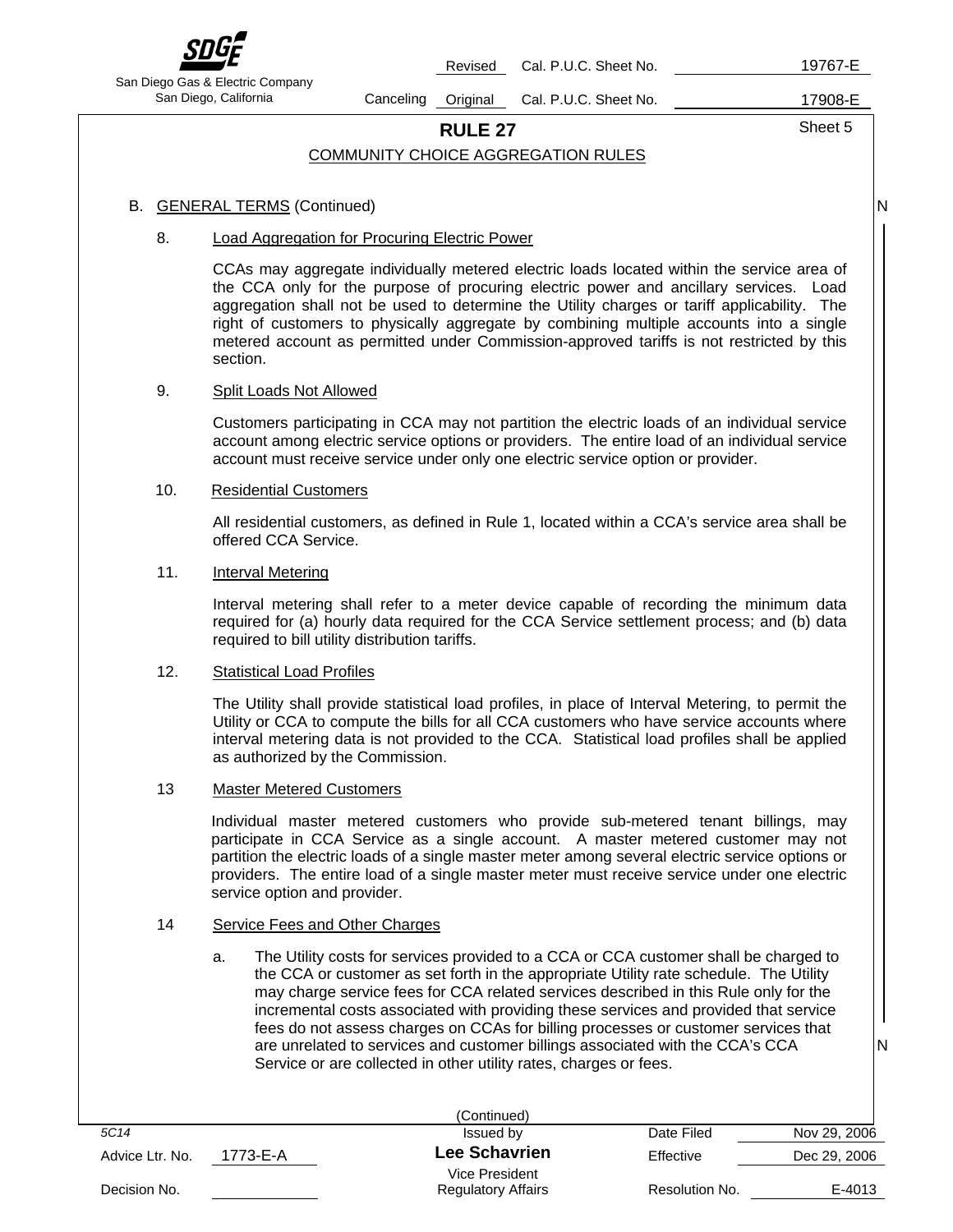

Revised Cal. P.U.C. Sheet No. 19768-E

San Diego Gas & Electric Company

San Diego, California **Canceling Original Cal. P.U.C. Sheet No.** 17909-E

**RULE 27** Sheet 6

N

### COMMUNITY CHOICE AGGREGATION RULES

### B. GENERAL TERMS (Continued)

- 14. Service Fees and Other Charges (Continued)
	- b. The Utility Service charges approved by the Commission, which may include, but are not limited to, service establishment charges and special meter reading fees, which are contained within or authorized by other tariffs are not affected by this Rule.
	- c. Service fees for CCA Services are described in Schedule CCA.

### 15. Non-bypassable Obligations

As a condition of participating in CCA Service, CCA customers shall be responsible to pay for all non-bypassable charges authorized by the Commission and which the Utility may recover from customers in accordance with state law. The Utility shall continue to bill the customer for such charges. Disputed charges shall be resolved pursuant to the provisions set forth in Rule 10.

### 16. Franchise Fees And Other Charges

CCA Customers shall continue to be responsible to pay all applicable fees, surcharges and taxes as authorized by law. The Utility shall bill customers for franchise fees as set forth in PU Code Sections 6350 to 6354, and for fees as set forth in PU Code Sections 401 to 410. The CCA and the Utility shall each be responsible for calculating other fees, taxes, and surcharges for their respective services.

### 17. Liability In Connection With CCA Services

- a. In this Section, "damages" shall include all losses, harm, costs, and detriment, both direct and consequential, suffered by the customer.
- b. The Utility shall not be liable to the customer or CCA for any damages caused by the Utility's conduct in compliance with, or as permitted by, the Utility's electric rules and tariffs, the CCA Service Agreement and associated legal and regulatory requirements related to CCA Service.
- c. The Utility shall not be liable to the customer for any damages caused to the customer by any failure by CCA to comply with the Utility's tariffs, the CCA Service Agreement and associated legal and regulatory requirements related to CCA Service.
- d. The Commission shall have initial jurisdiction to interpret, add, delete or modify any provision of this Rule or the CCA Service Agreement, and to resolve disputes regarding the Utility's performance of its obligations under the Utility's tariffs, the CCA Service Agreement and requirements related to CCA Service, including any disputes regarding delays in the implementation of CCA.
- e. The Utility shall not be liable to the customer for any damages caused by CCA's failure to perform its obligations to the customer, including, but not limited to the obligation to provide electric supply services to the customer. The CCA shall not be liable to the customer for any damages caused by the Utility's failure to perform its obligations to the customer.
- f. A CCA is not the Utility's agent for any purpose. The Utility shall not be liable to the customer for any damages resulting from any acts, omissions, or representations made by CCA in connection with soliciting customers for CCA Service or performing any of its functions in rendering CCA Service.

|--|--|

|                  |          | (Continued)                                 |                |              |
|------------------|----------|---------------------------------------------|----------------|--------------|
| 6C <sub>15</sub> |          | Issued by                                   | Date Filed     | Nov 29, 2006 |
| Advice Ltr. No.  | 1773-E-A | Lee Schavrien                               | Effective      | Dec 29, 2006 |
| Decision No.     |          | Vice President<br><b>Regulatory Affairs</b> | Resolution No. | E-4013       |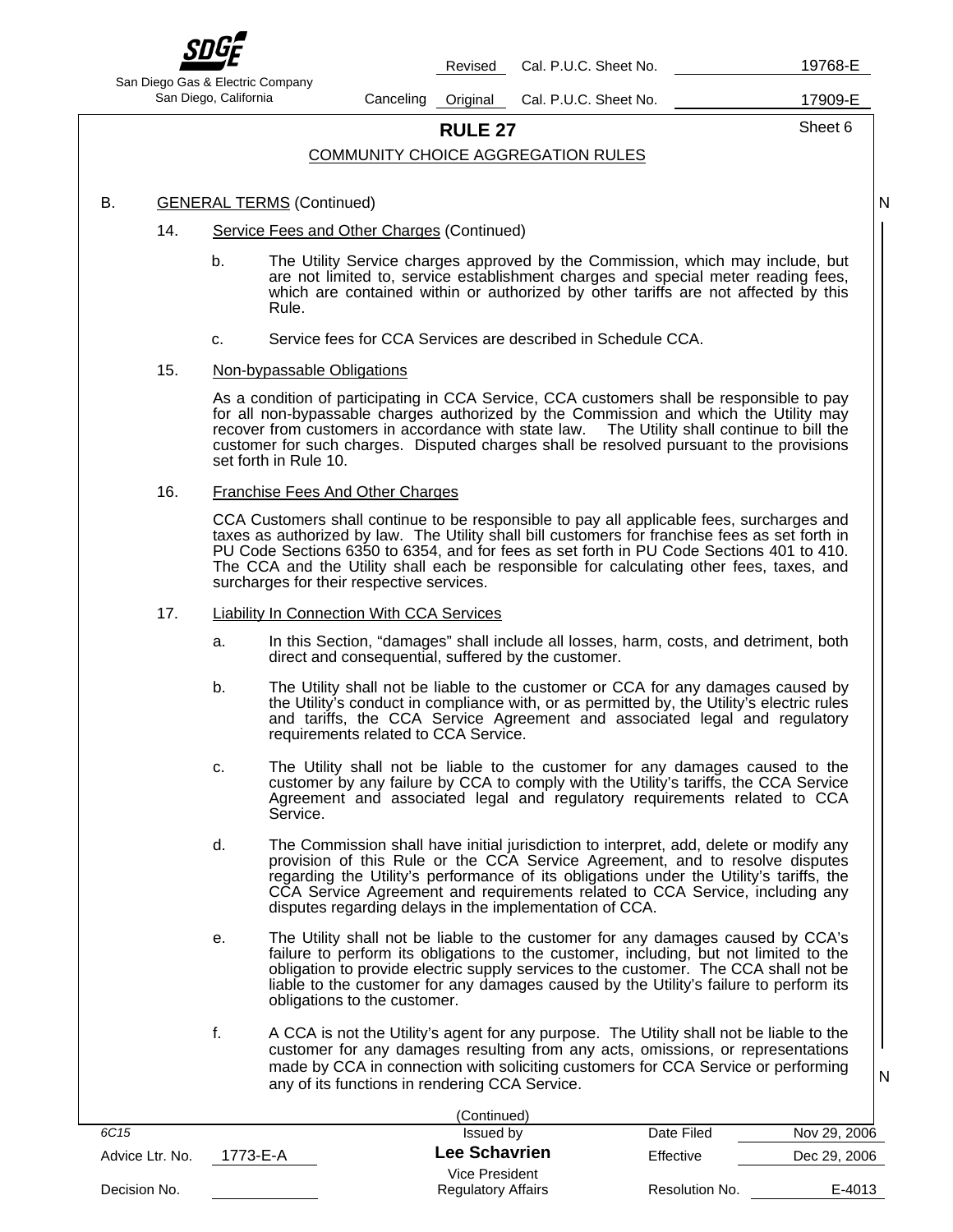

Revised Cal. P.U.C. Sheet No. 21835-E\*

San Diego Gas & Electric Company

San Diego, California Canceling Revised Cal. P.U.C. Sheet No. 19769-E

T

T N

N

### **RULE 27** Sheet 7

### COMMUNITY CHOICE AGGREGATION RULES

### B. GENERAL TERMS (Continued)

17. Liability In Connection With CCA Services (Continued)

g. The Utility is not the CCA's agent for any purpose. The CCA shall not be liable to the customer for any damages resulting from any acts, omissions, or representations made by the Utility in connection with soliciting customers for CCA Service or performing any of its functions in rendering CCA Service.

### 18. CCA Implementation Plan

A CCA shall develop an Implementation Plan, as defined in PU Code Section 366.2(c)(3).

### 19. Sixty (60) Day Period

A Sixty (60) Day Period is a period of time equal to sixty (60) calendar days. For purposes of this Rule, two billing cycles or two calendar months are also equal to 60 calendar days.

### 20. Automatic Enrollment

Automatic Enrollment is the process whereby a CCA can automatically enroll an eligible customer in CCA Service. Customer participation in CCA Service may not require a positive written declaration, but all customers shall be informed of their right to opt-out of CCA Service. If no negative declaration is made by the customer during the initial 60-day initial notification period or the 60-day follow-up notification period, the customer shall be served through the CCA's CCA Service. Automatic Enrollment is the transfer of a customer's service account to CCA Service with no action taken by the customer to initiate the transfer.

### 21. CCA Customer Notification

CCA Customer Notification is the required CCA customer notification that informs customers of the CCA's CCA Service. The CCA Customer Notification must inform customers that (a) they are to be automatically enrolled in CCA Service, (b) the terms and conditions of CCA Service, and (c) the customer has the right to opt-out of CCA Service. The notification must also include a mechanism by which a potential customer may opt-out of CCA Service. To qualify for Automatic Enrollment the CCA shall fully inform participating customers (1) at least twice during a sixty (60) day period in advance of the date of Automatic Enrollment, and (2) at least twice during a 60 day period following enrollment in a CCA's Service.

### 22. Opt-Out of Automatic Enrollment

The term "opt-out" or "opt out" is the customer's election not to be served under CCA Service and to continue to receive its existing service. In order to exercise its right not to participate in CCA Service, a customer must request to "opt out" of CCA Service through the required action as prescribed in the CCA Notification. A customer may exercise its optout right at any time during a 60-day notification period prior to Automatic Enrollment through the end the second 60-day notification period subsequent to the Automatic Enrollment of a customer's account to CCA Service. N N

|                 |        | (Continued)                                        |                |              |
|-----------------|--------|----------------------------------------------------|----------------|--------------|
| 7C14            |        | Issued by                                          | Date Filed     | Apr 19, 2010 |
| Advice Ltr. No. | 2164-E | Lee Schavrien                                      | Effective      | Apr 29, 2010 |
| Decision No.    |        | Senior Vice President<br><b>Regulatory Affairs</b> | Resolution No. |              |
|                 |        |                                                    |                |              |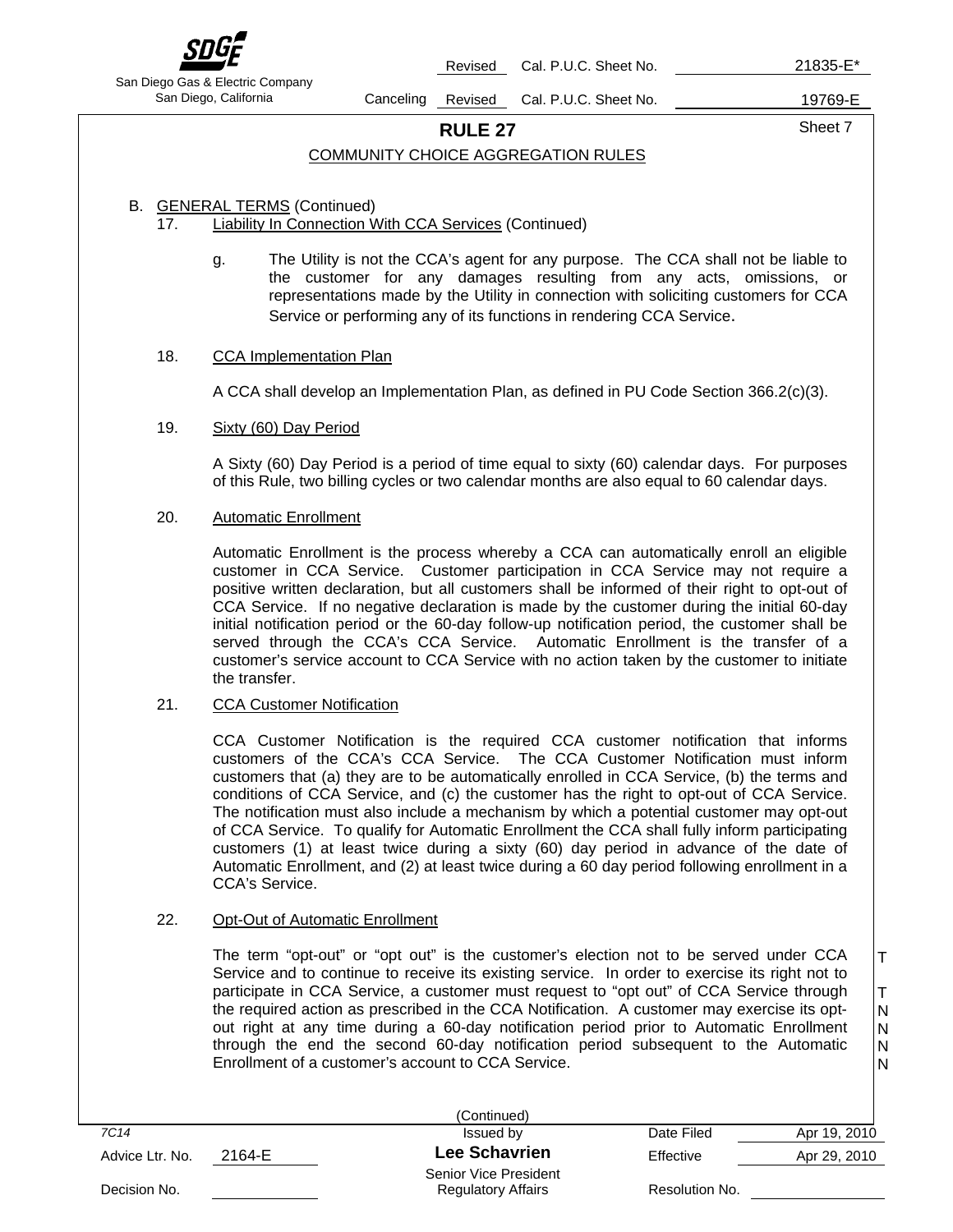

Revised Cal. P.U.C. Sheet No. 21836-E

San Diego Gas & Electric Company

San Diego, California Canceling Revised Cal. P.U.C. Sheet No. 19770-E

**RULE 27** Sheet 8

N

N

### COMMUNITY CHOICE AGGREGATION RULES

### B. GENERAL TERMS (Continued)

### 22. Opt-Out of Automatic Enrollment (continued)

The terms and conditions of CCA service will be made available by the CCA. This CCAspecific information will be provided to customers pursuant to P.U. Code Section 366.2 (c)(13)(A-C) – either directly by the CCA or by the Utility pursuant to the provisions set forth in Section H – and will enable customers to make an informed decision whether or not to opt out of CCA service. Customers receiving section 366.2(c)(13)(A-C) notices regarding a CCA with more than one planned CCA phase-in date will be provided the required 60-day notices based around the date their particular phase-in commences.

### 23. Initial Notification Period

The Initial Notification Period is a period of time, lasting not less than sixty (60) days, leading up to the Automatic Enrollment date.

### 24. Follow-up Notification Period

The Follow-up Notification Period is a sixty (60) day period of time commencing immediately following the date of Automatic Enrollment.

### 25. CCA Cost Responsibility Surcharge (CCA-CRS)

As a condition of receiving CCA Service, CCA customers shall be responsible for paying a CCA Cost Responsibility Surcharge as set forth in Schedule CCA-CRS. The CCA-CRS shall be identified separately, as part of the Utility charges on the customer's monthly billing statement.

### 26. CCA Service Request (CCASR)

CCA Service Request (CCASR) is the electronic communication required to enroll or add customers to CCA Service, remove customers from CCA Service, change service options, and maintain customer information.

### 27. CCA Phase-In

Pursuant to D.04-12-046, a CCA has the ability to offer service to some eligible customers before others. This incremental enrollment process is defined as a Phase-In and shall be subject to the provisions set forth in Section E of this Rule.

### 28. CCA Service

This service permits cities, counties, a city and county, or any group of cities, counties, or cities and counties, as defined by PU Code Section 331.1, whose governing boards have elected to do so, to aggregate the electric load of utility end-use customers within their service areas for the purposes of acquiring and providing their electric power needs. These entities are CCAs. Customers that have not elected to opt-out of CCA Service or at the customer's election shall have their electric power procured by the CCA.

|                 |        | (Continued)                                        |                |              |
|-----------------|--------|----------------------------------------------------|----------------|--------------|
| 8C19            |        | Issued by                                          | Date Filed     | Apr 19, 2010 |
| Advice Ltr. No. | 2164-E | Lee Schavrien                                      | Effective      | Apr 29, 2010 |
| Decision No.    |        | Senior Vice President<br><b>Regulatory Affairs</b> | Resolution No. |              |
|                 |        |                                                    |                |              |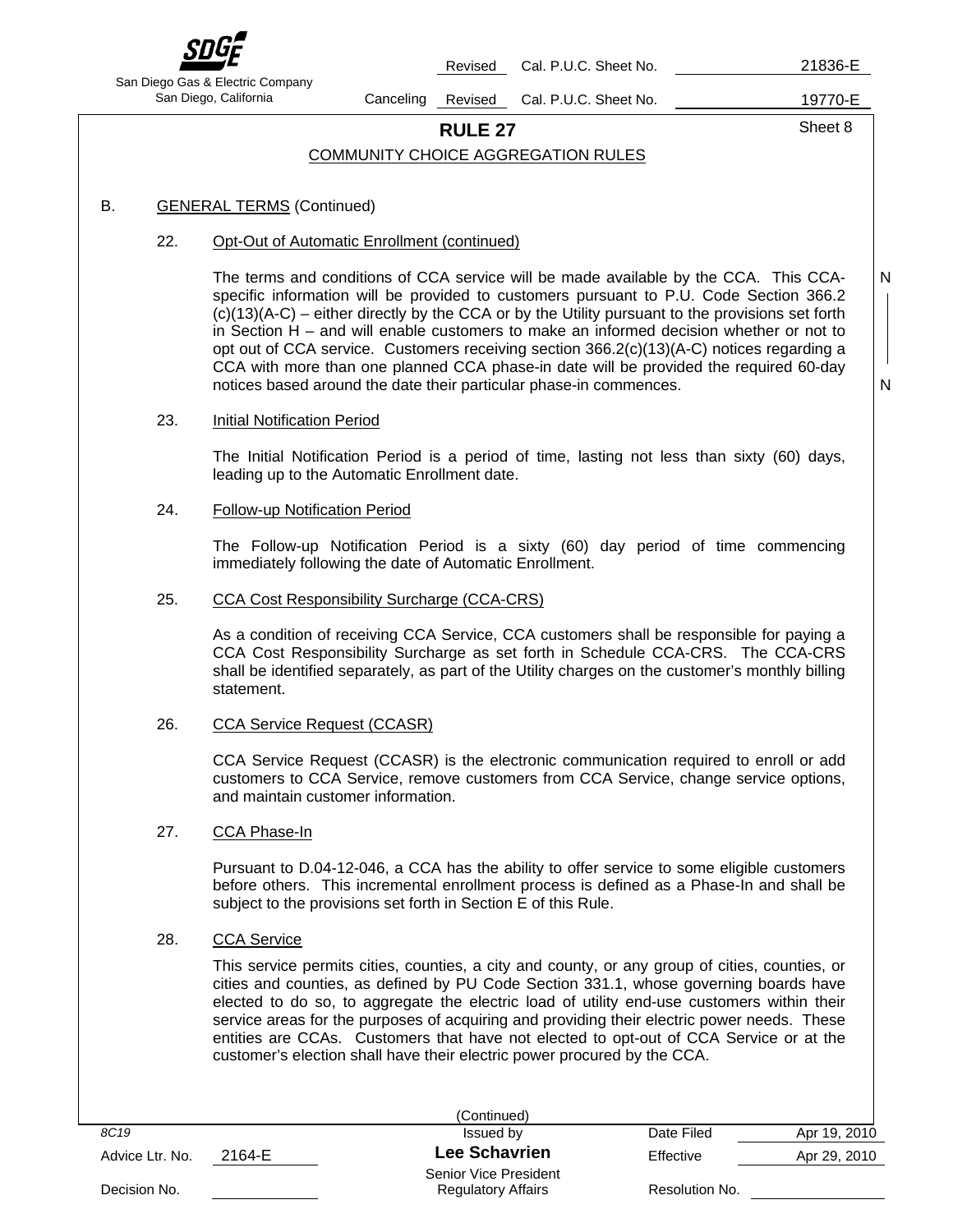

Revised Cal. P.U.C. Sheet No. 20299-E

San Diego Gas & Electric Company

San Diego, California **Canceling Revised Cal. P.U.C. Sheet No.** 19771-E

D

# **RULE 27** Sheet 9

### COMMUNITY CHOICE AGGREGATION RULES

### C. CUSTOMER INQUIRIES AND DATA ACCESSIBILITY

### 1. Customer Inquiries

Customers contacting the Utility requesting information on CCA Service shall be referred to the CCA for assistance. The Utility shall provide the customer with the CCA's telephone number.

### 2. Customer Request To Initiate CCA Service

Eligible customers contacting the Utility requesting to initiate CCA Service from the CCA shall be processed by the Utility. The Utility shall notify the CCA pursuant to the provisions set forth in this Rule.

### 3. Access to Customer Data

- a. The Utility shall provide customer-specific usage data pursuant to Schedule CCA-INFO. The Utility and CCA shall abide by the instructions of a customer as to the entities to whom access to the confidential customer information is provided.
- b. When a customer is enrolled into CCA Service, the customer's account information will be sent to the CCA. Such information will include information such as metering information required for billing, settlement and other functions and twelve (12) months of historical usage data (if available).
- c. A CCA has the option to request additional customer information pursuant to Schedule CCA-INFO.

### 4. Customer Inquiries Concerning Billing-Related Issues

Customer inquiries concerning the Utility's charges and services shall be directed to the Utility. Customer inquiries concerning the CCA's charges or services shall be directed to the CCA.

|                           | (Continued)                                        |                |             |
|---------------------------|----------------------------------------------------|----------------|-------------|
| 9C6                       | Issued by                                          | Date Filed     | Sep 6, 2007 |
| 1925-E<br>Advice Ltr. No. | <b>Lee Schavrien</b>                               | Effective      | Oct 1, 2007 |
| Decision No.              | Senior Vice President<br><b>Regulatory Affairs</b> | Resolution No. |             |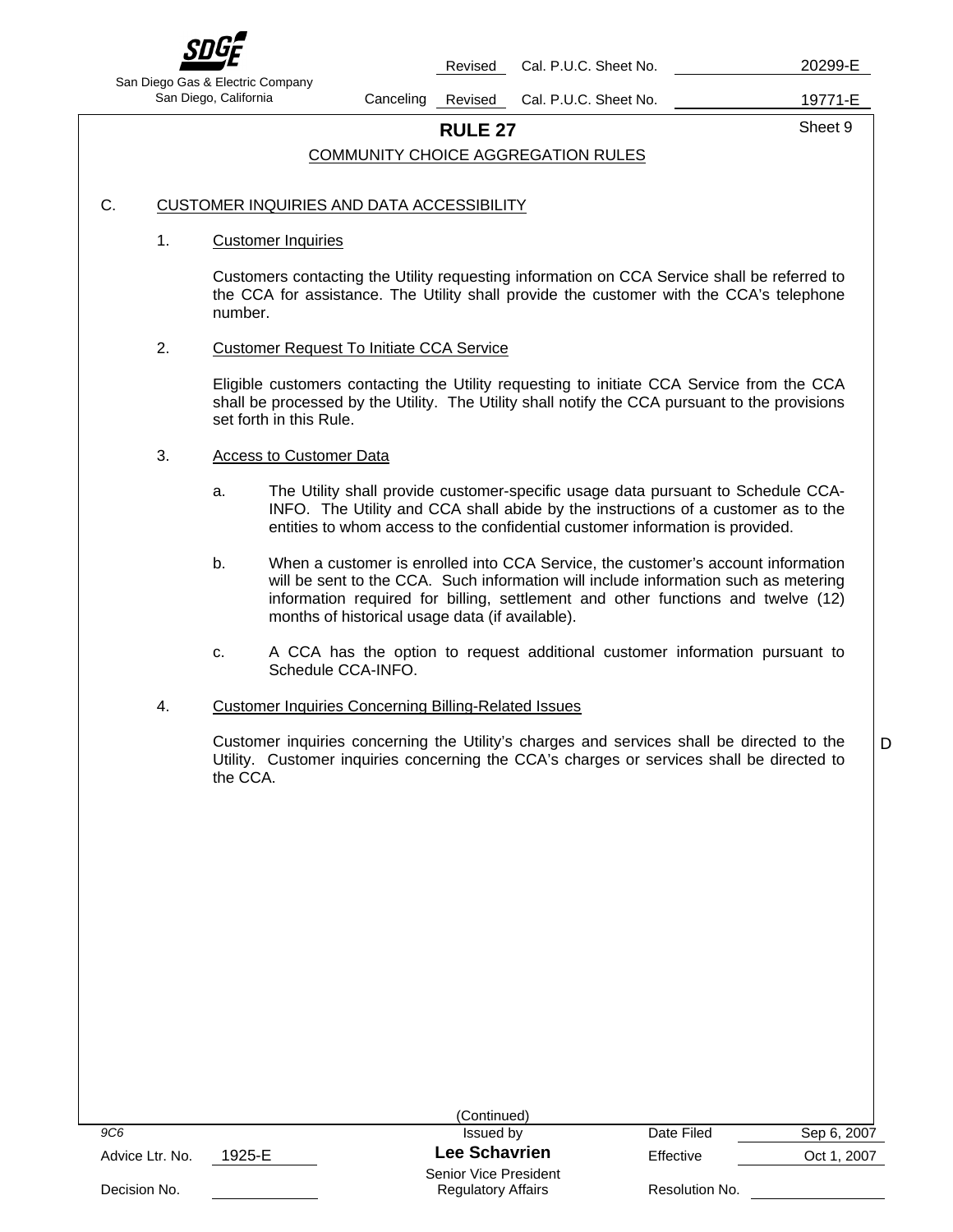

Revised Cal. P.U.C. Sheet No. 21898-E

San Diego Gas & Electric Company

San Diego, California Canceling Revised Cal. P.U.C. Sheet No. 19772-E

T

**RULE 27** Sheet 10

### COMMUNITY CHOICE AGGREGATION RULES

### C. CUSTOMER INQUIRIES AND DATA ACCESSIBILITY (Continued)

- 5. Customer Inquiries Related To Emergency Situations And Outages
	- a. The Utility shall be responsible for responding to all inquiries related to distribution or transmission service, emergency system conditions, outages and safety situations. Customers contacting the CCA with such inquiries shall be referred directly to the Utility.
	- b. It may be necessary for the Utility to shed or curtail customer load at the request of the ISO, or as otherwise provided by Commission-approved tariffs. Nothing in this rule or CCA Service shall change the criteria for load shedding established by the ISO or Commission.
	- c. The Utility shall continue to be responsible for implementing Commission-approved load curtailment and demand response programs, including providing notification to participating customers.
	- d. The CCA shall be responsible for notifying its Scheduling Coordinator of any notice issued to the CCA by the Utility under this Section.

### D. BASIC COMMUNITY CHOICE AGGREGATION SERVICES

- 1. In accordance with Commission Decision D.04-12-046 and D.05-12-041, the processes set forth below describe basic services provided by the Utility to develop, implement and support CCA Service:
	- a. A standard opt-out service as defined in Section I.
	- b. A mass enrollment process, defined in Section J, whereby all eligible customers who have not opted-out of CCA Service, shall be automatically enrolled in CCA Service on the customer's scheduled meter read date during a one month period, subject to phasing or the mutual agreement of the Utility and CCA pursuant to the provisions set forth in Section E of this Rule.
	- c. On an ongoing basis, subsequent to the initial mass enrollment, the Utility shall initiate the customer's enrollment or transfer to CCA service, as defined in Section K, when the customer contacts the Utility to establish or relocate utility service.

|                 |           | (Continued)                                        |                |             |
|-----------------|-----------|----------------------------------------------------|----------------|-------------|
| 10C14           |           | Issued by                                          | Date Filed     | Jun 1, 2010 |
| Advice Ltr. No. | 2176-E    | <b>Lee Schavrien</b>                               | Effective      | Jun 1, 2010 |
| Decision No.    | 10-05-050 | Senior Vice President<br><b>Regulatory Affairs</b> | Resolution No. |             |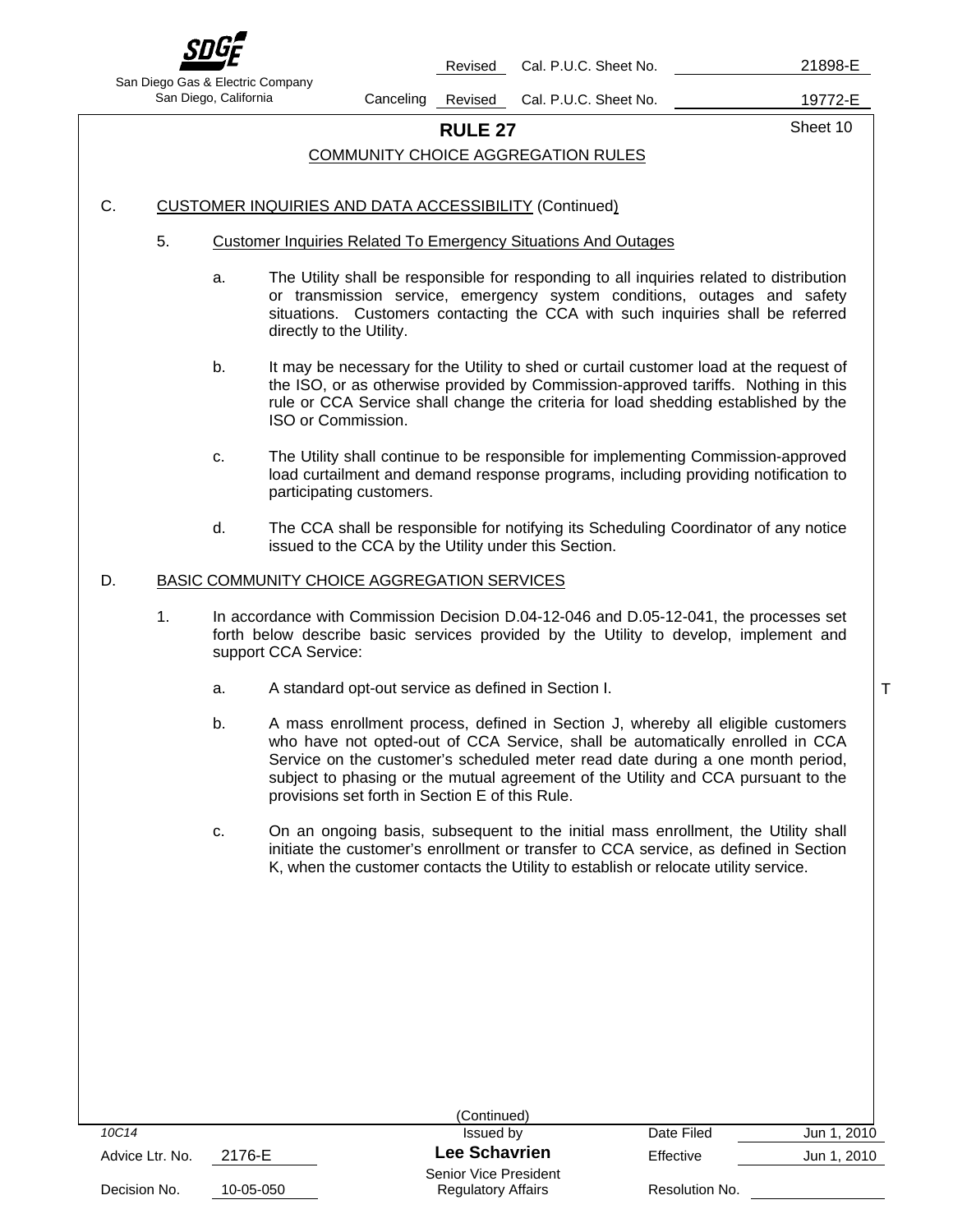

Revised Cal. P.U.C. Sheet No. 19773-E

San Diego Gas & Electric Company

San Diego, California **Canceling Original Cal. P.U.C. Sheet No.** 17914-E

**RULE 27** Sheet 11

# COMMUNITY CHOICE AGGREGATION RULES

N

### E. CCA SPECIALIZED SERVICE REQUESTS, INCLUDING PHASE-IN

- 1. A CCA electing not to utilize the basic processes described above may request specialized services from the Utility at a cost to the CCA as set forth below. Specialized Services include any request for services that do not conform to the Utility's basic CCA services and processes in Section D. Specialized Services may include, but are not limited to CCA Phase-In, special reporting or other unique services.
	- a. A CCA interested in submitting a request for Specialized Services shall be responsible for funding an analysis of the impacts to the Utility normal operations and a study to determine the estimate of costs for which the CCA shall be responsible to pay.
	- b. A CCA requesting Specialized Services shall be responsible for executing a Specialized Services Agreement between the CCA and the Utility.
	- c. The Utility shall consider requests for Specialized Services on a case by case basis, provided that implementation can be accomplished without compromising the utility's customer service obligations, reliability or operational flexibility of the utility's systems.
	- d. The estimate of the costs for which the CCA shall be responsible, shall be provided to the CCA and shall be based upon time and materials costs and fees set forth in the appropriate Utility rate schedule. The estimate of costs shall include any cost savings that may occur as a result of the specialized service.
	- e. The CCA shall be responsible for all actual costs associated with Specialized Services, including but not limited to the development of the estimate of costs, the implementation of the Specialized Service and all applicable ongoing maintenance costs.
	- f. The costs associated with the initial implementation of any Specialized Services shall be paid in advance by the CCA before work is commenced.
	- g. The CCA and the Utility shall agree to a mutually acceptable implementation schedule. The implementation schedule shall take into consideration and provide priority to required utility system work, which may include work related to mandated regulatory changes, customer service obligations, computer system integrity testing and maintenance.

|                             | (Continued)                                 |                |              |
|-----------------------------|---------------------------------------------|----------------|--------------|
| 11C15                       | Issued by                                   | Date Filed     | Nov 29, 2006 |
| 1773-E-A<br>Advice Ltr. No. | <b>Lee Schavrien</b>                        | Effective      | Dec 29, 2006 |
| Decision No.                | Vice President<br><b>Regulatory Affairs</b> | Resolution No. | E-4013       |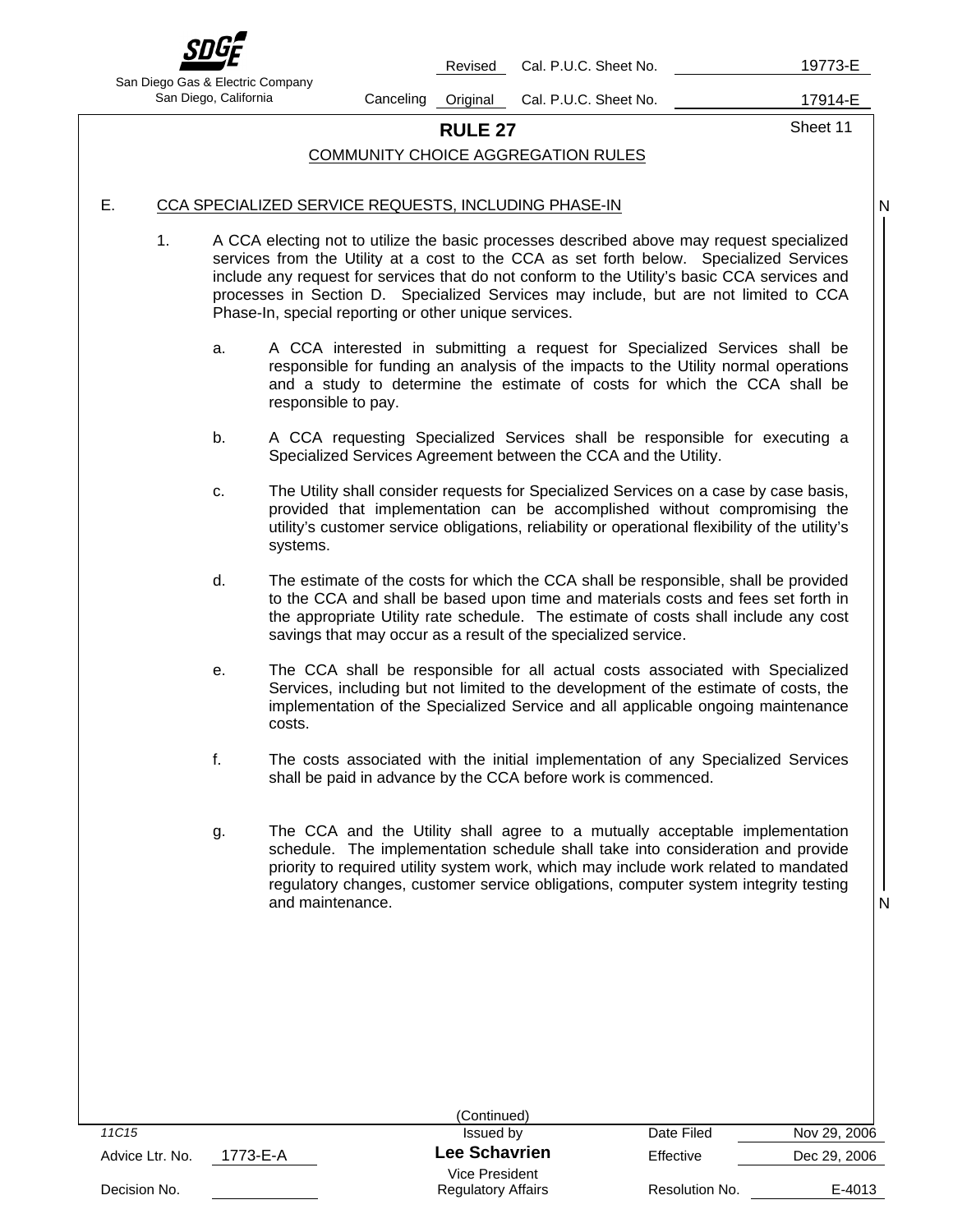

Revised Cal. P.U.C. Sheet No. 19774-E

San Diego Gas & Electric Company

San Diego, California Canceling Original Cal. P.U.C. Sheet No. 17915-E

N

# **RULE 27** Sheet 12

### COMMUNITY CHOICE AGGREGATION RULES

### E. CCA SPECIALIZED SERVICE REQUESTS, INCLUDING PHASE-IN (Continued)

h. Pursuant to D.04-12-046 and D.05-12-041, a CCA may choose to phase-in CCA Service to customers. To assist the CCAs with their phase-in plans, the Utility has developed an optional standard phase-in service, more fully described in Schedule CCA, which requires minimal system changes to minimize the CCA's phase-in costs. A CCA, however, has the option to propose its own phase-in plan as a Specialized Service Request. Regardless whether a CCA chooses the standard phase-in service or proposes its own phase-in criteria, the Utility will cooperate with CCAs to phase-in groups of customers in ways that minimize utility and CCA costs. CCA phase-in service shall be subject to the provisions set forth in Schedule CCA and this section.

### F. CCA IMPLEMENTATION PLAN AND CCA SERVICE ESTABLISHMENT

- 1. CCA Implementation Plan and CCA Registration With The Commission
	- a. Pursuant to D.05-12-041, the Executive Director shall develop and publish the steps of an informal process of review that provides a forum for the CCA and the utility to understand the CCA's implementation plans and assures that the CCA is able to comply with the Utility's tariffs.

### *[Process details to be added once developed by the Executive Director]*

b. Pursuant to D.05-12-041, the Executive Director shall prepare and publish instructions for CCAs and utilities that include a timeline and describe the procedures for submitting and certifying receipt of the Implementation Plan, notice to customers, notice to CCAs of the appropriate CRS, and registration of CCAs.

### *[Process details to be added once developed by the Executive Director]*

- c. Pursuant to D.05-12-041, where the CCA fails to conform to the Utility's tariffs, the Utility shall decline to initiate service to the CCA. If the Utility refuses to facilitate the CCA's initiation of service or declines to provide service to the CCA, the Utility must inform the CCA and Commission of its reasons in writing. The CCA may file a formal complaint with the Commission if the CCA believes it or its customers have been improperly refused service, whether before a CCA's service is initiated or in a case where the Utility interrupts CCA services.
- d. The CCA and the Utility shall follow the process below to resolve disputes over operational issues prior to the CCA's initiation of service.

### *[Process details to be added once developed by the Executive Director]*

|                 |          | (Continued)                                 |                |              |
|-----------------|----------|---------------------------------------------|----------------|--------------|
| 12C15           |          | Issued by                                   | Date Filed     | Nov 29, 2006 |
| Advice Ltr. No. | 1773-E-A | <b>Lee Schavrien</b>                        | Effective      | Dec 29, 2006 |
| Decision No.    |          | Vice President<br><b>Regulatory Affairs</b> | Resolution No. | E-4013       |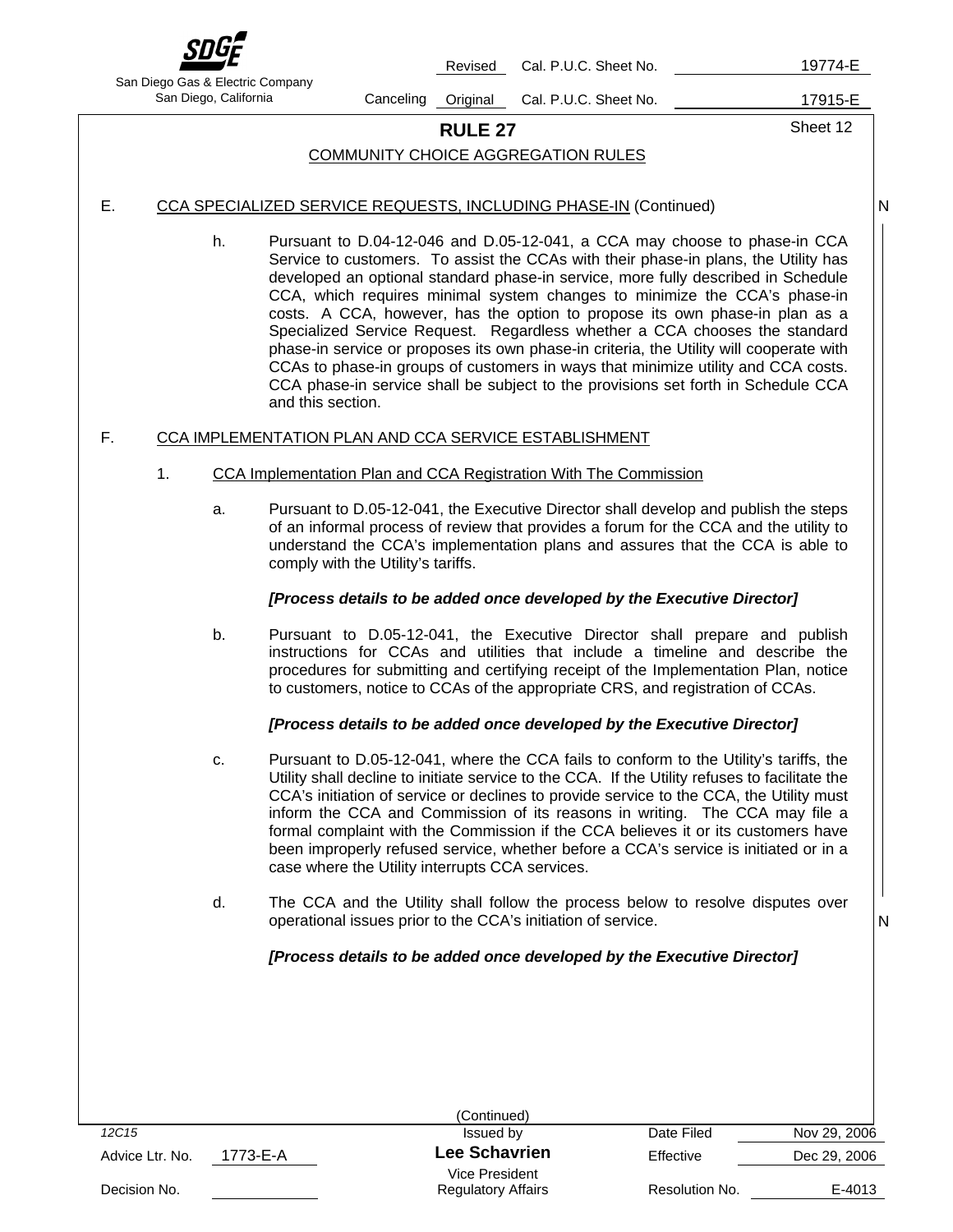

Revised Cal. P.U.C. Sheet No. 19775-E

San Diego Gas & Electric Company

San Diego, California Canceling Original Cal. P.U.C. Sheet No. 17916-E

**RULE 27** Sheet 13

N

N

### COMMUNITY CHOICE AGGREGATION RULES

### F. CCA IMPLEMENTATION PLAN AND CCA SERVICE ESTABLISHMENT (Continued)

- 2. The CCA shall provide to the utility the Commission's certification of (1) CCA registration, and (2) the amount of cost recovery that must be paid by its customers.
- 3. The earliest possible date a CCA may implement CCA Service shall be the date the CCA has fulfilled all requirements in the applicable tariffs, including service establishment requirements set forth in this Rule, or the date the CCA and the Utility agree is reasonable, whichever is later, unless stated otherwise in a Commission order or in a letter from the Commission's Executive Director. In advance of providing service to the first CCA in the Utility's service territory, the Utility shall require six (6) months from the date the first CCA files its Implementation Plan with the Commission or a mutually agreed upon date between the Utility and the CCA.

### 4. CCA Service Establishment

Prior to providing CCA Services within the Utility's service territory, the CCA must comply with the following requirements:

- a. CCAs must submit an executed CCA Service Agreement in the form attached hereto.
- b. The CCA remains fully responsible for its subcontractors, agents, and Scheduling Coordinators performing CCA related services on behalf of the CCA.
- c. The CCA must satisfy the Utility credit-worthiness requirements set forth in Section V, Credit Requirements.
- d. The CCA must satisfy applicable Electronic Data Exchange requirements, including:
	- (1) Completion of all necessary electronic interfaces for the CCA and the Utility to communicate for CCASRs, billing, collections, general communications and communication of meter reading and usage data from the utility.
	- (2) Have the capability to exchange data with the Utility via the Internet.
	- (3) Successful completion of all standard utility technical testing and must have the capability to communicate using Electronic Data Interchange (EDI), Internet, or an electronic format acceptable to the utility and enter into appropriate agreements related thereto. EDI testing may commence between CCA and the Utility at any time prior to CCA service commencing and both the Utility and CCA will make best efforts to complete EDI testing expeditiously.
- e. No outstanding charges related to Specialized Services defined in Section E.
- f. Confirmation that the CCA is registered with the Commission and that the CCA has filed an Implementation Plan with the Commission.

|                   |          | (Continued)                                 |                |              |
|-------------------|----------|---------------------------------------------|----------------|--------------|
| 13C <sub>20</sub> |          | Issued by                                   | Date Filed     | Nov 29, 2006 |
| Advice Ltr. No.   | 1773-E-A | <b>Lee Schavrien</b>                        | Effective      | Dec 29, 2006 |
| Decision No.      |          | Vice President<br><b>Regulatory Affairs</b> | Resolution No. | E-4013       |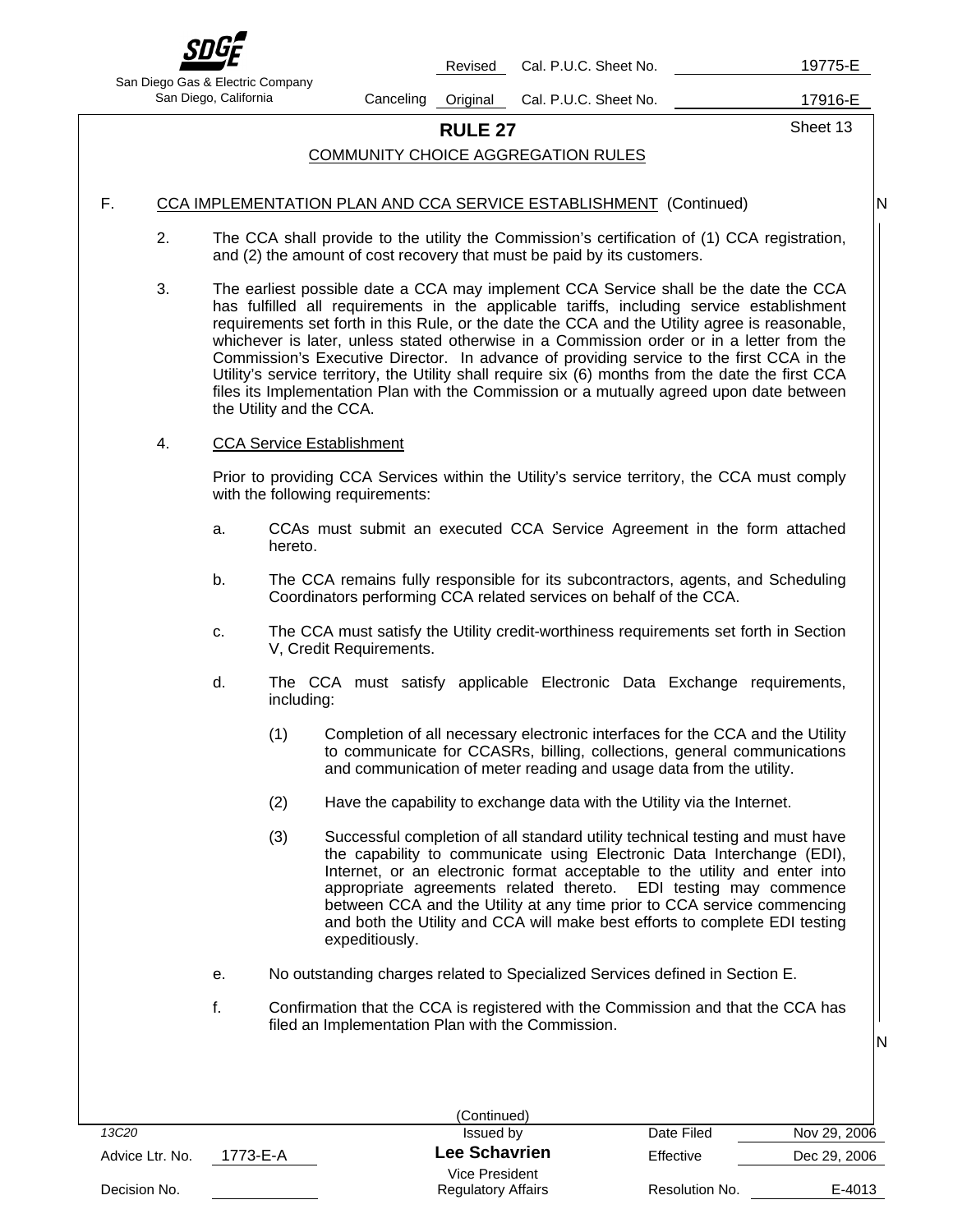

Revised Cal. P.U.C. Sheet No. 19776-E

San Diego Gas & Electric Company

San Diego, California **Canceling Original Cal. P.U.C. Sheet No.** 17917-E

**RULE 27** Sheet 14

N

### COMMUNITY CHOICE AGGREGATION RULES

### F. CCA IMPLEMENTATION PLAN AND CCA SERVICE ESTABLISHMENT (Continued)

### 5. Adding/Deleting A Municipality To An Existing CCA

This section is applicable to CCAs participating in a joint powers agency (JPA) pursuant to Chapter 5 (commencing with Section 6500) of Division 7 of Title 1 of the Government Code pursuant to Public Utilities Code Section 331.1.b. The CCA shall comply with each of the following:

- a. Before the Utility will process requests associated with a city or county joining or leaving an existing CCA, the CCA must execute a Specialized Services Agreement between the CCA and the Utility pursuant to the applicable provisions set forth in Section E of this Rule.
- b. Before the Utility will process requests associated with an existing CCA adding a city and/or county to its membership, the CCA must update or renew all requirements as specified in Sections F.1, F.2 , F.3 and F.4 above.

### G. CCA SERVICE CUSTOMER ELIGIBILITY

A CCA must offer to provide electric power to all residential customers located within its service area and pursuant to D.04-12-046. The CCA has the option to provide CCA Service to nonresidential customers located within its service area. Pursuant to D.05-12-041, all customers, including active Direct Access customers, located within a CCA's service area that have been offered service by the CCA that do not affirmatively decline such service (opt-out), shall be served by the CCA. The Utility shall not be responsible or liable in any way for any costs, fees, or penalties associated with a customer's Automatic Enrollment in CCA Service.

- 1. Customers with a utility commodity contract term obligating them to remain on Utility Bundled Service, including Bundled Portfolio Service (BPS), shall be included in the CCA's Automatic Enrollment process and are subject to a CCA Cost Responsibility Surcharge as set forth in Schedule CCA-CRS. Customer inquiries concerning the Utility contract term requirements will be referred to the Utility.
- 2. Customers taking service under Net Energy Metering (NEM) Rate Schedules, shall be included in the CCA's Automatic Enrollment process and are subject to the provisions set forth in the Utility's NEM Rate Schedules which may preclude NEM eligibility or may require special metering prior to the switch to CCA service, as defined in Section J.
- 3. Customers currently under Direct Access service shall be included in the CCA's Automatic Enrollment process and are subject to a CCA Cost Responsibility Surcharge as set forth in Schedule CCA-CRS. The Utility may require Direct Access customers with meters that do not conform to the Utility's metering standards and are incompatible with current Utility metering reading systems to be replaced with a compatible meter prior to the switch to CCA service, as defined in Section M.

|                             | (Continued)                                 |                |              |
|-----------------------------|---------------------------------------------|----------------|--------------|
| 14C15                       | Issued by                                   | Date Filed     | Nov 29, 2006 |
| 1773-E-A<br>Advice Ltr. No. | <b>Lee Schavrien</b>                        | Effective      | Dec 29, 2006 |
| Decision No.                | Vice President<br><b>Regulatory Affairs</b> | Resolution No. | E-4013       |
|                             |                                             |                |              |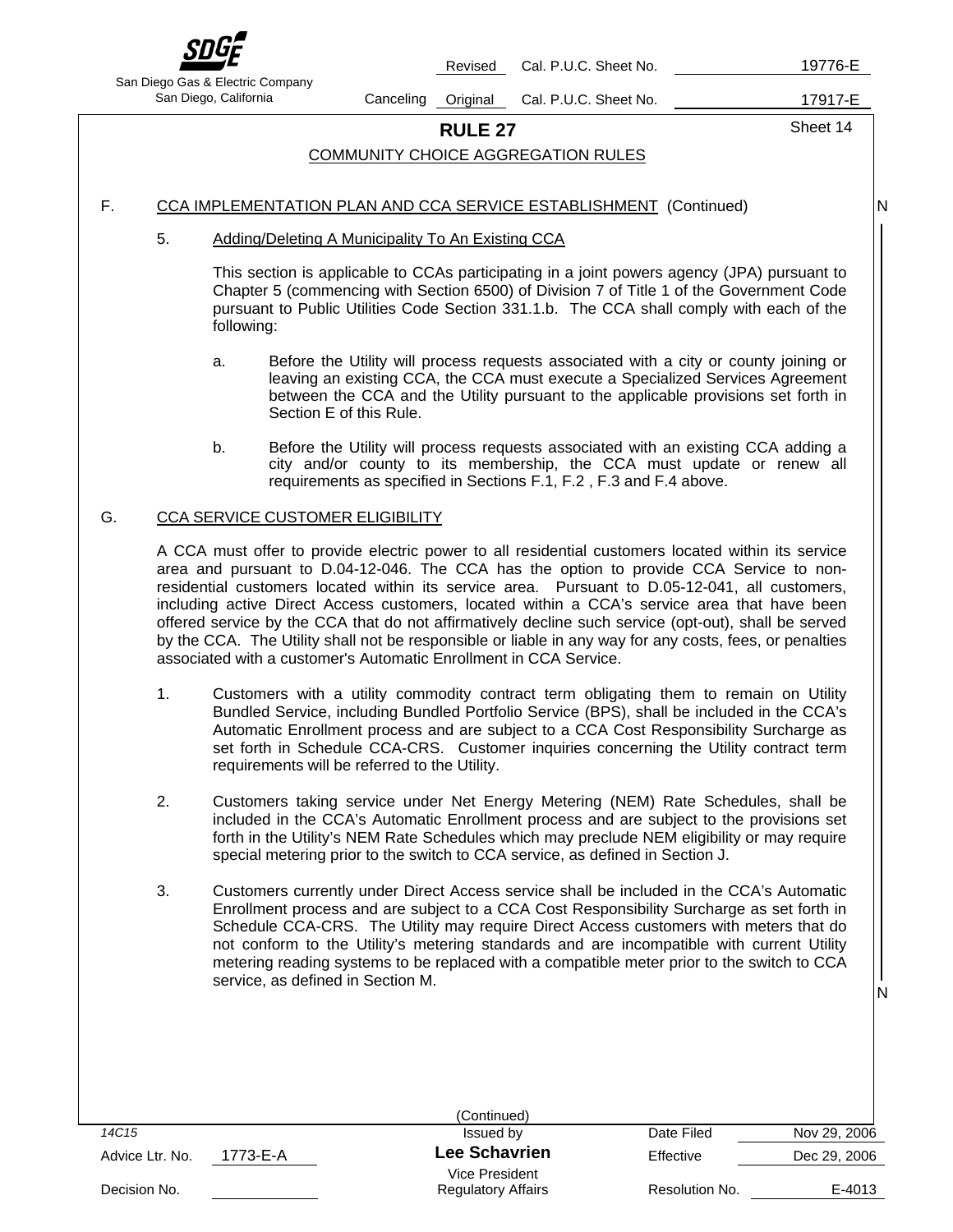

Revised Cal. P.U.C. Sheet No. 21899-E

T

 L L L L

San Diego Gas & Electric Company

San Diego, California Canceling Revised Cal. P.U.C. Sheet No. 20464-E

**RULE 27** Sheet 15

# COMMUNITY CHOICE AGGREGATION RULES

# H. CCA CUSTOMER NOTIFICATION PROCESSES

### 1. CCA Customer Notifications

A CCA must provide required CCA Customer Notifications to participating customers eligible to receive Automatic Enrollment into CCA Service during the Initial Notification Period and Follow-up Notification Period. The CCA shall be solely responsible for all obligations associated with CCA Customer Notifications and performing those obligations consistent with the requirements set forth in PU Code Section 366.2, the CCA's Implementation Plan, Commission requirements and all applicable Commission orders. The Utility shall not be responsible for monitoring, reviewing or enforcing such obligations.

All notifications must include the necessary customer data and instructions that will allow customers to gain access to and complete the opt-out service described in Section I.

### 2. Utility CCA Customer Notification Services

- a. A CCA may request the Utility to provide the required CCA Customer Notifications on behalf of the CCA with adequate advance notice as set forth in Schedule CCA. Customized CCA Customer Notification mailing services may be provided to CCAs only upon agreement with the Utility.
- b. A CCA requesting to include its required customer notifications in the Utility's billing envelope is subject to the provisions set forth in Schedule CCA. The information in CCA customer notifications included in the Utility's billing envelope shall be limited to that required by PU Code Section 366.2(c)(13)(A).
- c. CCA is responsible to ensure mailing instructions provided to the Utility comply with the communication plan set forth in the CCA's Implementation Plan, rules and applicable laws.
- d. The standard CCA Customer Notification mailing(s), when provided by the Utility, shall be staggered based on the customers' billing cycles.
- 3. The following additional provisions apply to CCA Customer Notifications:
	- a. The CCA and utility must mutually agree on the date before the CCA's Customer Notification process can begin.
	- b. CCA Customer Notifications may be sent concurrently with the utility's billing cycles.
	- c. Neither CCAs nor the Utility shall use the other party's logo on CCA Customer Notifications or other materials absent express written consent to do so. Neither party shall express nor imply that the other party is affiliated with, is a sponsor of, or endorses their services or other programs.

|                 |           | (Continued)                                               |                |             |
|-----------------|-----------|-----------------------------------------------------------|----------------|-------------|
| 15C14           |           | Issued by                                                 | Date Filed     | Jun 1, 2010 |
| Advice Ltr. No. | 2176-E    | <b>Lee Schavrien</b>                                      | Effective      | Jun 1, 2010 |
| Decision No.    | 10-05-050 | <b>Senior Vice President</b><br><b>Regulatory Affairs</b> | Resolution No. |             |
|                 |           |                                                           |                |             |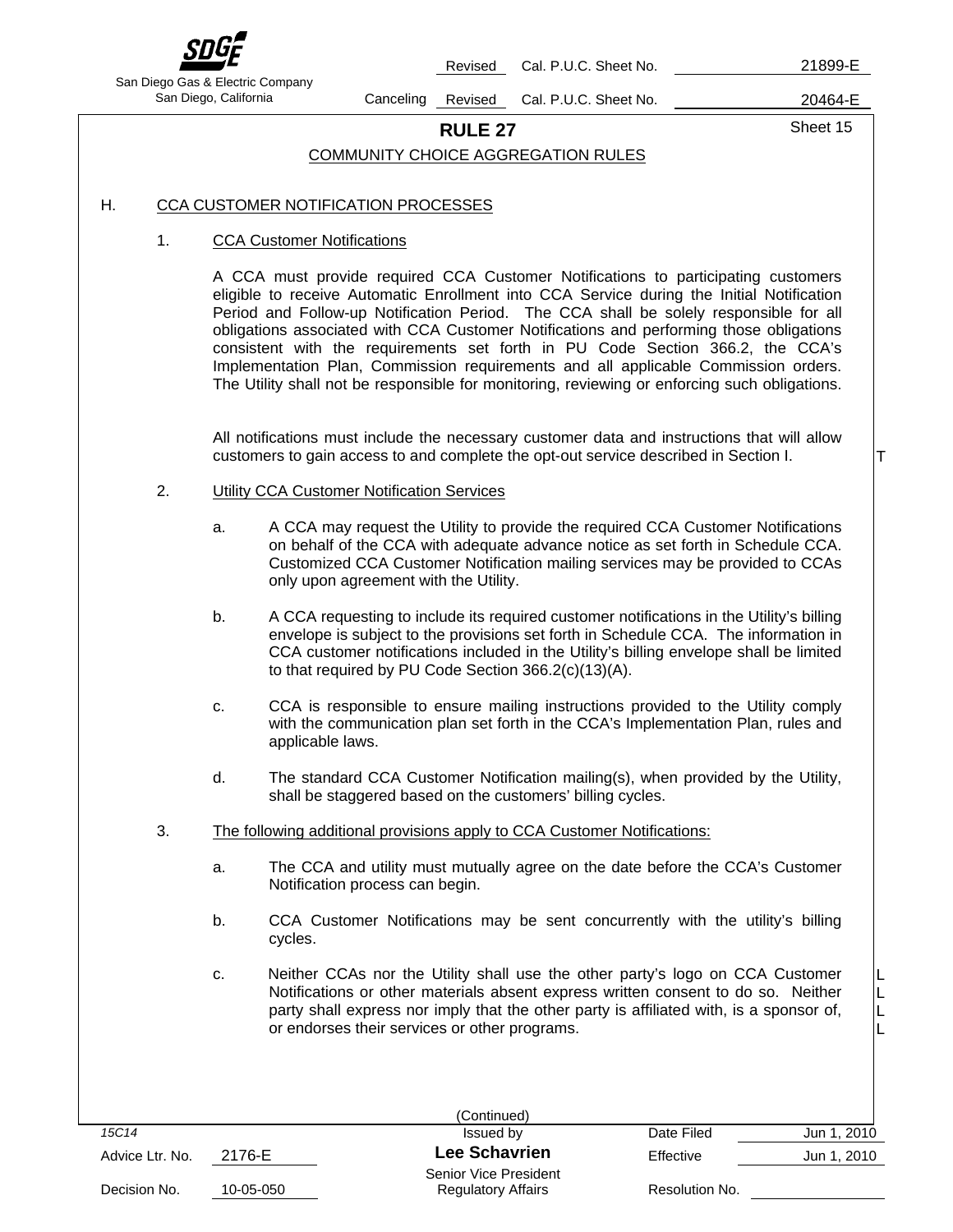

Revised Cal. P.U.C. Sheet No. 21900-E

San Diego Gas & Electric Company

San Diego, California Canceling Revised Cal. P.U.C. Sheet No. 20465-E

# **RULE 27** Sheet 16

### COMMUNITY CHOICE AGGREGATION RULES

### H. CCA CUSTOMER NOTIFICATION PROCESSES (Continued)

- 3. The following additional provisions apply to CCA Customer Notifications: (Continued)
	- d. If a CCA's Automatic Enrollment process is suspended by the CCA, the Commission or any other State agency, the CCA shall be responsible for all utility costs, including, but not limited to, customer communications associated with the suspension.

### I. CCA CUSTOMER OPT-OUT PROCESSES

Pursuant to PU Code 366.2(13)(A)(i), all CCA Customer Notifications required for automatic enrollments into the CCA program shall include the opportunity for customers to opt out of CCA Service and continue to receive their existing service. Pursuant to PU Code § 366.2(c)(13)(C), the opt-out may take the form of a self-addressed return postcard indicating the customer's election to remain with, or return to, electrical energy service provided by the electrical corporation, or another straightforward means by which the customer may elect to derive electrical energy service through the electrical corporation providing service in the area. Pursuant to PU Code § 366.2 (c)(13)(B), a CCA may request that the Commission approve and order the utility to provide the Customer Notifications required in Subparagraph (A). If the CCA makes this request and the Commission approves it, the CCA shall use the Utility's opt-out process as set forth in subsection 1 below:

- 1. The utility shall provide an opt-out process to be used upon request by a CCA. The utility shall offer at least two (2) of the following options as a part of its opt-out process:
	- a. Reply letter or postcard (postage paid) enclosed in CCA Customer Notifications
	- b. Automated phone service
	- c. Internet service
	- d. Customer Call Center contact
- 2. Customers eligible for Automatic Enrollment in CCA Service must be notified twice during the Initial Notification period. If the utility is aware that a customer or group of customers has not received the required notifications, the utility shall immediately inform the CCA. If the CCA is aware that a customer or group of customers has not received the required notifications the CCA shall immediately inform the utility to remove the customer from Automatic Enrollment.
- 3. A customer opting out of CCA Service before or during the Initial Notification Period shall be removed from the Automatic Enrollment process.
- 4. Pursuant to D.05-12-041, every customer in the CCA's Automatic Enrollment that does not opt-out of CCA service shall be served by the CCA, including customers with commodity contracts, Direct Access customers and customers whose CCA Customer Notifications are returned unopened.
- 5. A customer opting out of CCA Service during the Follow-up Notification Period and after enrollment in CCA Service shall be returned to its previous service, without penalty, on the customer's next scheduled meter read date, consistent with CCASR processing timing as defined in Section M.

|                 |           | (Continued)                                        |                |             |
|-----------------|-----------|----------------------------------------------------|----------------|-------------|
| 16C14           |           | Issued by                                          | Date Filed     | Jun 1, 2010 |
| Advice Ltr. No. | 2176-E    | <b>Lee Schavrien</b>                               | Effective      | Jun 1, 2010 |
| Decision No.    | 10-05-050 | Senior Vice President<br><b>Regulatory Affairs</b> | Resolution No. |             |
|                 |           |                                                    |                |             |

N

 N I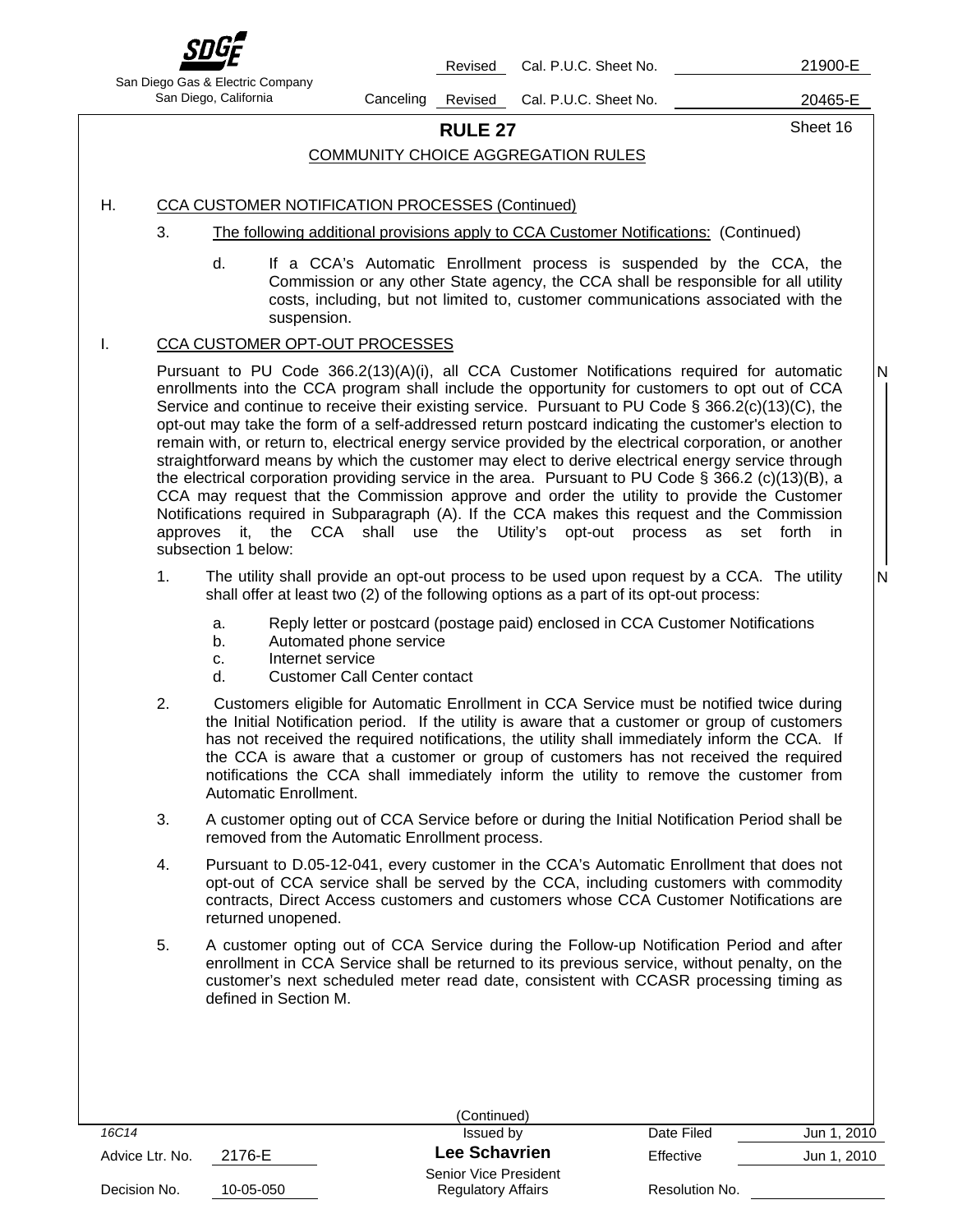

Revised Cal. P.U.C. Sheet No. 21901-E

San Diego Gas & Electric Company

San Diego, California Canceling Revised Cal. P.U.C. Sheet No. 19779-E

### **RULE 27** Sheet 17

 N N N

### COMMUNITY CHOICE AGGREGATION RULES

### I. CCA CUSTOMER OPT-OUT PROCESSES (Continued)

- 6. If a CCA using the utility's opt-out process pursuant to subsection 1 receives a customer request to opt out, the CCA should refer the customer to the Utility's standard opt-out process. Otherwise, the CCA should inform the utility of such opt-out requests in a fashion that is mutually agreeable to the utility and the CCA so that the utility can update its records. N N N N
- 7. The Utility shall provide notice to the customer when the customer's opt-out request has been processed unless the CCA and the utility agree that the CCA shall provide such notice. N N N
- 8. After the conclusion of the Initial Notification Period, in advance of the date of commencing Automatic Enrollment and prior to the customer's enrollment in CCA Service, the Utility or the CCA may continue to accept customer opt-out requests and the utility and the CCA may make best efforts to process such requests before the customer's account switches to CCA Service. Opt-out requests that cannot be processed before the account switches shall be processed following the CCASR processing timing to return the customer's account to its previous service, as defined in this Rule. N N
- 9. After the customer's account has switched to CCA Service, the Utility shall notify the CCA of customer opt-out requests using the CCASR process as defined in Section M.
- 10. Customers making a positive election to CCA Service are not eligible for opt-out privileges and will return to Bundled Service under the provisions of Section L of this rule.
- 11. If a CCA elects to use a postcard or reply letter for the opt out mechanism, the reply letter or postcard opt-out service must include a customer specific utility identifier preprinted on the reply letter/card if the utility makes such identifier available to the CCA.

### J. CCA SERVICE MASS ENROLLMENT PROCESSES

The Utility shall provide a Mass Enrollment process whereby all eligible CCA customers that have not opted out of CCA Service shall be automatically enrolled in CCA Service on the customer's regular scheduled meter read dates over a one (1) billing month period, subject to phasing.

- 1. In advance of implementing the Mass Enrollment process, the Utility must be in receipt of the CCA's confirmation, indicating the CCA has fulfilled its Initial Notification requirements. The Utility has no responsibility for verifying that the CCA has complied with its notification requirements.
- 2. Within fifteen (15) days after conclusion of the Initial Notification Period, the Utility shall provide to the CCA one (1) update of its customer enrollments, providing individual customer information and energy usage data for those customers scheduled for mass enrollment. The update shall exclude all customer information for which the Utility has processed opt-out requests. A CCA has the option to request additional customer information pursuant to Schedule CCA-INFO.
- 3. The mass enrollment shall commence at a time not less than thirty (30) days and not more than forty-five (45) days after the conclusion of the Initial Notification Period, unless another date is mutually agreed to by the CCA and the Utility, and shall be processed over a one billing month period by billing cycle unless the CCA and the Utility have agreed to specialized services for CCA enrollment or Phase-in services as defined in this Rule.
- 4. For each account in the mass enrollment, the Utility shall switch the customer's account on its scheduled meter reading date, providing confirmation to the CCA.

|                 |           | (Continued)                                        |                |             |
|-----------------|-----------|----------------------------------------------------|----------------|-------------|
| 17C15           |           | Issued by                                          | Date Filed     | Jun 1, 2010 |
| Advice Ltr. No. | 2176-E    | <b>Lee Schavrien</b>                               | Effective      | Jun 1, 2010 |
| Decision No.    | 10-05-050 | Senior Vice President<br><b>Regulatory Affairs</b> | Resolution No. |             |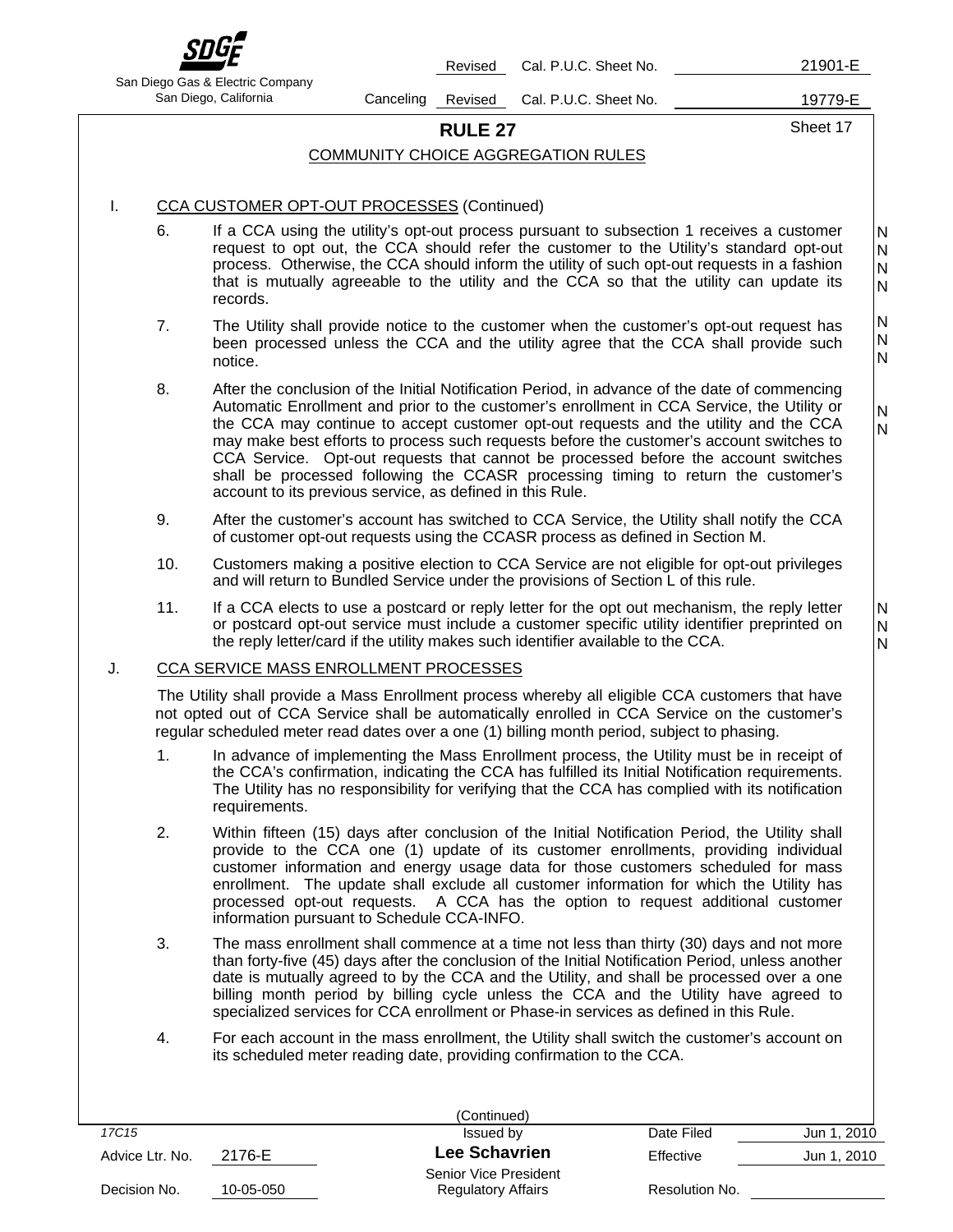

Revised Cal. P.U.C. Sheet No. 19780-E

San Diego Gas & Electric Company

San Diego, California **Canceling Original Cal. P.U.C. Sheet No.** 17921-E

**RULE 27** Sheet 18

N

N

### COMMUNITY CHOICE AGGREGATION RULES

### J. CCA SERVICE MASS ENROLLMENT PROCESSES (Continued)

- 5. Following the Mass Enrollment, the Utility shall provide the CCA with an update to its customer enrollments, providing individual customer information and energy usage data, and the switch dates for those customers that were actually enrolled in the CCA's CCA Service.
- 6. Effective beginning on the date of the transfer, the CCA is solely responsible for providing the electric power needs of its customers.
- 7. Customer opt-out requests processed after the account has switched to CCA Service shall be returned to previous service by the initiation of a CCASR and under the CCASR process timing, as defined in Section M.
- 8. The CCA shall update its records within three (3) working days from the date of receiving a customer's opt-out notification from the Utility to remove the opt-out customer from CCA Service and eliminate future CCA Customer Notifications concerning a customer's option to opt-out of the CCA Program, as defined in Section H of this Rule from the CCA.
- 9. Except as otherwise provided for in this Rule, no special metering shall be necessary or permitted during the mass enrollment process.

### K. CUSTOMER RELOCATION PROCESSES FOLLOWING MASS ENROLLMENT

The following sections apply to customers establishing electric service, relocating existing service, and discontinuing electric service within a CCA's service area. Except as otherwise exempted by this Rule, Commission decision or by law, customers establishing or relocating electric service within a CCA's service area shall be served under CCA Service unless the Utility receives an optout request.

- 1. The following section shall apply when CCA customers are contacting the Utility to relocate or discontinue their electric service account within a CCA's service area:
	- a. In addition to its normal business requirements related to the customer's request, the Utility shall also process the changes for CCA Service and advise the customer it will place a CCA Service request to the CCA for the customer's account changes related to CCA Service.
	- b. The Utility shall notify the CCA of the customer's relocation or discontinuance of CCA Service by submitting the appropriate CCASRs as defined in this Rule.
	- c. The CCA shall be responsible for processing customer request(s) within three (3) business days and is solely responsible for the customer's electric power supply needs consistent with the service date as indicated on the CCASR(s).
- 2. The following section shall apply to customers establishing electric service within a CCA's service area. Customers establishing electric service within a CCA service area shall be automatically enrolled in CCA Service at the time their electric service becomes active.
	- a. In addition to its normal utility business requirements related to the customer's request, the Utility shall process the customer enrollment for CCA Service.
	- b. The Utility shall advise the customer that its account is to be automatically enrolled in CCA Service being offered by the CCA, that the Utility will place a CCA Service request to the CCA and as applicable, the terms and conditions for the customer to return to bundled service.

|                 |          | (Continued)               |                |              |
|-----------------|----------|---------------------------|----------------|--------------|
| 18C18           |          | Issued by                 | Date Filed     | Nov 29, 2006 |
| Advice Ltr. No. | 1773-E-A | <b>Lee Schavrien</b>      | Effective      | Dec 29, 2006 |
|                 |          | Vice President            |                |              |
| Decision No.    |          | <b>Regulatory Affairs</b> | Resolution No. | E-4013       |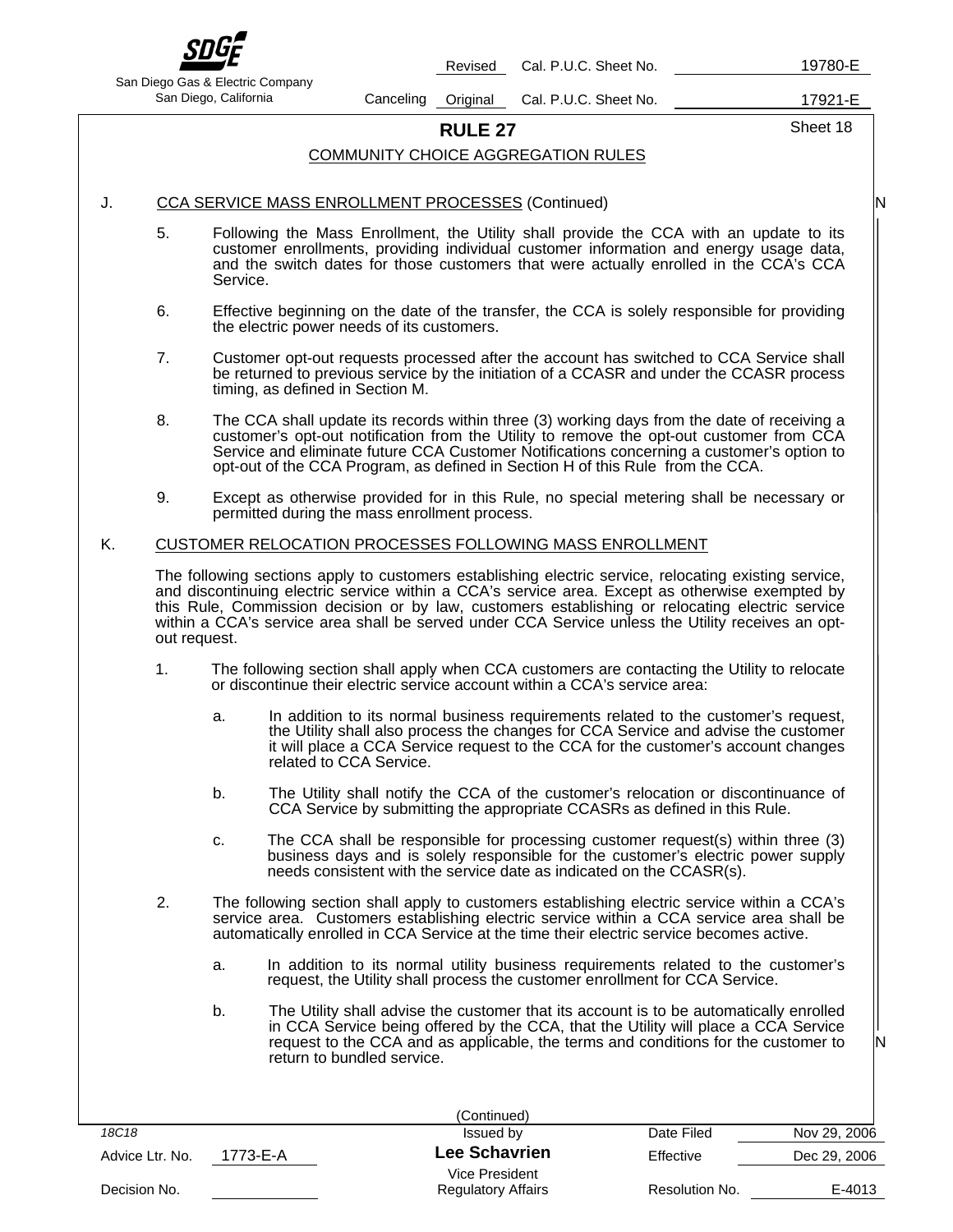

Revised Cal. P.U.C. Sheet No. 19781-E

San Diego Gas & Electric Company

San Diego, California Canceling Original Cal. P.U.C. Sheet No. 17922-E

**RULE 27** Sheet 19

N

N

### COMMUNITY CHOICE AGGREGATION RULES

### K. CUSTOMER RELOCATION PROCESSES FOLLOWING MASS ENROLLMENT (CONTINUED)

- 2. (Continued)
	- c. The Utility shall notify the CCA of the customer's enrollment by submitting the appropriate CCASRs as defined in this Rule.
	- d. The CCA shall be responsible for processing the customer request(s) within three (3) business days and is solely responsible for providing the customer's electric power supply needs consistent with the service date as indicated on the CCASR(s).
	- e. All CCA customer enrollments defined in this section shall be considered Automatic Enrollments and customers shall be permitted to opt-out in accordance with Section I. The CCA shall be solely responsible for all obligations consistent with requirements set forth in PU Code Section 366.2. Customers shall be referred to the CCA for the information related to the CCA's customer notifications and other CCA terms and conditions of CCA Service.
- 3. The Utility will abide by the instructions of a customer requesting not to receive CCA Service at the time of service establishment or service relocation.

### L. CCA CUSTOMERS RETURNING TO THE UTILITY BUNDLED SERVICE

- 1. Positive Elections
	- a. Customers that have made a positive election<sup>1</sup> to participate in CCA Service requesting to return to bundled service must provide a six (6) month advance notice and are subject to the terms and conditions of a Bundled Portfolio Service (BPS) as set forth below.
	- b. Direct Access eligible customers returning to bundled service from CCA Service shall be subject to Direct Access Rule 25.1. These customers are eligible to switch from CCA Service to DA service without returning to Bundled Service.
- 2. Customers Automatically Enrolled in CCA Service Returning to Bundled Service after the Follow-up Notification Period.
	- a. Direct Access eligible customers that have been Automatically Enrolled in CCA service and are returning to Bundled Service from CCA Service shall be subject to the provisions set forth in Direct Access Rule 25.1. These customers are eligible to switch from CCA Service to DA service without returning to Bundled Service.
	- b. Former Bundled Service Customers that have been Automatically Enrolled in CCA Service requesting to return to Bundled Service after the Follow-up Notification Period must provide the Utility with a six (6) month advance notice and are subject to the terms and conditions of Bundled Portfolio Service (BPS) as set forth below.

 $1$  Includes customers that have opted out of CCA service and later elect to return to CCA service.

|                             | (Continued)               |                |              |
|-----------------------------|---------------------------|----------------|--------------|
| 19C15                       | Issued by                 | Date Filed     | Nov 29, 2006 |
| 1773-E-A<br>Advice Ltr. No. | <b>Lee Schavrien</b>      | Effective      | Dec 29, 2006 |
|                             | Vice President            |                |              |
| Decision No.                | <b>Regulatory Affairs</b> | Resolution No. | E-4013       |
|                             |                           |                |              |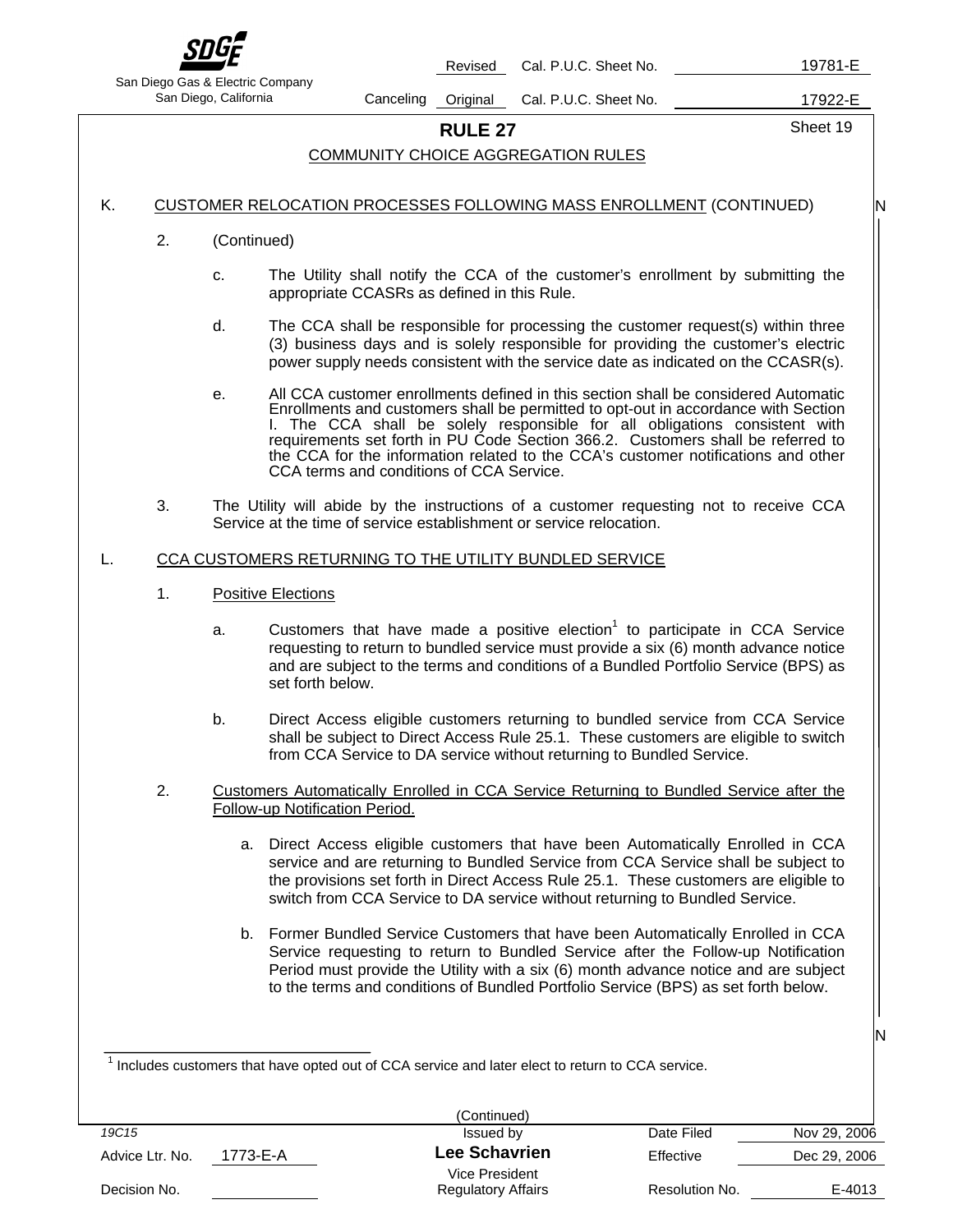

Revised Cal. P.U.C. Sheet No. 26377-E

San Diego Gas & Electric Company

San Diego, California Canceling Revised Cal. P.U.C. Sheet No. 22824-E

 T N N

# **RULE 27** Sheet 20

### COMMUNITY CHOICE AGGREGATION RULES

### L. CCA CUSTOMERS RETURNING TO THE UTILITY BUNDLED SERVICE (Continued)

### 3. Bundled Portfolio Service

Bundled Portfolio Service is applicable to CCA customers who return to bundled service for a minimum of 12-months. This 12-month minimum bundled service commitment shall be referred to herein as Bundled Portfolio Service (BPS). The following conditions shall apply:

- a. Customers receiving this service make a 12-month commitment and shall not be allowed to return to CCA service until their 12-month minimum period has been completed. The 12-month minimum period shall begin on the date the customer is switched to BPS after the conclusion of the six-month advance notice period as set forth in this Section L.3.b. In the event a customer receives service under Transitional Bundled Service (TBS) during the six-month advance notice period, the time served under TBS shall apply toward the one-year BPS commitment. No premature departures from 12-month commitment shall be allowed.
- b. Customers must provide a six-month advance notice to the Utility prior to becoming eligible for BPS so the Utility can adjust its procurement activity to accommodate the additional load. Such notification will be made by the customer submitting a Customer Advanced Notification Form in writing or electronically. The Utility shall provide those customers who have provided advance notice with written confirmation and necessary switching process information within 10 business days of receipt of the customer's notification. Once received by the Utility, customers will have a three business-day rescission period after which advance notifications cannot be cancelled. The Utility shall process requests to BPS in the following manner:
	- (1) Account transfers to BPS shall be switched on the customer's next scheduled meter read date after the completion of the six-month advance notice period.
	- (2) The Utility shall initiate a CCASR, to transfer the account to BPS and shall provide notification to the customer and CCA in accordance with Section M.
- c. During the six-month advance notice period before customers become eligible for BPS, customers may either continue on CCA Service or return to Bundled Service and receive TBS commodity pricing terms as set forth in Schedule EECC-TBS and be subject to the provisions and applicable charges of the CCA Cost Responsibility Surcharge as set forth in Schedule CCA-CRS. The Utility shall process any CCASR returning the customer to bundled service during the six-month advance notice period in accordance with Section M and shall provide bundled service to the customer at the TBS rate for the remainder, if any, of the six-month advance notice period. The Utility shall initiate the necessary transfer of the account to BPS at the conclusion of the six-month advance notice period with notification to the customer. Customers returning to bundled service during the six-month advance notice period (i.e., before the commencement of BPS) cannot return to CCA Service until their 12-month bundled service commitment has expired.
- d. Customers returning from CCA Service after the Follow-up Notification period has expired are subject to a re-entry fee as set forth in Schedule CCA.

|                 |        | (Continued)           |                |              |
|-----------------|--------|-----------------------|----------------|--------------|
| <b>20C6</b>     |        | Issued by             | Date Filed     | Jun 11, 2015 |
| Advice Ltr. No. | 2754-E | <b>Lee Schavrien</b>  | Effective      | Jul 11, 2015 |
|                 |        | Senior Vice President |                |              |
| Decision No.    |        |                       | Resolution No. |              |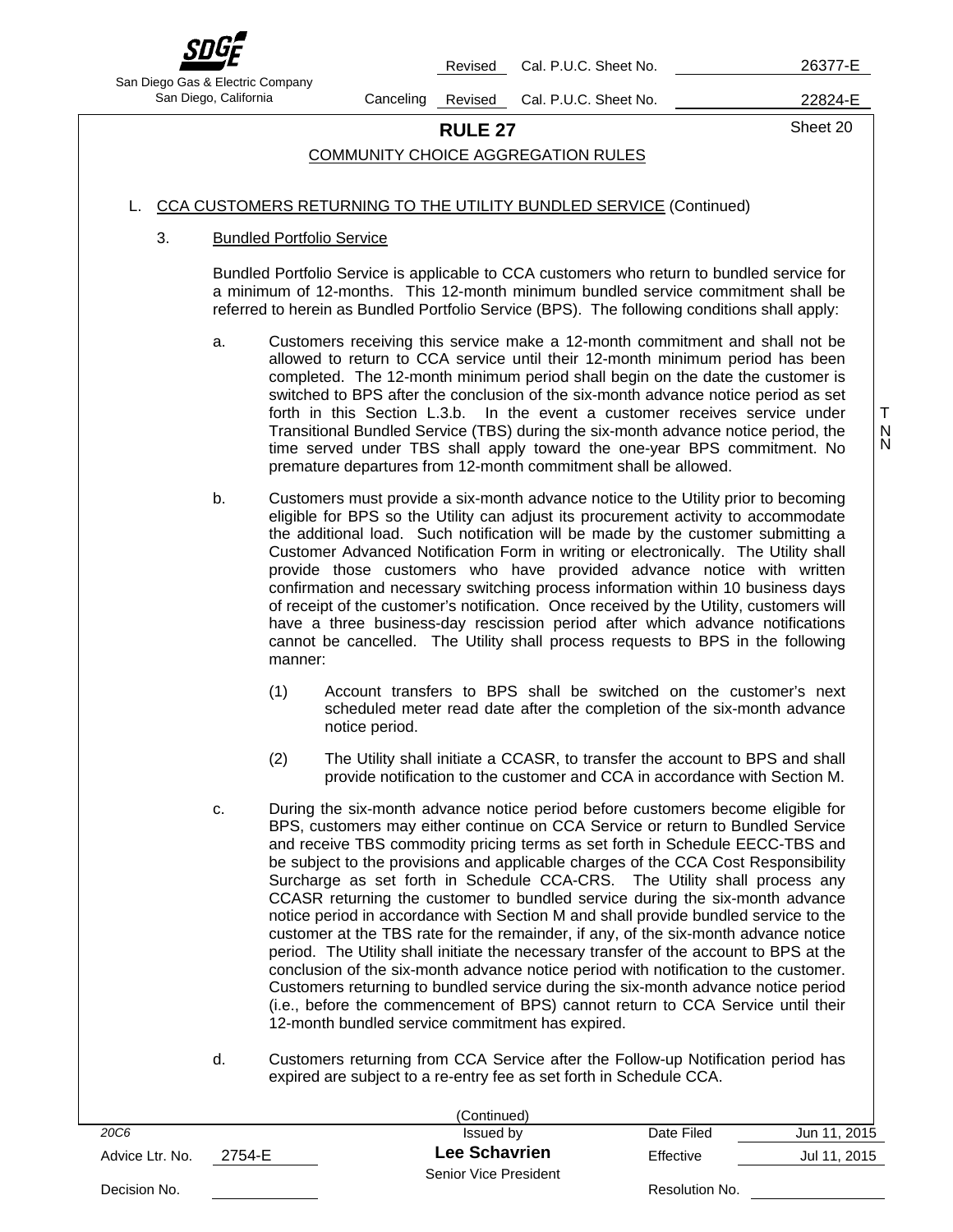

Revised Cal. P.U.C. Sheet No. 22825-E

San Diego Gas & Electric Company

San Diego, California Canceling Revised Cal. P.U.C. Sheet No. 19783-E

**RULE 27** Sheet 21

T

T

T

T

 T T

T

# COMMUNITY CHOICE AGGREGATION RULES

### L. CCA CUSTOMERS RETURNING TO THE UTILITY BUNDLED SERVICE (Continued)

### 4. End of Bundled Portfolio Service

 At the end of the customer's initial 12-month BPS commitment, customers will have the option of switching back to CCA Service or remaining on BPS based on the then current applicable rules in effect. The Utility will provide the customer with a courtesy reminder eight months before the expiration of the customer's 12-month commitment. This timeframe will allow for the six-month notification period and will provide a 60-day transitional period for the customer to notify the Utility of its intent to return to CCA Service. If for any reason the customer is not sent, or does not receive, a courtesy reminder from the Utility, the customer is not relieved of its responsibility for providing the Utility the notice required in this Section 4.a. below.

- a. Customers electing to return to CCA Service at the conclusion of the 12-month BPS commitment period shall provide advance, written notice to the Utility at least six months prior to the conclusion of the 12-month commitment. The Utility shall provide to the customer a written confirmation and necessary switching process information within 10 business days of the customer's notification, including the final date to be in receipt of a CCASR to return to CCA Service. The customer is responsible for providing its CCA with this information.
	- (1) The customer's CCA shall submit a CCASR to ensure the necessary switch to CCA Service under the CCASR rules, as set forth in Section M., occurs on the service account's next scheduled meter read date after the completion of the six-month advance notice period.
	- (2) If the Utility is not in receipt of a CCASR by the end of the customer's 12 month commitment, the customer's request to return to CCA Service shall be cancelled and the customer shall be subject to the terms of Section L.4.b., below.
- b. Customers electing to remain on BPS are not required to take any action and shall automatically be subject to a new commitment period, if any, based on the then current applicable rules in effect. Unless a customer has submitted a six-month advance notice to return to CCA Service at the end of the 12-month BPS commitment period, the customer shall automatically be subject to a new commitment period, if any, based on the then current applicable rules in effect.

|                           | (Continued)           |                |              |
|---------------------------|-----------------------|----------------|--------------|
| 21C <sub>6</sub>          | Issued by             | Date Filed     | Apr 20, 2012 |
| 2347-E<br>Advice Ltr. No. | <b>Lee Schavrien</b>  | Effective      | Apr 20, 2012 |
|                           | Senior Vice President |                |              |
| Decision No.              |                       | Resolution No. |              |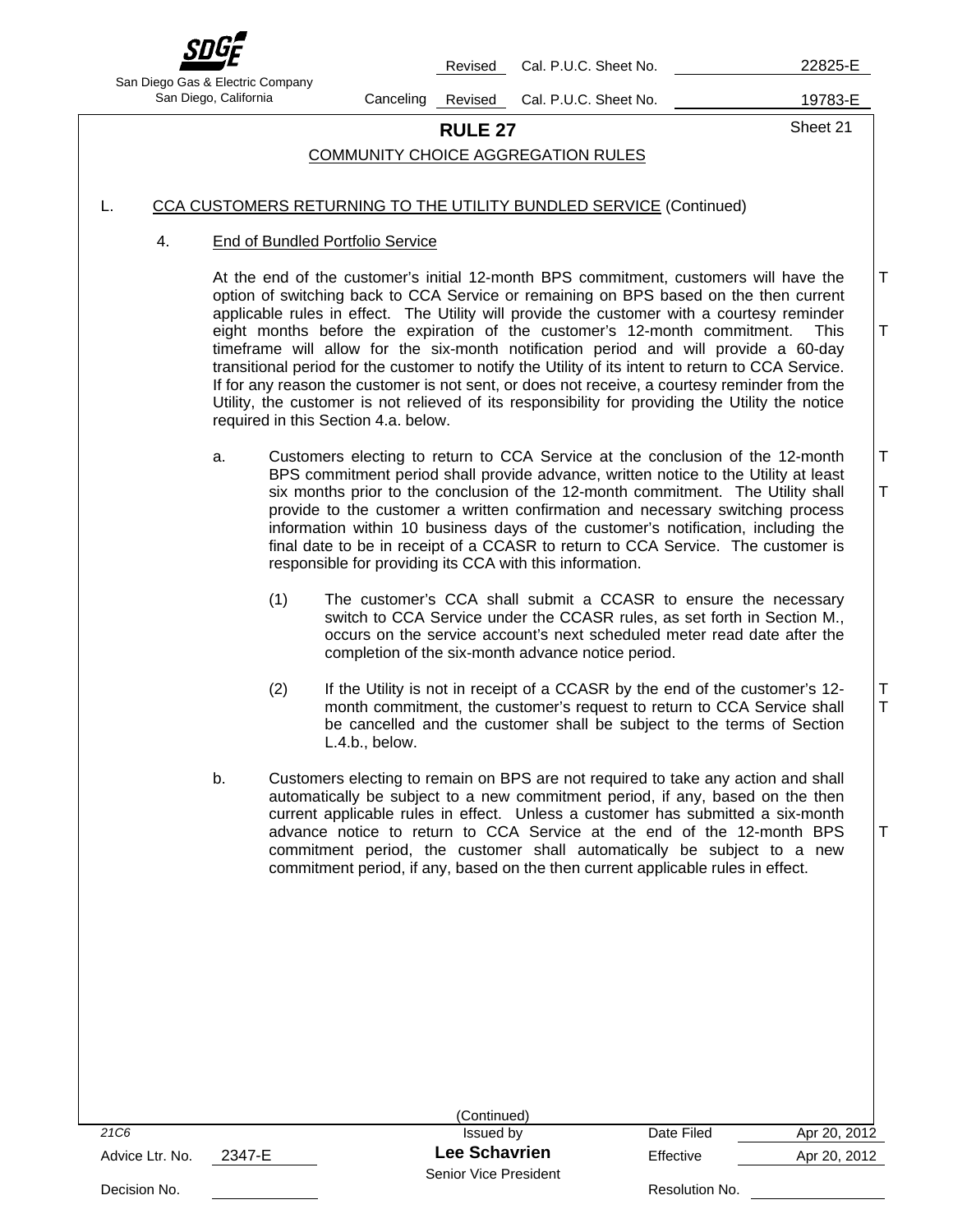

Revised Cal. P.U.C. Sheet No. 19784-E

San Diego Gas & Electric Company

San Diego, California Canceling Original Cal. P.U.C. Sheet No. 17925-E

**RULE 27** Sheet 22

N

N

## COMMUNITY CHOICE AGGREGATION RULES

### M. CCA SERVICE REQUESTS (CCASR) AFTER MASS ENROLLMENT

- 1. CCASRs, in the form specified by the Utility, must be submitted electronically by the CCA unless an alternate means of submittal has been mutually agreed to by the Utility and the CCA. The CCASR process described herein is used for various changes to a customer's choice of services and service providers, such as customer CCA elections, customerinitiated returns to the Utility Bundled Service, CCA-initiated customer returns to the Utility Bundled Service, and maintaining customer information. CCAs must execute the CCA Service Agreement and successfully complete all CCA Service establishment requirements set forth in this Rule before submitting CCASRs.
- 2. The Utility shall begin accepting CCASRs from the CCA for service accounts on a mutually agreed upon date with the Utility, but no earlier than the start of the CCA's Mass Enrollment process.
- 3. A separate CCASR must be submitted for each service account. Upon request by a CCA, the Utility shall provide timely updates on the status of the CCASR processing to the submitting CCA and customer.
- 4. CCASRs must identify the utility account information, as determined by the Utility, of the customer participating in Community Choice Aggregation. A CCASR that does not contain this information shall be considered materially incomplete.
- 5. CCASR forms shall be available through electronic means (e.g., the Utility's website).
- 6. The Utility shall provide an acknowledgment of its receipt of the CCASR to the CCA within two (2) working days of its receipt. The Utility shall provide to the CCA, within three (3) working days, a CCASR status notification informing them as to whether the CCASR has been accepted, rejected or deemed pending for further information. If accepted, the switch date determined in accordance with paragraphs 11 or 12 of this section shall be sent to the CCA. If a CCASR is rejected, the Utility shall provide the reason for the rejection. If a CCASR is held pending further information, it shall be rejected if the CCASR is not completed within eleven (11) working days following the status notification.
- 7. In accordance with the provisions of Rule 3, the Utility has the right to deny the CCA's request for service for a particular customer if the information provided by the customer is false, incomplete, or inaccurate in any material respect.
- 8. If a submitted CCASR complies with the CCASR requirements, the CCASR shall be accepted and scheduled for CCA implementation.
- 9. CCASRs shall be handled on a first-come, first-served basis. Each request shall be timestamped by the Utility.

|                 |          | (Continued)               |                |              |
|-----------------|----------|---------------------------|----------------|--------------|
| 22C15           |          | Issued by                 | Date Filed     | Nov 29, 2006 |
| Advice Ltr. No. | 1773-E-A | <b>Lee Schavrien</b>      | Effective      | Dec 29, 2006 |
|                 |          | Vice President            |                |              |
| Decision No.    |          | <b>Regulatory Affairs</b> | Resolution No. | E-4013       |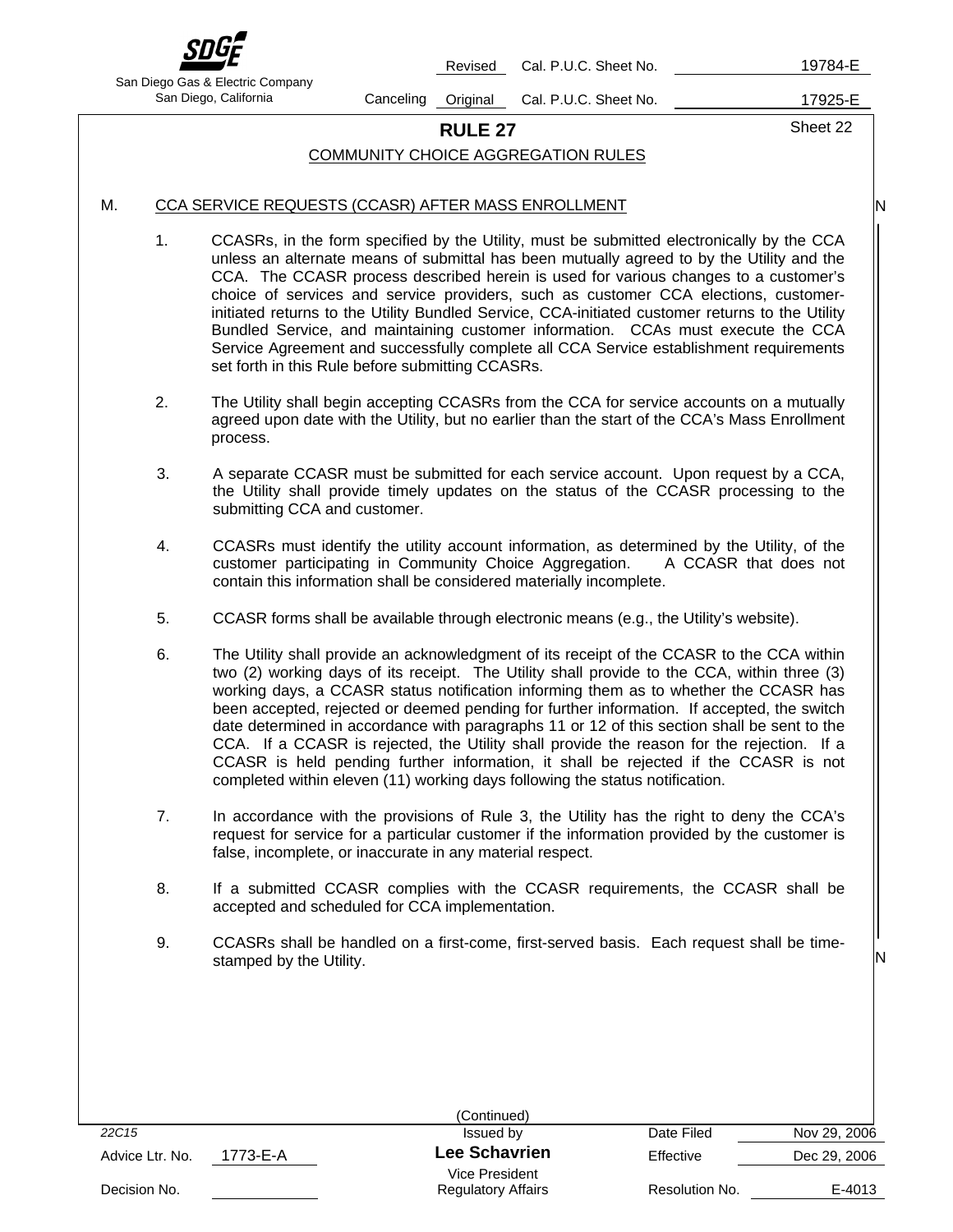

Revised Cal. P.U.C. Sheet No. 19785-E

San Diego Gas & Electric Company

San Diego, California Canceling Original Cal. P.U.C. Sheet No. 17926-E

**RULE 27** Sheet 23

N

N

## COMMUNITY CHOICE AGGREGATION RULES

### M. CCA SERVICE REQUESTS (CCASR) AFTER MASS ENROLLMENT (Continued)

- 10. If more than one enrollment CCASR is received for a service account within a single CCASR processing period, only the first valid CCASR received shall be processed in that period. All subsequent CCASRs shall be rejected.
- 11. Accepted CCASRs that do not require a meter change and that are received by the Utility a minimum of fifteen (15) days before the customer's next scheduled meter reading date shall be switched over on the next scheduled meter reading date for that service account.
- 12. If an accepted CCASR requires a meter change (i.e., the existing meter is incompatible with the Utility's meter reading system), the Utility shall install a new meter and switch the account over to CCA on the date of installation. The Utility shall endeavor to complete the meter change request within fifteen (15) days after acceptance of the CCASR in the absence of a meter installation backlog or other circumstances beyond the Utility's control such as, but not limited to, delays in the installation of a communication line to the meter. The Utility may require Direct Access customers with meters that are incompatible with the utility systems to be replaced with a compatible meter prior to the acceptance of a CCASR. The Utility shall provide notice of any current meter service backlog or the next available installation date. Such metering services are subject to fees in accordance with Schedule NDA.
- 13. In the event the Commission or the ISO governing board declares an emergency and institutes a moratorium of the Utility processing of CCA requests, the Utility shall comply with such moratoriums and inform CCAs or customers of the details of emergency plans.
- 14. The Utility, CCA and customer, on mutual agreement, may agree to a different service change date for the service changes requested in a CCASR.
- 15. A CCASR is submitted pursuant to the terms and conditions of the CCA Service Agreement and this Rule and shall also be used to define the CCA Services that the CCA is providing the customer.
- 16. CCASRs submitted for customers returning to the Utility Bundled Service will follow the same process and timing as CCASRs to establish CCA Service. CCAs shall be responsible for the continued provision of the customer's electric power needs until the service change date. Customers returning to the Utility Bundled Service shall be subject to the terms and conditions as set forth in Section L.
- 17. The Utility shall assess a service fee for CCASRs for adding or removing customers from CCA Service. This service fee shall be billed to the CCA unless the customer is requesting to return to the Utility service after the Follow-up Notification Period whereupon the customer's re-entry service fee shall be billed to the customer.

|                             | (Continued)                                 |                |              |
|-----------------------------|---------------------------------------------|----------------|--------------|
| 23C14                       | Issued by                                   | Date Filed     | Nov 29, 2006 |
| 1773-E-A<br>Advice Ltr. No. | <b>Lee Schavrien</b>                        | Effective      | Dec 29, 2006 |
| Decision No.                | Vice President<br><b>Regulatory Affairs</b> | Resolution No. | E-4013       |
|                             |                                             |                |              |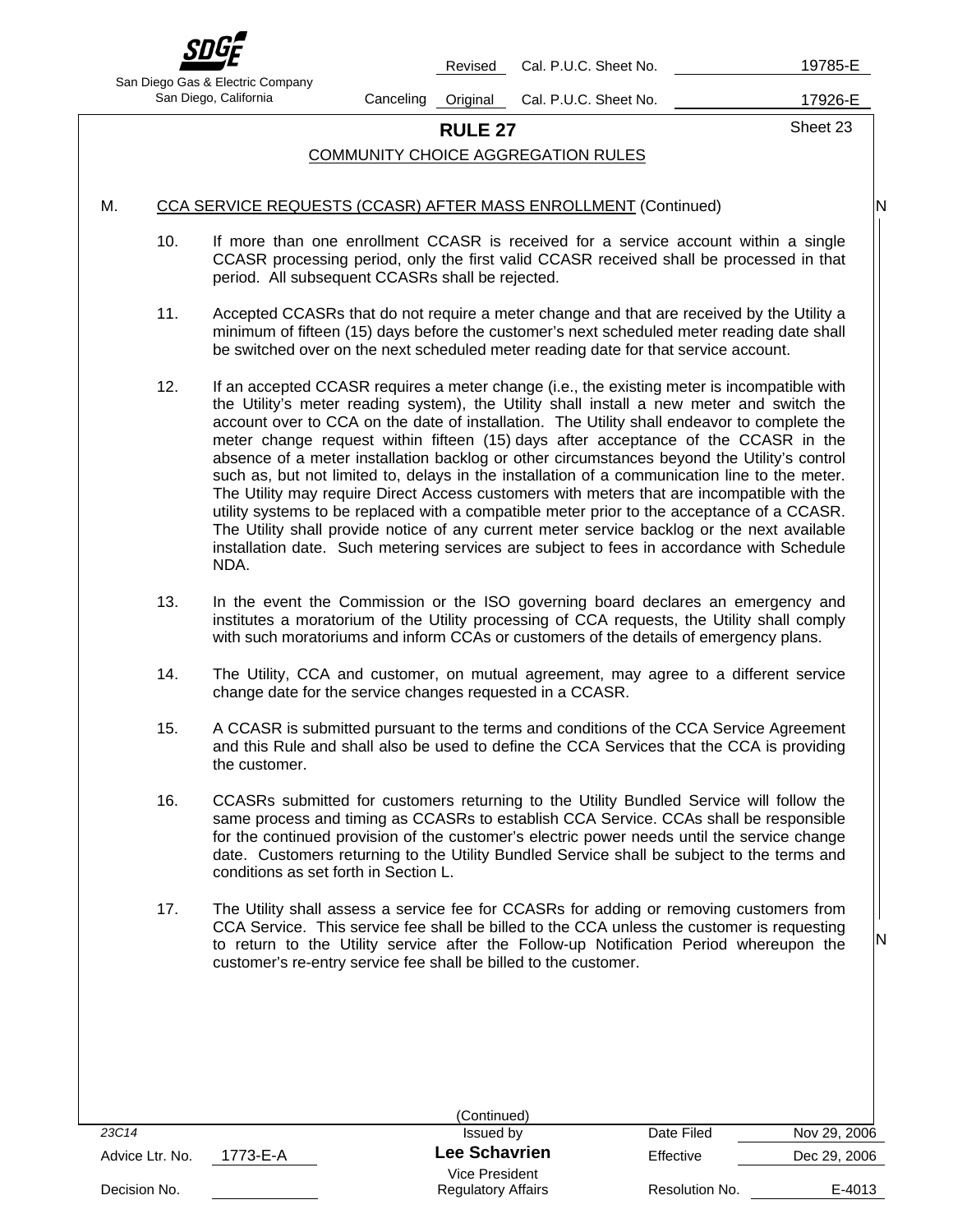

Revised Cal. P.U.C. Sheet No. 19786-E

San Diego Gas & Electric Company

San Diego, California Canceling Original Cal. P.U.C. Sheet No. 17927-E

**RULE 27** Sheet 24

# COMMUNITY CHOICE AGGREGATION RULES

# M. CCA SERVICE REQUESTS (CCASR) AFTER MASS ENROLLMENT (Continued)

N

N

- 18. The Utility shall not hold the CCA responsible for any unpaid customer billing charges that the customer incurred prior to the customer's switch to CCA. Unpaid billing charges shall not delay the processing of CCASRs and shall remain the customer's responsibility to pay the Utility. The Utility shall follow current Commission credit rules in the event of customer non-payment, which includes the disconnection of service.
- 19. CCA must submit CCASRs only for customer accounts within its service area and for customers that meet the eligibility requirements set forth in Section G.
- 20. Any CCASR not meeting the above requirements shall be rejected, the affected customer shall be notified, and the applicable CCASR fee shall be charged to the CCA.
- 21 If a customer cancels an agreement, a CCASR shall not be submitted for that customer. If a CCASR has already been submitted, the submitting party shall, within two (2) business days, direct the Utility to cancel the CCASR.
- 22 CCAs shall offer service to all residential customers and shall not return residential customers involuntarily to bundled service, except in the event of non-payment of CCA charges by the customer, as set forth in Section U.2.

### N. METERING SERVICES

### 1. Meter Services

 Meter services are comprised of three primary functions, Meter Ownership, Meter Services (Installation, maintenance, and testing) and Meter Data Management Agent (MDMA) Services. The Utility shall perform all Metering Services for a CCA's customers.

 The Utility, as the Meter Service provider, shall ensure all of its meters and associated metering services are in conformance with its metering standards and Commission approved rules governing such services.

a. Meter Conformity

Customers who had previously purchased or leased an interval meter acceptable to Utility as a condition of receiving DA service, may own or lease interval meters used for billing purposes for CCA Service, but shall continue to be responsible for the obligations of a meter owner under Rule 25 Section G.

If the customer has a non-conforming meter, or elects to have the meter replaced, the Utility reserves the right to extend its normal installation period due to meter and installation personnel availability. Under these circumstances, the Utility shall apprise the customer and CCA of the specific reasons for the delay and the anticipated schedule for installation.

|                 |          | (Continued)               |                |              |
|-----------------|----------|---------------------------|----------------|--------------|
| 24C14           |          | Issued by                 | Date Filed     | Nov 29, 2006 |
| Advice Ltr. No. | 1773-E-A | <b>Lee Schavrien</b>      | Effective      | Dec 29, 2006 |
|                 |          | Vice President            |                |              |
| Decision No.    |          | <b>Regulatory Affairs</b> | Resolution No. | E-4013       |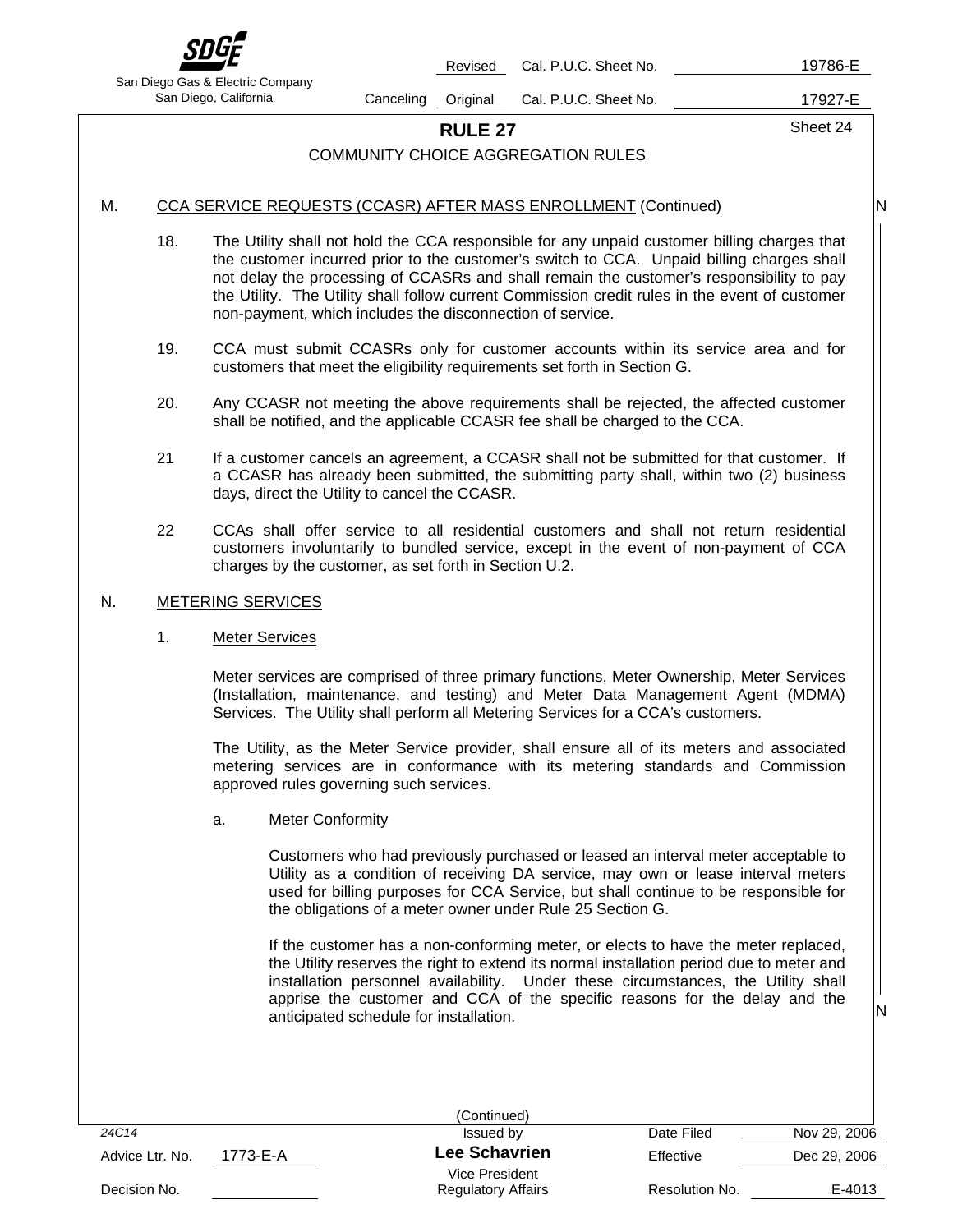

Revised Cal. P.U.C. Sheet No. 19787-E

San Diego Gas & Electric Company

San Diego, California Canceling Original Cal. P.U.C. Sheet No. 17928-E

**RULE 27** Sheet 25

N

N

## COMMUNITY CHOICE AGGREGATION RULES

### N. METERING SERVICES (Continued)

- 1. Meter Services (Continued)
	- b. MDMA Services

Utility shall perform all Meter Data Management Agent (MDMA) services required for CCA Service in accordance with its Commission approved tariffs. MDMA obligations include but are not limited to the following:

- (1) Meter data for CCA customers shall be read, validated, edited, and transferred to the MDMA server pursuant to the Utility's standards.
- (2) Both Utility and CCA shall have access to the MDMA server.
- (3) Utility shall provide the CCAs (or their designated agents) reasonable and timely access to meter data as required to allow the proper performance of billing, settlement, scheduling, forecasting and other functions.
- c. Charges for Metering Services

The Utility may charge the customer or the CCA for the provision of metering services only to the extent such charges are authorized by the Commission. If the installation of metering services is at the customer's expense, the customer's authorization is required.

### O. BOUNDARY METERING SPECIAL REQUESTS

In accordance with PU Code Section 366.2, at the request and expense of any CCA, the Utility shall install, maintain and calibrate metering devices at mutually agreeable locations within or adjacent to the CCA's service area. The Utility shall read the metering devices and provide the data collected to the CCA at the CCA's expense. All costs incurred by the Utility as a result of providing this specialized service, hereinafter referred to as Boundary Metering shall be the sole responsibility of the requesting CCA.

- 1. The Utility shall consider and evaluate requests for Boundary Metering on a case-by-case basis, provided that implementation can be accomplished without compromising the safety, reliability or operational flexibility of the Utility's electrical facilities. Any CCA interested in submitting a request for Boundary Metering shall be responsible for funding an analysis of the electric system impacts and a study to determine the estimated costs associated with Boundary Metering. The CCA shall be provided with an estimate of costs for which it shall be responsible to pay.
- 2. A CCA requesting Boundary Metering installation shall be responsible for executing a Specialized Service agreement or contract established pursuant to Rule 2 establishing the terms and conditions for installation and maintenance of the special facilities.

|                 |          | (Continued)                                 |                |              |
|-----------------|----------|---------------------------------------------|----------------|--------------|
| 25C14           |          | Issued by                                   | Date Filed     | Nov 29, 2006 |
| Advice Ltr. No. | 1773-E-A | <b>Lee Schavrien</b>                        | Effective      | Dec 29, 2006 |
| Decision No.    |          | Vice President<br><b>Regulatory Affairs</b> | Resolution No. | E-4013       |
|                 |          |                                             |                |              |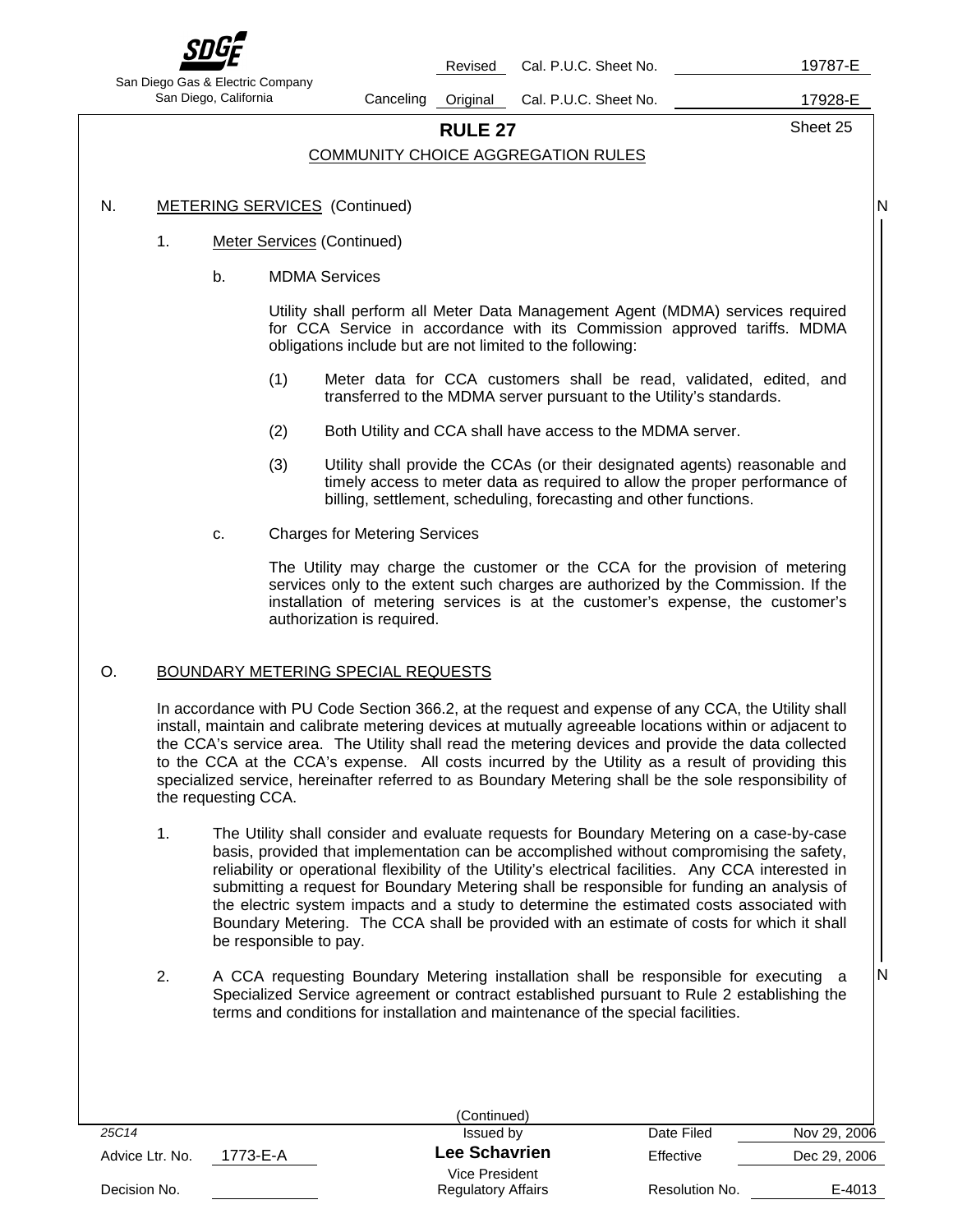

Revised Cal. P.U.C. Sheet No. 19788-E

San Diego Gas & Electric Company

San Diego, California Canceling Original Cal. P.U.C. Sheet No. 17929-E

**RULE 27** Sheet 26

N

N

### COMMUNITY CHOICE AGGREGATION RULES

### O. BOUNDARY METERING SPECIAL REQUESTS (Continued)

- 3. The CCA shall be responsible for all actual costs associated with Boundary Metering services, including but not limited to the development of the estimate of costs, the implementation of Boundary Metering and all ongoing operating and maintenance costs.
- 4. All costs associated with the deployment of Boundary Metering for a CCA shall be paid in advance by the CCA before work commences.
- 5. CCAs terminating Boundary Metering services with the utility shall be responsible for all costs related to the restoration of the Utility's facilities, which may include, but are not limited to, removal of meters.
- 6. As applicable, Boundary Metering costs shall be included as a part of the Utility's credit requirements set forth in Section V.
- 7. The CCA and the Utility shall agree to a mutually acceptable Boundary Metering installation schedule. The installation schedule shall take into consideration and provide priority to required Utility metering work which may include work related to mandated regulatory changes, customer installations and testing, emergency service orders and routine testing and maintenance.

### P. BILLING SERVICE OBLIGATIONS

The Utility shall perform the billing services for the CCA. The Utility shall use the Utility Consolidated Billing process described below.

1. Introduction

This section establishes the Utility and CCA obligations for billing information and legal and safety notices.

a. Description

A CCA shall send its customer billing information to the Utility. The Utility shall in turn send a consolidated bill, containing both the Utility and CCA charges, to the customer.

- b. Utility Obligations
	- (1) The Utility shall calculate the utility charges and send the bill either by mail or electronic means to the customer. The Utility shall include CCA charges on the bill. The Utility is not responsible for computing or determining the accuracy of the CCA charges on the bill.
	- (2) The Utility bill shall include a summary of the CCA charges and may provide any billing-related details of CCA charges, including the CCA's telephone number. The CCA bill may be printed with the Utility bill, or electronically transmitted exactly as provided by the CCA.

|                 |          | (Continued)                                 |                |              |
|-----------------|----------|---------------------------------------------|----------------|--------------|
| 26C14           |          | Issued by                                   | Date Filed     | Nov 29, 2006 |
| Advice Ltr. No. | 1773-E-A | <b>Lee Schavrien</b>                        | Effective      | Dec 29, 2006 |
| Decision No.    |          | Vice President<br><b>Regulatory Affairs</b> | Resolution No. | E-4013       |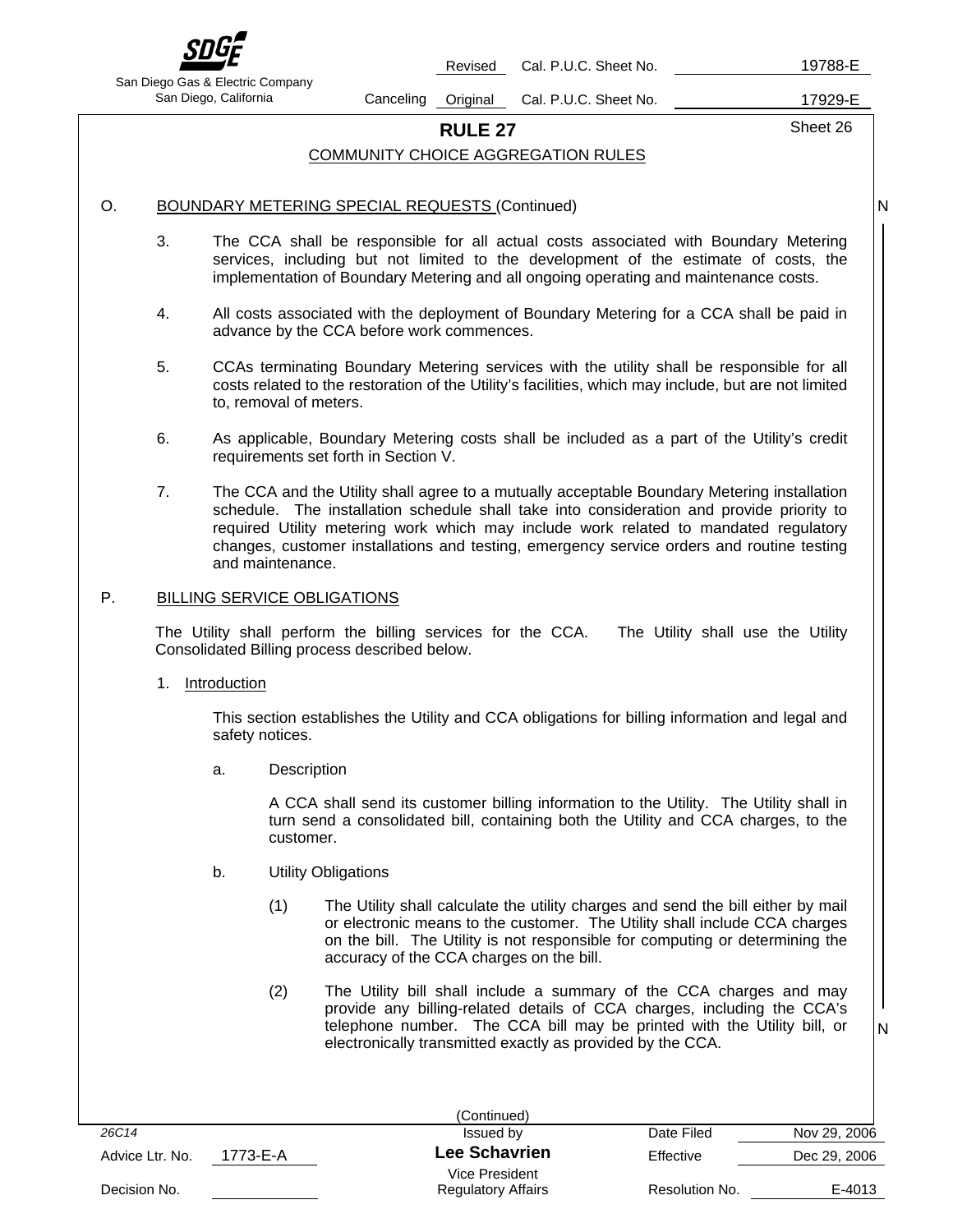

San Diego Gas & Electric Company

Revised Cal. P.U.C. Sheet No. 19789-E

San Diego, California Canceling Original Cal. P.U.C. Sheet No. 17930-E

# **RULE 27** Sheet 27

### COMMUNITY CHOICE AGGREGATION RULES

- P. BILLING SERVICE OBLIGATIONS (Continued)
	- 1. b. Utility Obligations (Continued)
		- (3) The Utility shall process customer payments and transfer amounts paid toward CCA charges to the CCA when the payments are received pursuant to the provisions set forth in Section R., Late or Partial Payments and Unpaid Bills.
		- c. CCA Obligations
			- (1) The CCA shall offer the Utility consolidated billing services to the CCA customers it serves.
			- (2) In accordance with subsection (d), below, the CCA shall submit the necessary billing information to facilitate billing services according to the Utility's billing schedule and by service account.
			- (3) The CCA shall provide the Utility with a summary of CCA charges by electronic transmittal. The CCA may provide billing-related details of CCA charges on a separate page which shall be included in the consolidated bill if transmitted with the summary charge. CCA charges which are not transmitted as required shall not be included in the consolidated bill.
		- d. Timing Requirements
			- (1) The Utility shall render customer bills once a month. Nothing contained in this Section shall limit the Utility's ability to render bills more frequently, consistent with the Utility's existing practices. However, CCA charges shall be included on the Utility bills in accordance with the regular monthly billing cycles.
			- (2) Except as provided in paragraph d(1) above, both CCA and Utility charges shall be based on the same billing period data to avoid any confusion concerning these charges.
			- (3) CCA charges must be received by the Utility the day following the Utility's actual meter reading date. If billing charges have not been received from the CCA by this date, the Utility will render the bill for Utility charges only, without CCA charges. The CCA must wait until the billing cycle following the receipt of the CCA charges. At the discretion of the Utility, other arrangements may be made available at a fee as set forth in the applicable fee schedule.
	- 2. Billing Information and Inserts
		- a. Identify Utility and CCA Charges

The consolidated Utility bill, at a minimum, shall identify Utility charges as specified by the Commission or its codes and when CCA charges are received shall identify, at a minimum, two sets of charges: one for the Utility services and another for CCA energy services.

|                 |          | (Continued)               |                |              |
|-----------------|----------|---------------------------|----------------|--------------|
| 27C14           |          | Issued by                 | Date Filed     | Nov 29, 2006 |
| Advice Ltr. No. | 1773-E-A | <b>Lee Schavrien</b>      | Effective      | Dec 29, 2006 |
|                 |          | Vice President            |                |              |
| Decision No.    |          | <b>Regulatory Affairs</b> | Resolution No. | E-4013       |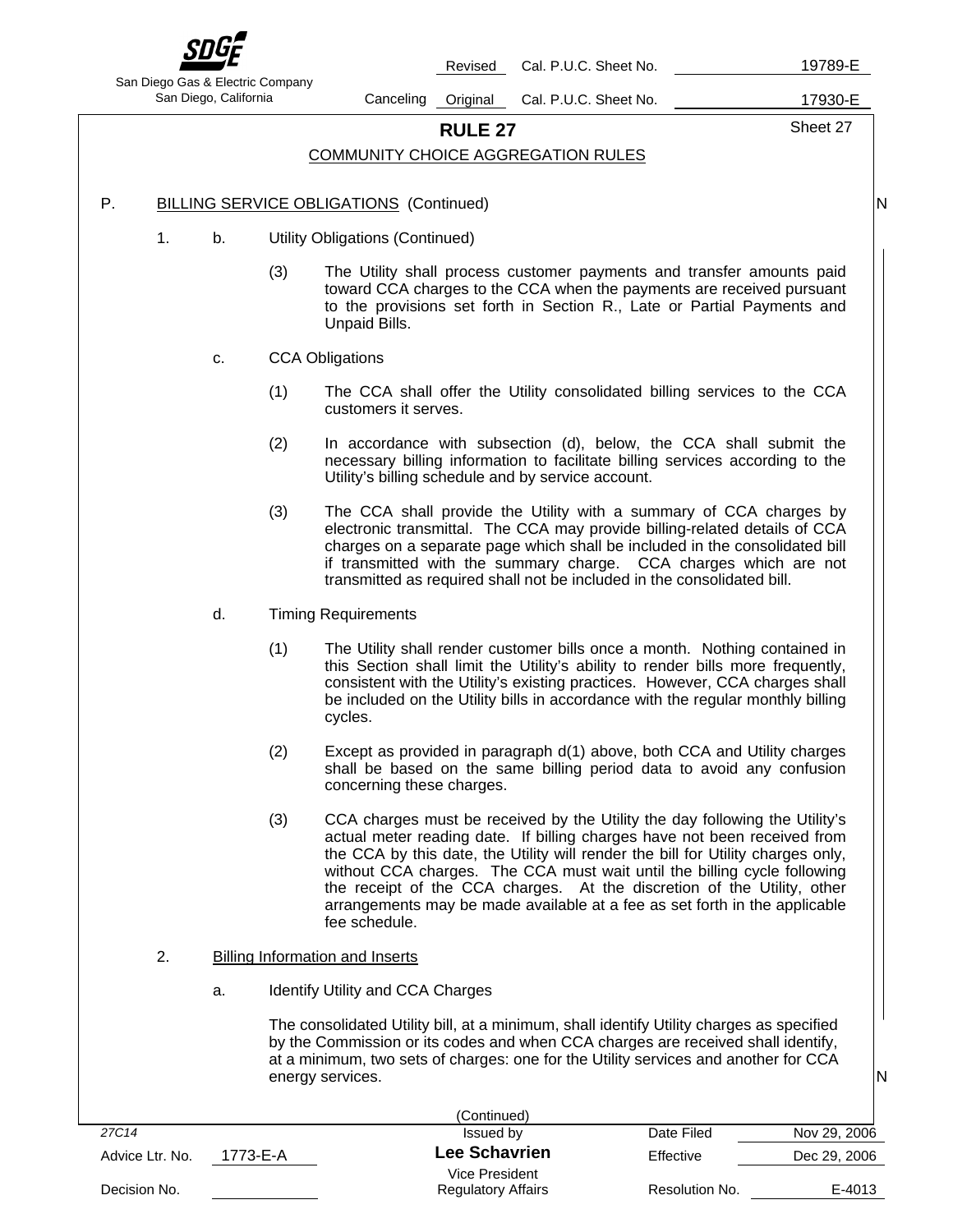

Revised Cal. P.U.C. Sheet No. 19790-E

San Diego Gas & Electric Company

San Diego, California **Canceling Original Cal. P.U.C. Sheet No.** 17931-E

**RULE 27** Sheet 28

N

### COMMUNITY CHOICE AGGREGATION RULES

### P. BILLING SERVICE OBLIGATIONS (Continued)

- 2. Billing Information and Inserts (Continued)
	- b. Required Legal and Safety Notices

All customers, including CCA and Utility Bundled Service customers, shall receive mandated legal and safety notices, and the Utility shall be responsible for the creation of these notices. The Utility may also enclose utility-related bill inserts in consolidated Utility billing as permitted by Commission regulations.

c. CCA Obligations under Consolidated Utility Billing

The CCA may include any information directly related to the calculation or understanding of CCA charges directly in the bill but may not include any text on the separate detail page which is not specifically related to the charges or their explanation.

### 3. Billing Adjustments for Meter Error and Billing Error

a. Adjustment of Bills for Meter Error

The Utility shall perform the adjustment of bills for meter error in accordance with its Rule 18.

b. Adjustment of Bills for Billing Error

The Utility shall perform the adjustment of bills for billing error in accordance with Rule 18.

- 4. Unauthorized Usage of Energy
	- a. The Utility will conduct the investigation of the unauthorized use of energy in accordance with Rule 18.
	- b. If the Utility determines there has been unauthorized use, the Utility shall have the legal right to recover, from any customer, CCA, or other person that caused or benefited from such unauthorized use, the total estimated amount of the undercharge, including the CCA electric power component, for the full period of such unauthorized use, and any other actions authorized pursuant to its Commission-approved tariffs or by law.

|                             | (Continued)               |                |              |
|-----------------------------|---------------------------|----------------|--------------|
| 28C14                       | Issued by                 | Date Filed     | Nov 29, 2006 |
| 1773-E-A<br>Advice Ltr. No. | <b>Lee Schavrien</b>      | Effective      | Dec 29, 2006 |
|                             | Vice President            |                |              |
| Decision No.                | <b>Regulatory Affairs</b> | Resolution No. | E-4013       |
|                             |                           |                |              |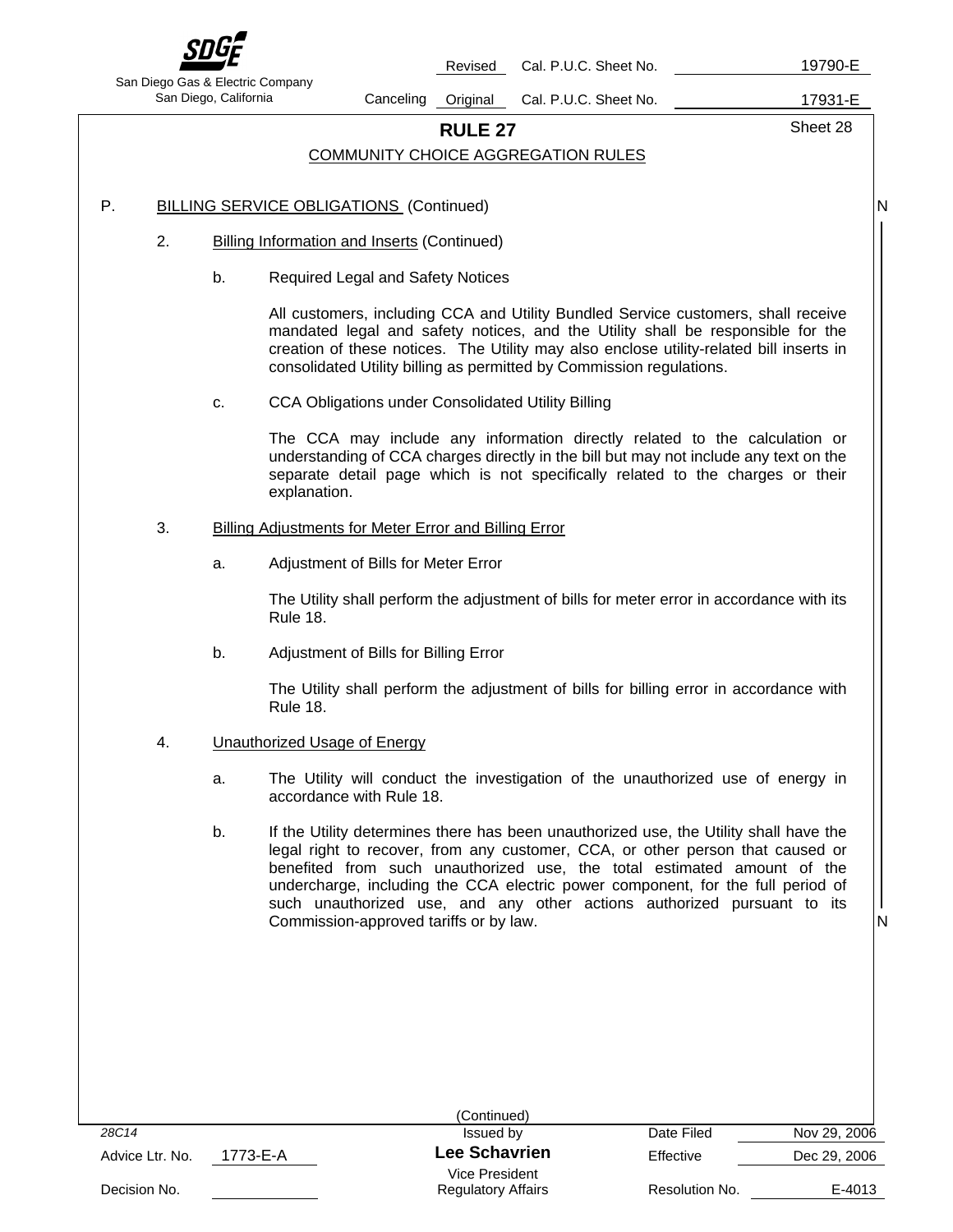

Revised Cal. P.U.C. Sheet No. 19791-E

San Diego Gas & Electric Company San Diego, California Canceling Cal. P.U.C. Sheet No.

# **RULE 27** Sheet 29

### COMMUNITY CHOICE AGGREGATION RULES

### Q. PAYMENT AND COLLECTION TERMS

- 1. The Utility shall pay the CCA the amounts paid to the utility for CCA charges only after the payment is received from the customer. Payments shall be transferred to the CCA electronically specifying the amount paid by each specific customer account or group of customer accounts if the customer is Summary Billed.
- 2. Upon receipt of the Utility's payment, the CCA is responsible for accurately posting the payment to the customer's account. The CCA shall also be responsible for any follow-up inquiries either with the Utility or customer if there are questions concerning the posting of that payment amount.
- 3. The Utility shall remit payments to the CCA only for the amounts paid by the CCA customer for payment of CCA charges. Payments are due on or before the later of:
	- a. Seventeen (17) calendar days after the bill was rendered to the customer, or
	- b. The next business day after the payment is received from the customer.
- 4. The Utility shall process payments, post utility charges paid to customer accounts, and transfer funds owed the CCA to the CCA. The Utility shall debit to the CCA any amounts resulting from returned payments and assess returned payment charges (i.e., a charge for each returned payment) to the appropriate customers.
- 5. The CCA has no payment obligations for customer payments under consolidated utility billing services. The CCA is required to settle any disputes of CCA charges with the customer.
- 6. The customer is obligated to pay the Utility for all Utility and CCA charges consistent with existing tariffs.
- 7. The customer must notify the Utility of any disputed Utility charges; otherwise, any outstanding balance shall be handled as an amount past due. Customer disputes of CCA charges must be directed to the CCA, and customer disputes of Utility charges must be directed to the Utility.
- 8. If the customer disputes any Utility charges, it shall nevertheless pay the amount billed; provided, however, that the customer may, at its election, pay that portion of the charges that the customer disputes to the Commission in accordance with the Utility Rules 9 and 10. If the customer disputes any CCA charges, the provisions of its agreement with the CCA shall apply. The Utility shall forward to the CCA amounts paid to cover CCA charges. However, no CCA may discontinue CCA Service to a residential customer for a disputed amount if that customer has filed a complaint with the Commission, and that customer has paid the disputed amount into an escrow account.
- 9. For CCA sundry charges, the Utility shall accept cash, check or electronic payments. The CCA must remit payment for any charges, approved by the Commission, for services provided it by the Utility. Sundry charges shall be considered past due 30 days after the date the bill to the CCA is rendered.

|                             | (Continued)                                 |                |              |
|-----------------------------|---------------------------------------------|----------------|--------------|
| 29C13                       | Issued by                                   | Date Filed     | Nov 29, 2006 |
| 1773-E-A<br>Advice Ltr. No. | Lee Schavrien                               | Effective      | Dec 29, 2006 |
| Decision No.                | Vice President<br><b>Regulatory Affairs</b> | Resolution No. | E-4013       |
|                             |                                             |                |              |

N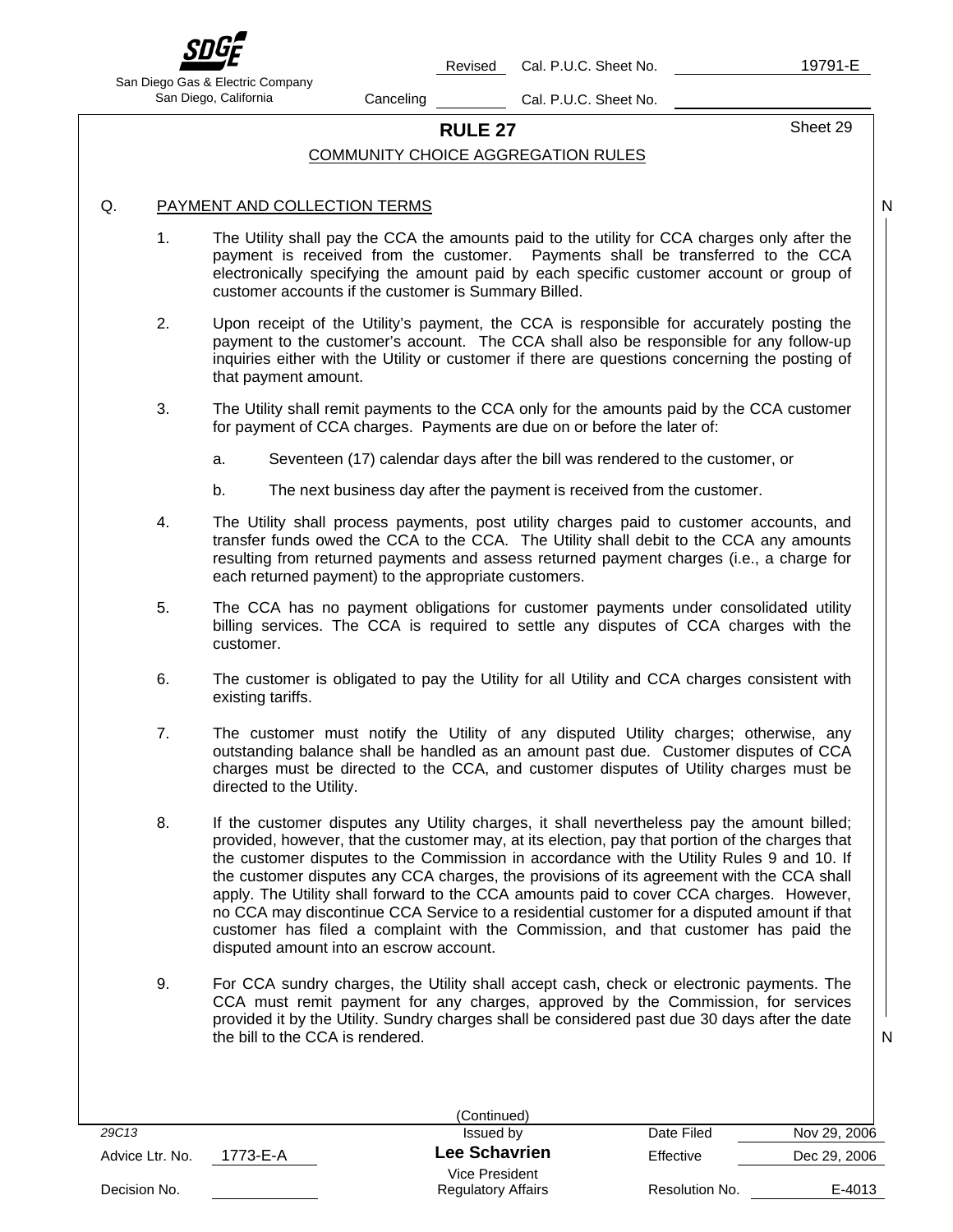

Revised Cal. P.U.C. Sheet No. 20300-E

San Diego Gas & Electric Company

San Diego, California Canceling Revised Cal. P.U.C. Sheet No. 19792-E

**RULE 27** Sheet 30

D

### COMMUNITY CHOICE AGGREGATION RULES

### R. LATE OR PARTIAL PAYMENTS AND UNPAID BILLS

- 1. The Utility is responsible for collecting the unpaid balance of all charges, including the CCA charges, from customers during the time the CCA is providing CCA Service, sending notices informing customers of unpaid balances, and taking the appropriate actions to recover the unpaid amounts owed the CCA during its credit related interactions with customers.
- 2. Partial payments by customers shall be allocated on a pro rata basis to the Utility charges for which delinquency may result in disconnection, and then any balance shall be prorated between the CCA and other Utility charges.
- 3. Undisputed overdue balances owed the Utility shall be considered late and subject to Utility late payment procedures.
- 4. Commission rules shall apply to unpaid utility charges by the customer.

### S. VOLUNTARY CCA SERVICE TERMINATION

Termination of a CCA's CCA Service occurs when an individual CCA or a CCA operating under a Joint Powers Agency (JPA) discontinues providing CCA Service to all customers in its service area. Upon termination of CCA Service, all active CCA customers shall be returned to Bundled Portfolio Service (BPS) pursuant to Section L of this Rule. CCAs shall use best efforts to provide as much advance notice as possible to customers, the Commission and the Utility and coordinate with the Commission and Utility to ensure an efficient process and to protect all Utility customers from service problems and additional costs. In addition to the above, the CCA must comply with the requirements set forth below or be subject to Section T, Involuntary Service Changes, of this Rule.

- 1. The CCA shall provide at least a one (1) year advanced written notice to the Commission and the Utility of the CCA's intention to discontinue its CCA Service.
- 2. The CCA shall provide customers with a six-month notice and at a minimum provide a second notice during the final 60 days before the CCA's scheduled termination of service.
- 3. The Utility shall provide notification to and return all CCA's customers to the Utility's BPS during the month in which the CCA terminates its CCA Service on the customer's scheduled meter read date. The CCA shall be responsible for the continued provision of the customer's electric power needs until the date the customer returns to bundled service.
- 4. Customers eligible for Direct Access shall return to bundled service subject to Direct Access Rule 25.1. All other customers shall be returned to BPS subject to the terms in Section L, but are not subject to Transitional Bundled Service as defined in Schedule EECC-TBS.
- 5. Customers requesting to return to bundled service before the termination of CCA Service shall be subject to all terms and conditions in Section L of this Rule. The CCA shall not terminate any of its customers' CCA Service before the termination of the CCA's CCA Service.

|                 |        | (Continued)                                        |                |             |
|-----------------|--------|----------------------------------------------------|----------------|-------------|
| 30C6            |        | Issued by                                          | Date Filed     | Sep 6, 2007 |
| Advice Ltr. No. | 1925-E | <b>Lee Schavrien</b>                               | Effective      | Oct 1, 2007 |
| Decision No.    |        | Senior Vice President<br><b>Regulatory Affairs</b> | Resolution No. |             |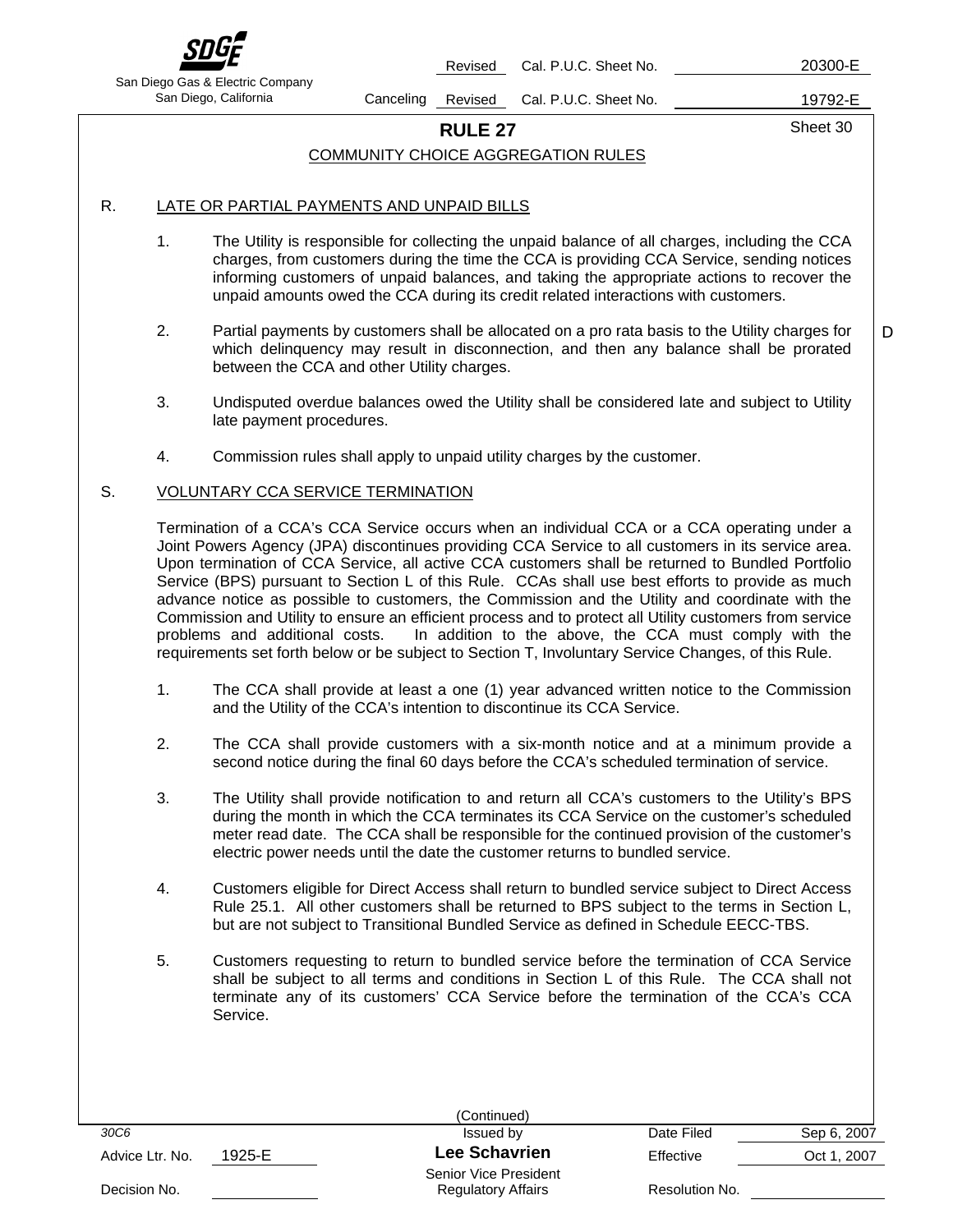

Revised Cal. P.U.C. Sheet No. 22826-E

San Diego Gas & Electric Company

San Diego, California Canceling Revised Cal. P.U.C. Sheet No. 19793-E

**RULE 27** Sheet 31

T

### COMMUNITY CHOICE AGGREGATION RULES

### S. **VOLUNTARY CCA SERVICE TERMINATION (Continued)**

- 6. The CCA remains responsible for compliance with all applicable Commission rules, ISO requirements and load serving entity obligations.
- 7. A CCA shall be responsible for all costs resulting from the CCA's CCA Service termination. The Utility reserves the right to withhold CCA customer payment remittances from the CCA for undisputed overdue charges.
- 8. The CCA's Service Agreement with the Utility will be cancelled with its termination of its CCA Service. At any time not less than 12 months after the CCA's termination of CCA Service, the CCA's eligibility to engage in CCA Service may be reinstated. The CCA's reestablishment of CCA Service will require the CCA to complete all CCA Service establishment requirements, including filing a new Implementation Plan with the Commission, being registered by the Commission, establishment of service with the Utility pursuant to Section F, completion of credit requirements pursuant to Section V, all past due charges and arrearages having been paid, with interest, and the CCA has re-established compliance with all then-current Commission requirements.
- 9. A CCA providing CCA Service pursuant to a JPA that terminates its CCA Service must also fully comply with the CCA Service termination requirements. Should one or more constituent members of a JPA seek to continue operations as a CCA that new entity shall comply with all requirements for CCA Service establishment set forth in Section F of this Rule.

### T. **INVOLUNTARY SERVICE CHANGES**

### 1. Service Changes

Pursuant to D.05-12-041, absent the express approval of the CCA, an order of a court, the Commission or the FERC, the Utility shall adhere to the requirements set forth below in the event it seeks to terminate service to a CCA.

2. The Utility shall send notices of involuntary service changes or termination to the CCA, to each affected CCA customer, and to the Commission. The CCA shall be responsible for all Utility costs associated with an Involuntary Service Change occurrence. Such costs may include, but not limited to, system, administrative, customer communications and legal costs. The Utility has the right to withhold and offset CCA customer payment remittance to the CCA until all such charges are paid by the CCA.

|                           | (Continued)                                   |                |              |
|---------------------------|-----------------------------------------------|----------------|--------------|
| 31C7                      | Issued by                                     | Date Filed     | Apr 20, 2012 |
| 2347-E<br>Advice Ltr. No. | <b>Lee Schavrien</b><br>Senior Vice President | Effective      | Apr 20, 2012 |
| Decision No.              |                                               | Resolution No. |              |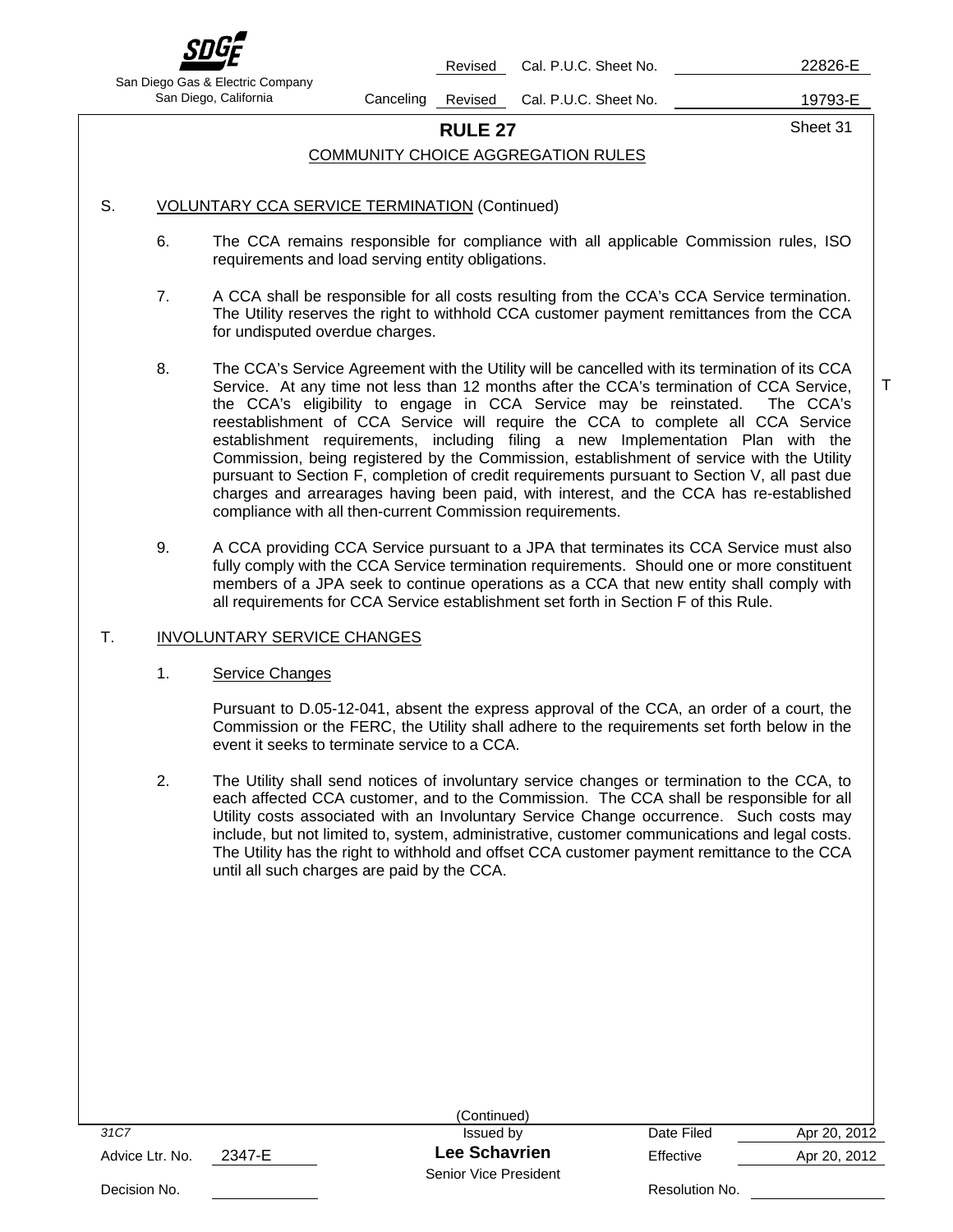

Revised Cal. P.U.C. Sheet No. 19794-E

N

N

San Diego Gas & Electric Company San Diego, California Canceling Cal. P.U.C. Sheet No.

# **RULE 27** Sheet 32

### COMMUNITY CHOICE AGGREGATION RULES

- T. **INVOLUNTARY SERVICE CHANGES (Continued)** 
	- 3. Change of Service Election In Exigent Circumstances

Where continued CCA service would constitute an emergency or may substantially compromise Utility operations or service to bundled customers, the Utility should seek an emergency order from the Commission. In the event a CCA or a customer has failed to meet its obligations under this Rule or CCA Service Agreement such that the Utility seeks to invoke its remedies under this Section, and the failure constitutes an emergency (i.e. the failure poses a substantial threat to the reliability of the electric system or to public health and safety or the failure poses a substantial threat of irreparable economic or other harm to the Utility or the customer), or the failure relates to CCA's unauthorized energy use, then the Utility may initiate a change, or, in some cases, terminate a customer's CCA Service, or a CCA's ability to provide services under CCA. In such case, the Utility shall seek an emergency order from the Commission. Pursuant to D.05-12-041, the assigned Administrative Law Judge (ALJ), in consultation with the assigned Commissioner, is authorized to issue a ruling providing interim authority for the utility to terminate a CCA's service. Upon receipt of such a ruling, the Utility shall initiate the change or termination by preparing a CCASR, but the change or termination may be made immediately notwithstanding the applicable CCASR processing times set forth in this Rule. The Utility shall provide such notice to the CCA and/or the affected customer as is reasonable under the circumstances of this section, if any is reasonable. The CCA or the affected customer shall have the right to seek an order from the Commission restoring the customer's service election and/or the CCA's ability to provide services. If a customer's CCA Service is terminated, the customer will be subject to the provisions of Section L and the terms and conditions of Bundled Portfolio Service. Unless expressly ordered by the Commission, these provisions do not disconnect electric service provided to the customer.

4. Change of Service Election Absent Exigent Circumstances

In the event the Utility finds that a CCA has failed to meet its obligations under this Rule or CCA Service Agreement such that the Utility seeks to invoke its remedies under this Section, but the failure does not constitute an emergency (as defined in Section T.3), the Utility shall notify the CCA and the affected customer of such finding in writing stating specifically:

- a. The nature of the alleged non-performance;
- b. The actions necessary to cure it;
- c. The consequences of failure to cure it and the remedy the Utility proposes to invoke in the event of a failure to cure; and
- d. The name, address and telephone number of a contact person at the Utility authorized to discuss resolution of the problem.

|                 |          | (Continued)               |                |              |
|-----------------|----------|---------------------------|----------------|--------------|
| 32C13           |          | Issued by                 | Date Filed     | Nov 29, 2006 |
| Advice Ltr. No. | 1773-E-A | <b>Lee Schavrien</b>      | Effective      | Dec 29, 2006 |
|                 |          | Vice President            |                |              |
| Decision No.    |          | <b>Regulatory Affairs</b> | Resolution No. | E-4013       |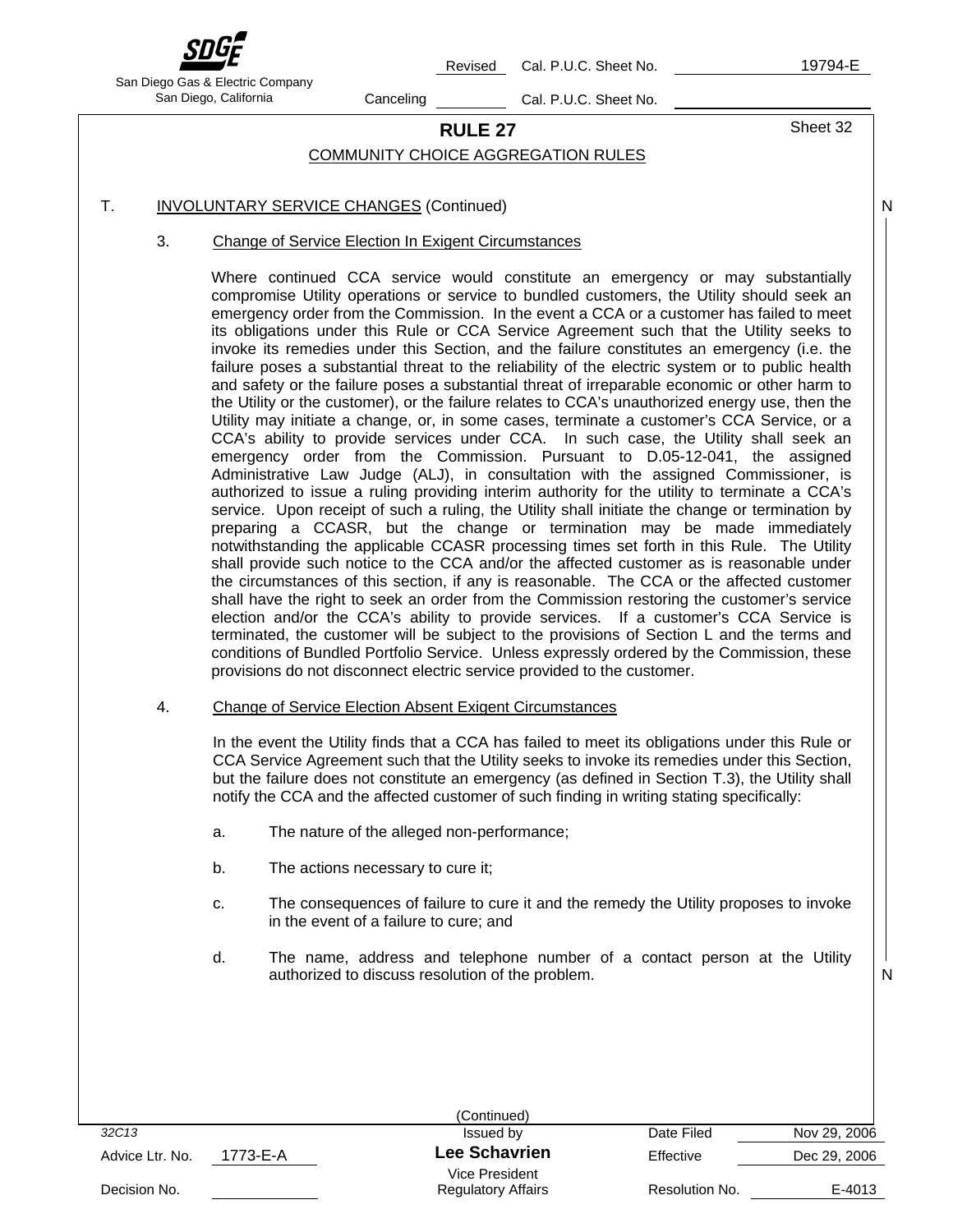

Revised Cal. P.U.C. Sheet No. 19795-E

N

N

San Diego Gas & Electric Company San Diego, California Canceling Cal. P.U.C. Sheet No.

# **RULE 27** Sheet 33

### COMMUNITY CHOICE AGGREGATION RULES

### T. **INVOLUNTARY SERVICE CHANGES** (Continued)

4. Change of Service Election Absent Exigent Circumstances (Continued)

The CCA shall have thirty (30) days from receipt of such notice to cure the alleged nonperformance or reach an agreement regarding it with the Utility. If the problem is not cured or an agreement is not reached following this 30 day period, the Utility may seek authority from the Commission to terminate CCA Service. The Utility's request to the Commission shall specify the reasons for the requested termination, the impacts of the termination, and the expected impacts if the CCA's service is not terminated. Upon Commission approval, the Utility may initiate the CCASR process set forth in this Rule to accomplish the remedy set forth in the notice. If a customer's CCA Service is terminated, the customer will be subject to the provisions of Section L and the terms and conditions of Bundled Portfolio Service, unless the customer is eligible for Direct Access and has previously selected another ESP in accordance with Rule 25. The Utility shall suspend the exercise of such remedy if, before the end of the cure period, the CCA has filed an application with the Commission requesting an order from the Commission that the CCA is entitled to continue the CCA Service Agreement and the Utility is not entitled to exercise the remedy it has identified in its notice. The status of the CCA shall not change pending the Commission's review of the Utility's request provided that an emergency, as described in Section T.3 does not arise. Unless expressly ordered by the Commission, these provisions do not disconnect electric service provided to the customer. The Utility's action to defer the exercise of its remedies in accordance with this section does not constitute a waiver of any rights.

5. Following consultation with the CCA, the Utility is authorized to serve CCA customers temporarily where the ISO or the CCA has notified the Utility that customers would otherwise not be served. In such cases, the CCA's Service Agreement is not terminated; however the Utility shall immediately initiate the process to return affected CCA customers to Bundled Service without prior Commission approval. The Utility shall initiate the service change by preparing a CCASR, but the service or termination may be made immediately notwithstanding the applicable CCASR processing times set forth in this Rule. Affected customers will be provided service temporarily under Schedule EECC-TBS. With the exception of Direct Access eligible customers, CCA customers receiving temporary service in this situation may not seek service from other Energy Service Providers or CCAs. The Utility may seek authority from the Commission to terminate CCA Service pursuant to Section T.4 of this Rule at anytime after being notified that the CCA's customers are not being served.

### 6. Burden of Proof Before Commission

In any case before the Commission the party bearing the burden of going forward and the party bearing the burden of proof shall be established in the manner normally established at the Commission.

|                 |          | (Continued)                                 |                |              |
|-----------------|----------|---------------------------------------------|----------------|--------------|
| 33C13           |          | Issued by                                   | Date Filed     | Nov 29, 2006 |
| Advice Ltr. No. | 1773-E-A | <b>Lee Schavrien</b>                        | Effective      | Dec 29, 2006 |
| Decision No.    |          | Vice President<br><b>Regulatory Affairs</b> | Resolution No. | E-4013       |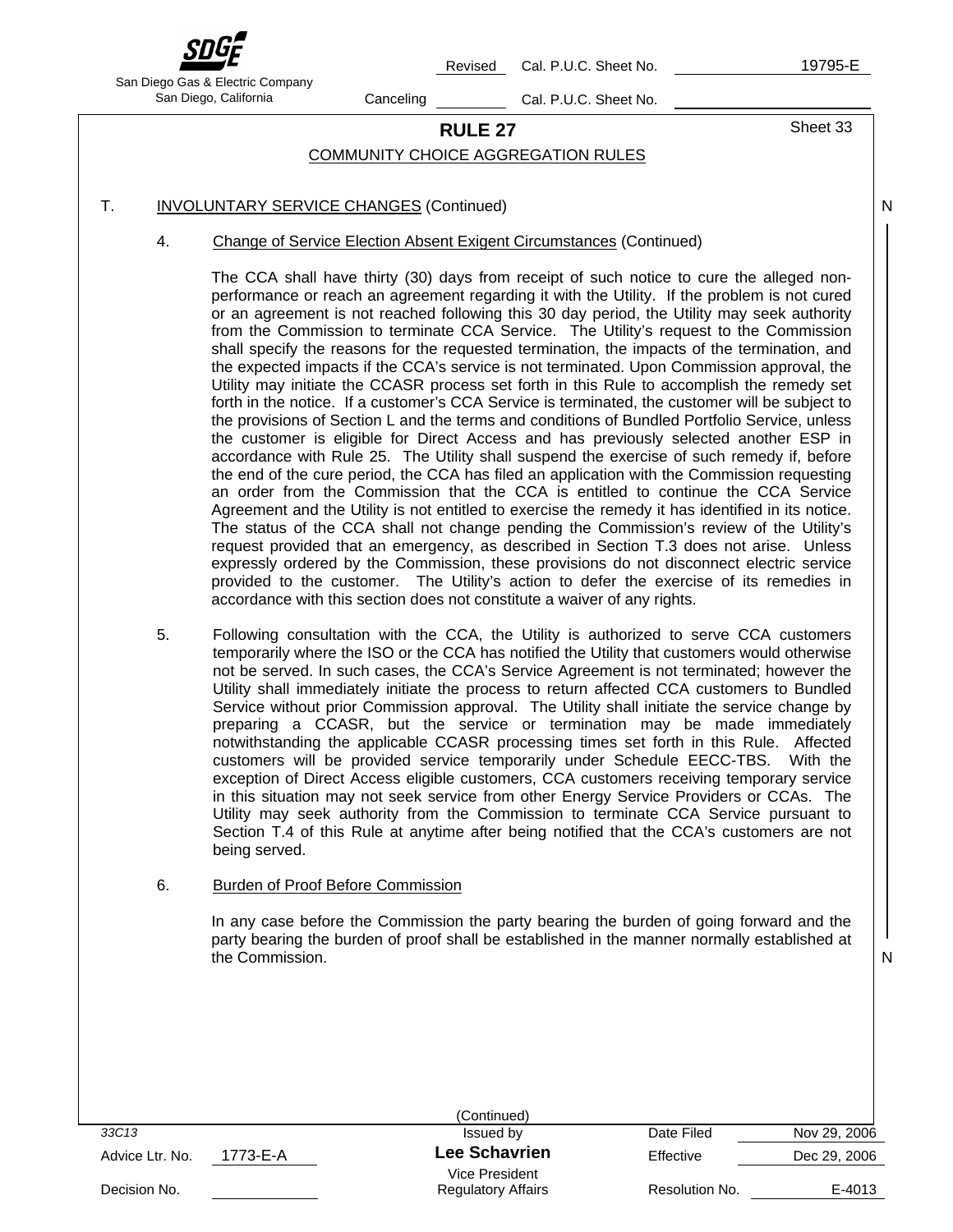

Revised Cal. P.U.C. Sheet No. 19796-E

N

San Diego Gas & Electric Company San Diego, California Canceling Cal. P.U.C. Sheet No.

# **RULE 27** Sheet 34

### COMMUNITY CHOICE AGGREGATION RULES

### T. **INVOLUNTARY SERVICE CHANGES (Continued)**

### 7. Action in the Event of Termination

Upon termination of CCA Service pursuant to this Section T, the customer shall be returned to Utility Bundled Portfolio Service and subject to the terms and conditions of Section L of this Rule, unless the customer is eligible for Direct Access and has previously selected another ESP under the procedures set forth in the Direct Access Rules 25 and 25.1.

At any time not less than three (3) years and six (6) months after termination of a CCA's CCA Service rights pursuant to this Section T, the CCA's eligibility to engage in CCA Service shall be reinstated upon a reasonable showing by the CCA that the cause(s) of the CCA's termination have been cured, all past due charges and arrearages have been paid, with interest, and the CCA has re-established compliance with all then-current Commission requirements, including credit requirements under Section V.

### U. SERVICE DISCONNECTIONS AND RECONNECTIONS

- 1. The Utility shall notify the customer of the Utility's right to disconnect electric service for the non-payment of the Utility charges pursuant to electric Rule 8. The customer, and not the Utility, is responsible for contacting the CCA in the event it receives notice of late payment or service termination from the Utility. If a customer has been disconnected, and is not reconnected within two days, the Utility shall promptly notify the CCA. A service charge shall be imposed on the customer if a field call is performed to disconnect electric service.
- 2. The Utility shall not disconnect electric service to the customer for the non-payment of CCA charges. In the event of non-payment of CCA charges by the customer, the CCA may submit a CCASR requesting transfer of the service account to the Utility Bundled Service according to Section M.
- 3. The Utility shall reconnect electric service for a Commission-authorized service fee when the criteria for reconnection pursuant to the provisions set forth in Rule 11, Discontinuance of Service, have been met.

### V. CREDIT REQUIREMENTS

1. The Utility may require the CCA to establish its creditworthiness through evaluations, deposits, or other security in the manner described in Section V.2, to cover Commissionapproved charges incurred as a result of CCA participation. That is, the creditworthiness only applies to Utility charges that are billed directly to the CCA.

|                 | (Continued)                      |                |              |
|-----------------|----------------------------------|----------------|--------------|
| 34C13           | Issued by                        | Date Filed     | Nov 29, 2006 |
| Advice Ltr. No. | <b>Lee Schavrien</b><br>1773-E-A | Effective      | Dec 29, 2006 |
|                 | Vice President                   |                |              |
| Decision No.    | <b>Regulatory Affairs</b>        | Resolution No. | E-4013       |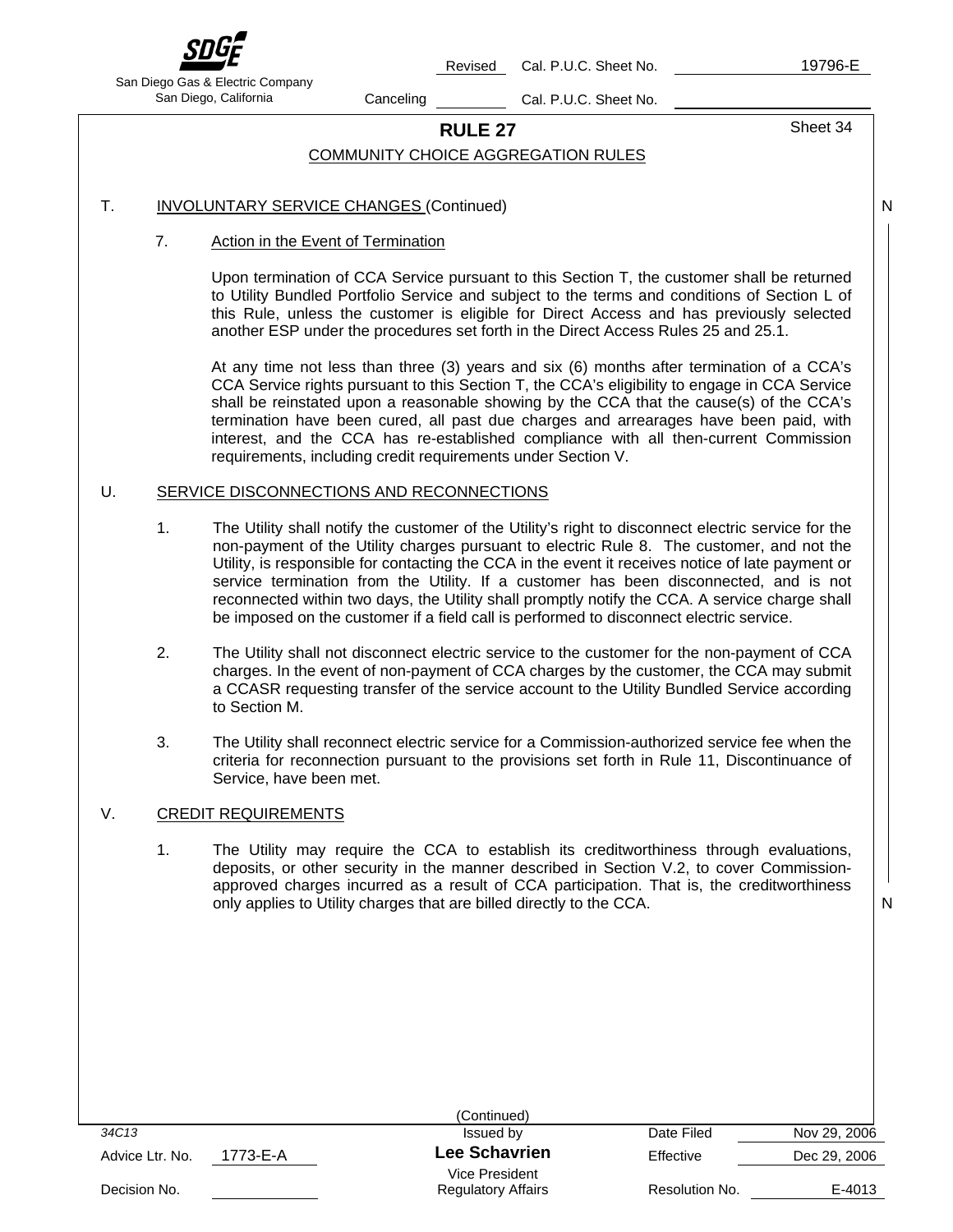

Revised Cal. P.U.C. Sheet No. 19797-E

N

San Diego Gas & Electric Company San Diego, California Canceling Cal. P.U.C. Sheet No.

# **RULE 27** Sheet 35

### COMMUNITY CHOICE AGGREGATION RULES

### V. CREDIT REQUIREMENTS (Continued)

### 2. Creditworthiness

a. Credit Evaluation

A CCA with a demonstrable current credit rating of Baa2 or higher from Moody's or BBB or higher from Standard and Poor's, Fitch or Duff & Phelps, is deemed to be creditworthy unless the Utility determines that a material change in the CCA's creditworthiness has occurred. The Utility requires CCAs to complete a credit application including financial information reasonably necessary to establish credit. The creditworthiness evaluation may be conducted by an outside credit analysis agency, determined by the Utility, with final credit approval granted by the Utility. This evaluation shall be completed within ten (10) business days. Credit reports shall remain strictly confidential between the credit analysis agency and the Utility. A credit application processing fee, as approved by the Commission, may be charged to offset the cost of determining the CCA's creditworthiness.

b. Security Deposits

The CCA or its authorized agent may submit and maintain a cost-based security deposit in lieu of submitting to or being qualified under a creditworthiness evaluation. The amount of the security deposit required to establish credit will be based on the utility providing services to the CCA for customers in the CCA's service area and costs associated with specialized services and boundary metering requested by the CCA. The value of the security deposit shall be determined by the Utility. Security deposits may be in the form of (1) cash deposits, with interest earned at the 3-month commercial paper rate, (2) letters of credit, defined as irrevocable and renewable issued by a major financial institution acceptable to the Utility, or (3) surety bonds, defined as renewable and issued by a major insurance company acceptable to the Utility Security deposits must be posted with the Utility prior to the CCA's participation in CCA and prior to the implementation of any Customer Notifications as identified in Section H. Security deposits posted with the Utility which are in excess of outstanding unpaid bills owed to the Utility will be returned to the CCA within approximately 60 days after the CCA has terminated its services in the Utility's service territory.

While the CCA is participating in CCA, deposits cannot be used as payment for past due bills in order to avoid or delay imposition of any of the Commission tariffs and rules pertaining to CCA's non-payment of bills owed to the Utility.

|                             | (Continued)               |                |              |
|-----------------------------|---------------------------|----------------|--------------|
| 35C13                       | Issued by                 | Date Filed     | Nov 29, 2006 |
| 1773-E-A<br>Advice Ltr. No. | <b>Lee Schavrien</b>      | Effective      | Dec 29, 2006 |
|                             | Vice President            |                |              |
| Decision No.                | <b>Regulatory Affairs</b> | Resolution No. | E-4013       |